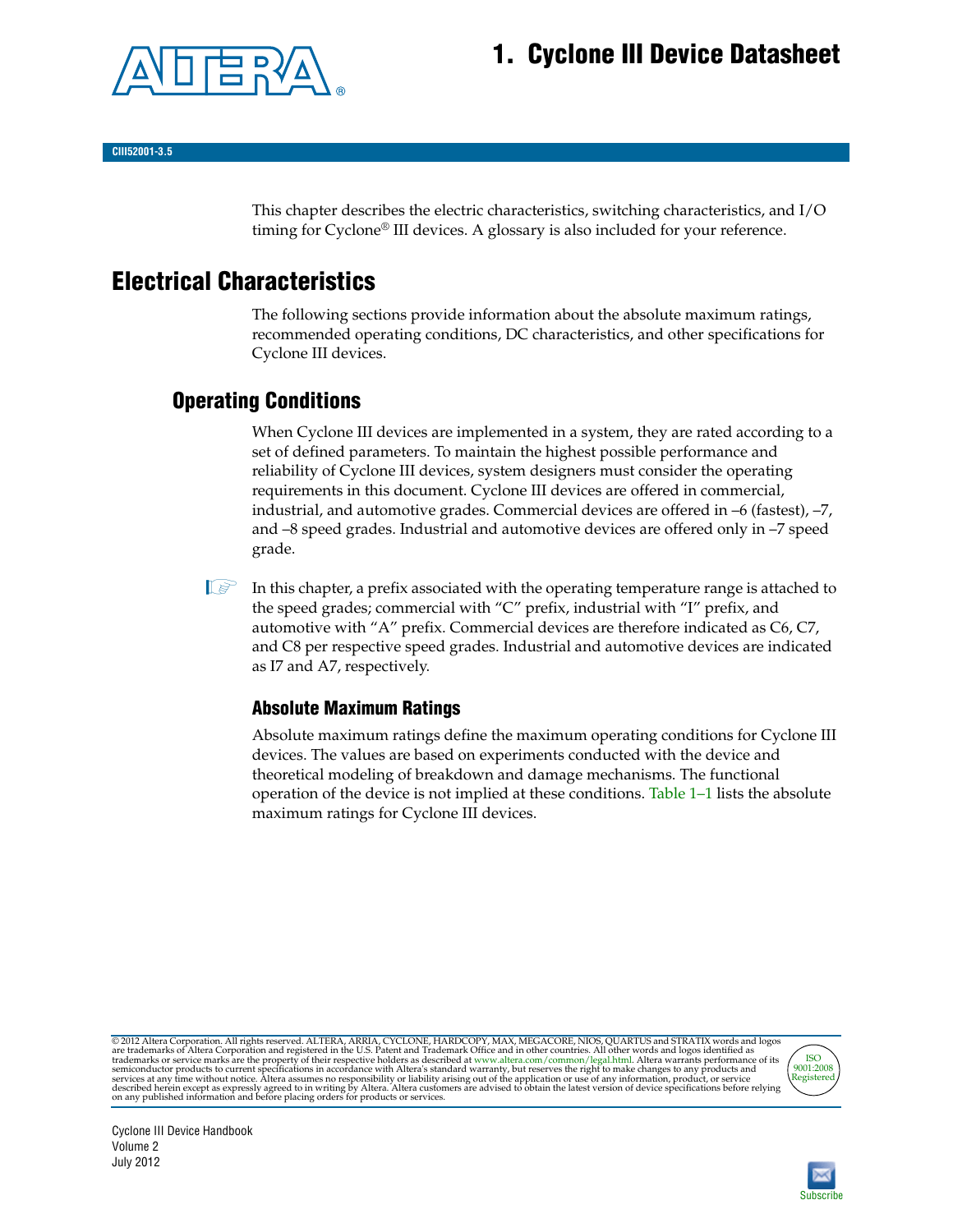**1** Conditions beyond those listed in [Table 1–1](#page-1-0) cause permanent damage to the device. Additionally, device operation at the absolute maximum ratings for extended periods of time has adverse effects on the device.

| <b>Symbol</b>         | <b>Parameter</b>                                                  | <b>Min</b> | <b>Max</b> | <b>Unit</b> |
|-----------------------|-------------------------------------------------------------------|------------|------------|-------------|
| $V_{\rm CCINT}$       | Supply voltage for internal logic                                 | $-0.5$     | 1.8        | V           |
| V <sub>CCIO</sub>     | Supply voltage for output buffers                                 | $-0.5$     | 3.9        | V           |
| $V_{CCA}$             | Supply voltage (analog) for phase-locked loop<br>(PLL) regulator  | $-0.5$     | 3.75       | V           |
| $V_{\text{CCD\_PLL}}$ | Supply voltage (digital) for PLL                                  | $-0.5$     | 1.8        | V           |
| $V_{1}$               | DC input voltage                                                  | $-0.5$     | 3.95       | V           |
| $I_{\text{OUT}}$      | DC output current, per pin                                        | $-25$      | 40         | mA          |
| V <sub>ESDHBM</sub>   | Electrostatic discharge voltage using the human<br>body model     |            | ±2000      | V           |
| V <sub>ESDCDM</sub>   | Electrostatic discharge voltage using the<br>charged device model |            | ±500       | V           |
| $T_{STG}$             | Storage temperature                                               | $-65$      | 150        | °C          |
| $T_{\rm J}$           | Operating junction temperature                                    | $-40$      | 125        | °C          |

<span id="page-1-0"></span>**Table 1–1. Cyclone III Devices Absolute Maximum Ratings** *[\(1\)](#page-1-1)*

**Note to [Table 1–1](#page-1-0):**

<span id="page-1-1"></span>(1) Supply voltage specifications apply to voltage readings taken at the device pins with respect to ground, not at the power supply.

#### **Maximum Allowed Overshoot or Undershoot Voltage**

During transitions, input signals may overshoot to the voltage listed in [Table 1–2](#page-2-0) and undershoot to –2.0 V for a magnitude of currents less than 100 mA and for periods shorter than 20 ns. [Table 1–2](#page-2-0) lists the maximum allowed input overshoot voltage and the duration of the overshoot voltage as a percentage over the lifetime of the device. The maximum allowed overshoot duration is specified as percentage of high-time over the lifetime of the device.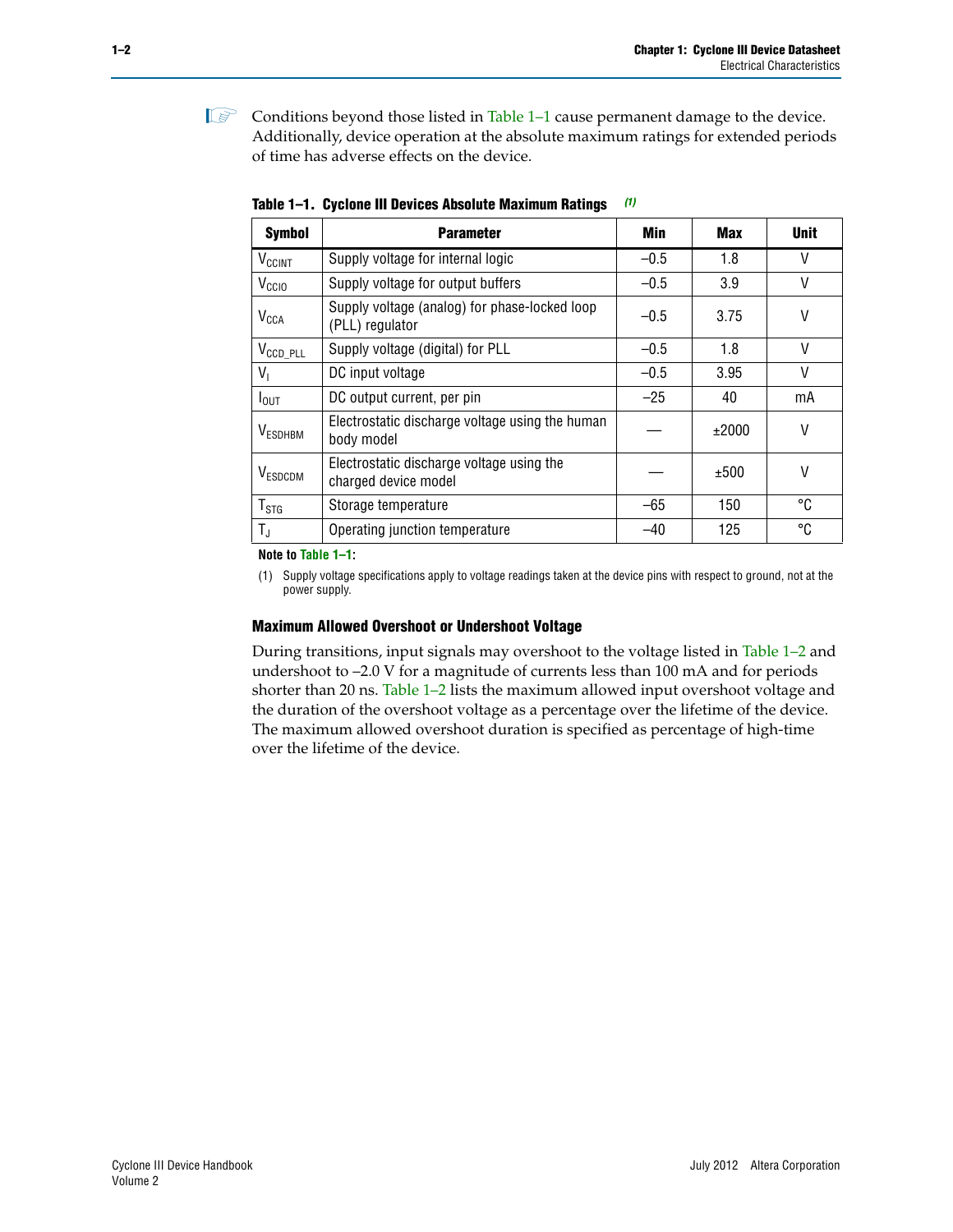$\mathbb{I}$  A DC signal is equivalent to 100% duty cycle. For example, a signal that overshoots to 4.2 V can only be at 4.2 V for 10.74% over the lifetime of the device; for device lifetime of 10 years, this amounts to 10.74/10ths of a year.

| <b>Symbol</b> | <b>Parameter</b> | <b>Condition</b> | <b>Overshoot Duration as % of High Time</b> | Unit          |
|---------------|------------------|------------------|---------------------------------------------|---------------|
|               |                  | $V_1 = 3.95 V$   | 100                                         | $\%$          |
|               |                  | $V_1 = 4.0 V$    | 95.67                                       | $\frac{0}{0}$ |
|               |                  | $V_1 = 4.05 V$   | 55.24                                       | $\frac{0}{0}$ |
|               |                  | $V_1 = 4.10 V$   | 31.97                                       | $\frac{0}{0}$ |
|               |                  | $V_1 = 4.15 V$   | 18.52                                       | $\%$          |
|               |                  | $V_1 = 4.20 V$   | 10.74                                       | $\frac{0}{0}$ |
|               | AC Input         | $V_1 = 4.25 V$   | 6.23                                        | $\%$          |
| $V_i$         | Voltage          | $V_1 = 4.30 V$   | 3.62                                        | $\%$          |
|               |                  | $V_1 = 4.35 V$   | 2.1                                         | $\frac{0}{0}$ |
|               |                  | $V_1 = 4.40 V$   | 1.22                                        | $\%$          |
|               |                  | $V_1 = 4.45 V$   | 0.71                                        | $\%$          |
|               |                  | $V_1 = 4.50 V$   | 0.41                                        | $\%$          |
|               |                  | $V_1 = 4.60 V$   | 0.14                                        | $\frac{0}{0}$ |
|               |                  | $V_1 = 4.70 V$   | 0.047                                       | $\%$          |

<span id="page-2-0"></span>**Table 1–2. Cyclone III Devices Maximum Allowed Overshoot During Transitions over a 10-Year Time Frame** *[\(1\)](#page-2-2)*

**Note to [Table 1–2](#page-2-0):**

<span id="page-2-2"></span>(1) [Figure 1–1](#page-2-1) shows the methodology to determine the overshoot duration. In the example in [Figure 1–1](#page-2-1), overshoot voltage is shown in red and is present on the input pin of the Cyclone III device at over 4.1 V but below 4.2 V. From [Table 1–1](#page-1-0), for an overshoot of 4.1 V, the percentage of high time for the overshoot can be as high as 31.97% over a 10-year period. Percentage of high time is calculated as ([delta T]/T)  $\times$  100. This 10-year period assumes the device is always turned on with 100% I/O toggle rate and 50% duty cycle signal. For lower I/O toggle rates and situations in which the device is in an idle state, lifetimes are increased.

[Figure 1–1](#page-2-1) shows the methodology to determine the overshoot duration.

<span id="page-2-1"></span>

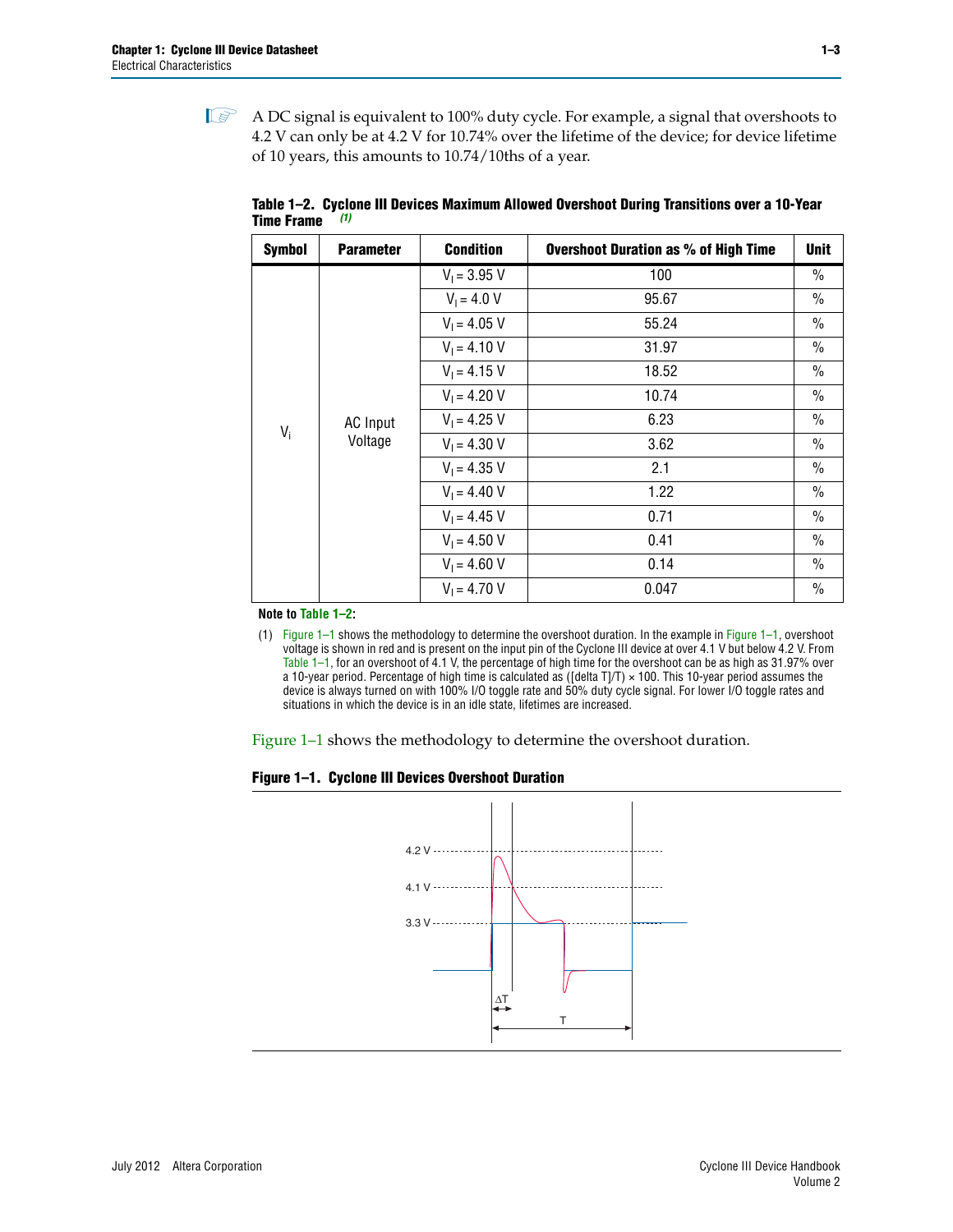## **Recommended Operating Conditions**

This section lists the functional operation limits for AC and DC parameters for Cyclone III devices. The steady-state voltage and current values expected from Cyclone III devices are provided in [Table 1–3](#page-3-6). All supplies must be strictly monotonic without plateaus.

<span id="page-3-6"></span>**Table 1–3. Cyclone III Devices Recommended Operating Conditions** *[\(1\)](#page-3-0)***,** *[\(2\)](#page-3-1)*

| <b>Symbol</b>              | <b>Parameter</b>                                               | <b>Conditions</b>                        | <b>Min</b> | <b>Typ</b> | <b>Max</b>      | <b>Unit</b>  |
|----------------------------|----------------------------------------------------------------|------------------------------------------|------------|------------|-----------------|--------------|
| $V_{CClNT}$ (3)            | Supply voltage for internal logic                              |                                          | 1.15       | 1.2        | 1.25            | $\mathsf{V}$ |
|                            | Supply voltage for output buffers, 3.3-V<br>operation          |                                          | 3.135      | 3.3        | 3.465           | $\mathsf{V}$ |
|                            | Supply voltage for output buffers, 3.0-V<br>operation          |                                          | 2.85       | 3          | 3.15            | $\vee$       |
|                            | Supply voltage for output buffers, 2.5-V<br>operation          |                                          | 2.375      | 2.5        | 2.625           | $\mathsf{V}$ |
| $V_{\text{CC10}}$ (3), (4) | Supply voltage for output buffers, 1.8-V<br>operation          |                                          | 1.71       | 1.8        | 1.89            | $\mathsf{V}$ |
|                            | Supply voltage for output buffers, 1.5-V<br>operation          |                                          | 1.425      | 1.5        | 1.575           | $\vee$       |
|                            | Supply voltage for output buffers, 1.2-V<br>operation          |                                          | 1.14       | 1.2        | 1.26            | $\vee$       |
| $V_{CCA}$ (3)              | Supply (analog) voltage for PLL<br>regulator                   |                                          | 2.375      | 2.5        | 2.625           | $\vee$       |
| $V_{\text{CCD\_PLL}}$ (3)  | Supply (digital) voltage for PLL                               |                                          | 1.15       | 1.2        | 1.25            | $\mathsf{V}$ |
| $V_{I}$                    | Input voltage                                                  |                                          | $-0.5$     |            | 3.6             | V            |
| $V_0$                      | Output voltage                                                 |                                          | $\Omega$   |            | $V_{CCIO}$      | $\vee$       |
|                            |                                                                | For commercial use                       | $\Omega$   |            | 85              | °C           |
|                            |                                                                | For industrial use                       | $-40$      | $\equiv$   | 100             | °C           |
| $T_{\rm J}$                | Operating junction temperature                                 | For extended temperature                 | $-40$      |            | 125             | °C           |
|                            |                                                                | For automotive use                       | $-40$      |            | 125             | °C           |
| $t_{\rm{RAMP}}$            | Power supply ramp time                                         | Standard power-on reset<br>$(POR)$ $(5)$ | $50 \mu s$ |            | $50$ ms         |              |
|                            |                                                                | Fast POR (6)                             | $50 \mu s$ |            | 3 <sub>ms</sub> |              |
| I <sub>Diode</sub>         | Magnitude of DC current across<br>PCI-clamp diode when enabled |                                          |            |            | 10              | mA           |

**Notes to [Table 1–3](#page-3-6):**

<span id="page-3-0"></span>(1) V<sub>CCIO</sub> for all I/O banks must be powered up during device operation. All V<sub>CCA</sub> pins must be powered to 2.5 V (even when PLLs are not used), and must be powered up and powered down at the same time.

<span id="page-3-1"></span>(2)  $V_{\text{CCD\_PLL}}$  must always be connected to  $V_{\text{CCINT}}$  through a decoupling capacitor and ferrite bead.

<span id="page-3-2"></span>(3) The  $V_{CC}$  must rise monotonically.

- <span id="page-3-3"></span>(4) All input buffers are powered by the  $V_{CCIO}$  supply.
- <span id="page-3-4"></span>(5) POR time for Standard POR ranges between 50–200 ms. Each individual power supply should reach the recommended operating range within 50 ms.

<span id="page-3-5"></span>(6) POR time for Fast POR ranges between 3–9 ms. Each individual power supply should reach the recommended operating range within 3 ms.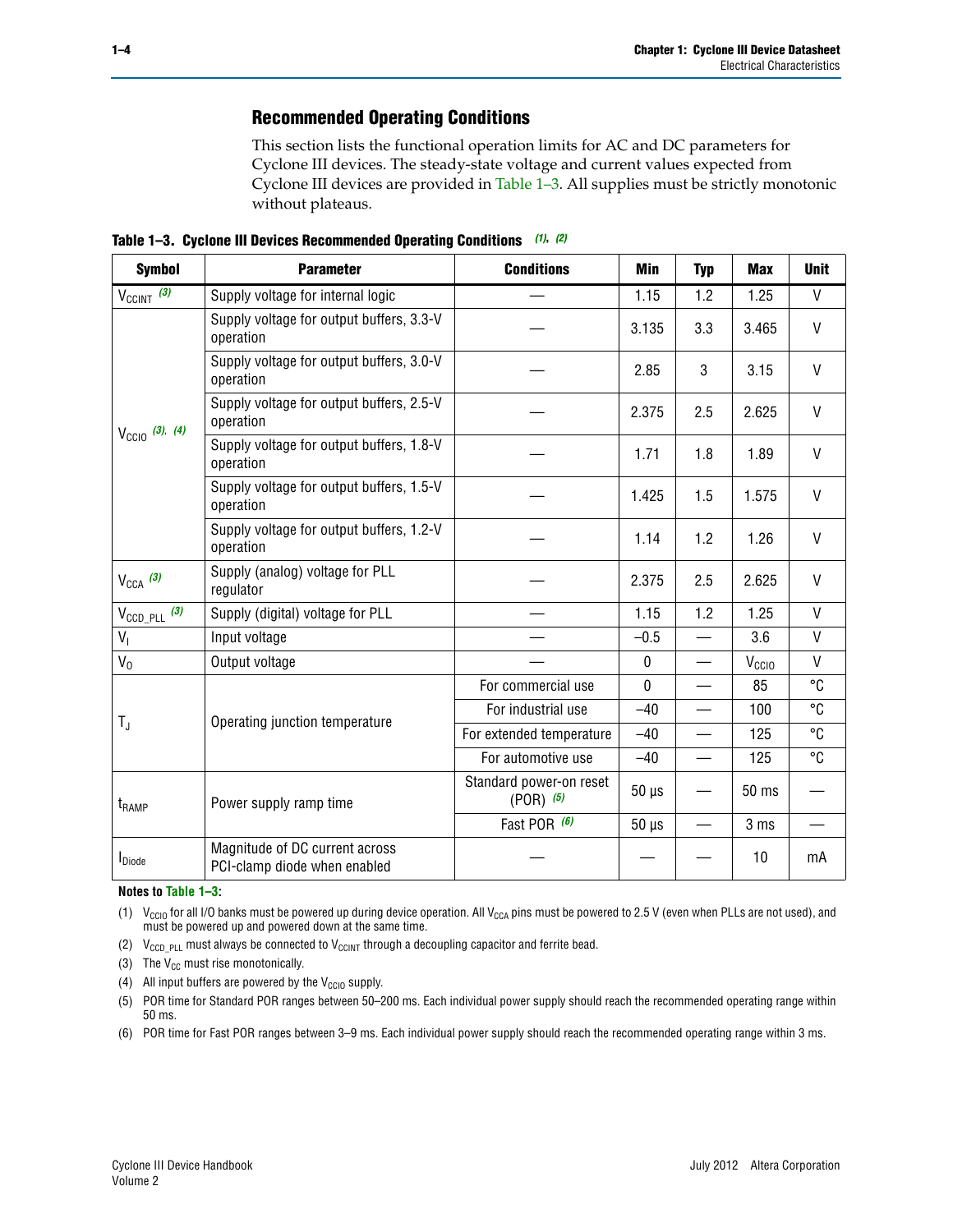## **DC Characteristics**

This section lists the I/O leakage current, pin capacitance, on-chip termination (OCT) tolerance, and bus hold specifications for Cyclone III devices.

### **Supply Current**

Standby current is the current the device draws after the device is configured with no inputs or outputs toggling and no activity in the device. Use the Excel-based early power estimator (EPE) to get the supply current estimates for your design because these currents vary largely with the resources used. [Table 1–4](#page-4-0) lists I/O pin leakage current for Cyclone III devices.

f For more information about power estimation tools, refer to the *[PowerPlay Early Power](http://www.altera.com/literature/ug/ug_epe.pdf)  [Estimator User Guide](http://www.altera.com/literature/ug/ug_epe.pdf)* and the *[PowerPlay Power Analysis](http://www.altera.com/literature/hb/qts/qts_qii53013.pdf)* chapter in the *Quartus II Handbook*.

| <b>Symbol</b> | <b>Parameter</b>                     | <b>Conditions</b>                   | Min   | Typ | <b>Max</b> | <b>Unit</b> |
|---------------|--------------------------------------|-------------------------------------|-------|-----|------------|-------------|
|               | Input pin leakage current            | $V_1 = 0$ V to $V_{\text{CCIOMAX}}$ | $-10$ |     | 10         | μA          |
| $I_{0Z}$      | Tristated I/O pin leakage<br>current | $V_0 = 0$ V to $V_{\text{CCIOMAX}}$ | $-10$ |     | 10         | μA          |

<span id="page-4-0"></span>**Table 1–4. Cyclone III Devices I/O Pin Leakage Current** *[\(1\)](#page-4-1)***,** *[\(2\)](#page-4-2)*

**Notes to [Table 1–4](#page-4-0):**

- <span id="page-4-1"></span>(1) This value is specified for normal device operation. The value varies during device power-up. This applies for all  $V_{\text{CCIO}}$  settings (3.3, 3.0, 2.5, 1.8, 1.5, and 1.2 V).
- <span id="page-4-2"></span>(2) 10 µA I/O leakage current limit is applicable when the internal clamping diode is off. A higher current can be the observed when the diode is on.

#### **Bus Hold**

Bus hold retains the last valid logic state after the source driving it either enters the high impedance state or is removed. Each I/O pin has an option to enable bus hold in user mode. Bus hold is always disabled in configuration mode.

[Table 1–5](#page-4-3) lists bus hold specifications for Cyclone III devices.

<span id="page-4-3"></span>**Table 1–5. Cyclone III Devices Bus Hold Parameter** *(Part 1 of 2) [\(1\)](#page-5-0)*

|                                            |                                  | $V_{CClO}$ (V) |            |            |            |            |            |            |            |            |            |            |     |             |
|--------------------------------------------|----------------------------------|----------------|------------|------------|------------|------------|------------|------------|------------|------------|------------|------------|-----|-------------|
| <b>Parameter</b>                           | <b>Condition</b>                 |                | $1.2$      |            | 1.5        |            | 1.8        |            | 2.5        |            | 3.0        |            | 3.3 | <b>Unit</b> |
|                                            |                                  | <b>Min</b>     | <b>Max</b> | <b>Min</b> | <b>Max</b> | <b>Min</b> | <b>Max</b> | <b>Min</b> | <b>Max</b> | <b>Min</b> | <b>Max</b> | <b>Min</b> | Max |             |
| Bus-hold<br>low,<br>sustaining<br>current  | $V_{IN}$ > $V_{IL}$<br>(maximum) | 8              |            | 12         |            | 30         |            | 50         |            | 70         |            | 70         |     | μA          |
| Bus-hold<br>high,<br>sustaining<br>current | $V_{IN} < V_{IL}$<br>(minimum)   | $-8$           |            | $-12$      |            | $-30$      |            | $-50$      |            | $-70$      |            | $-70$      |     | μA          |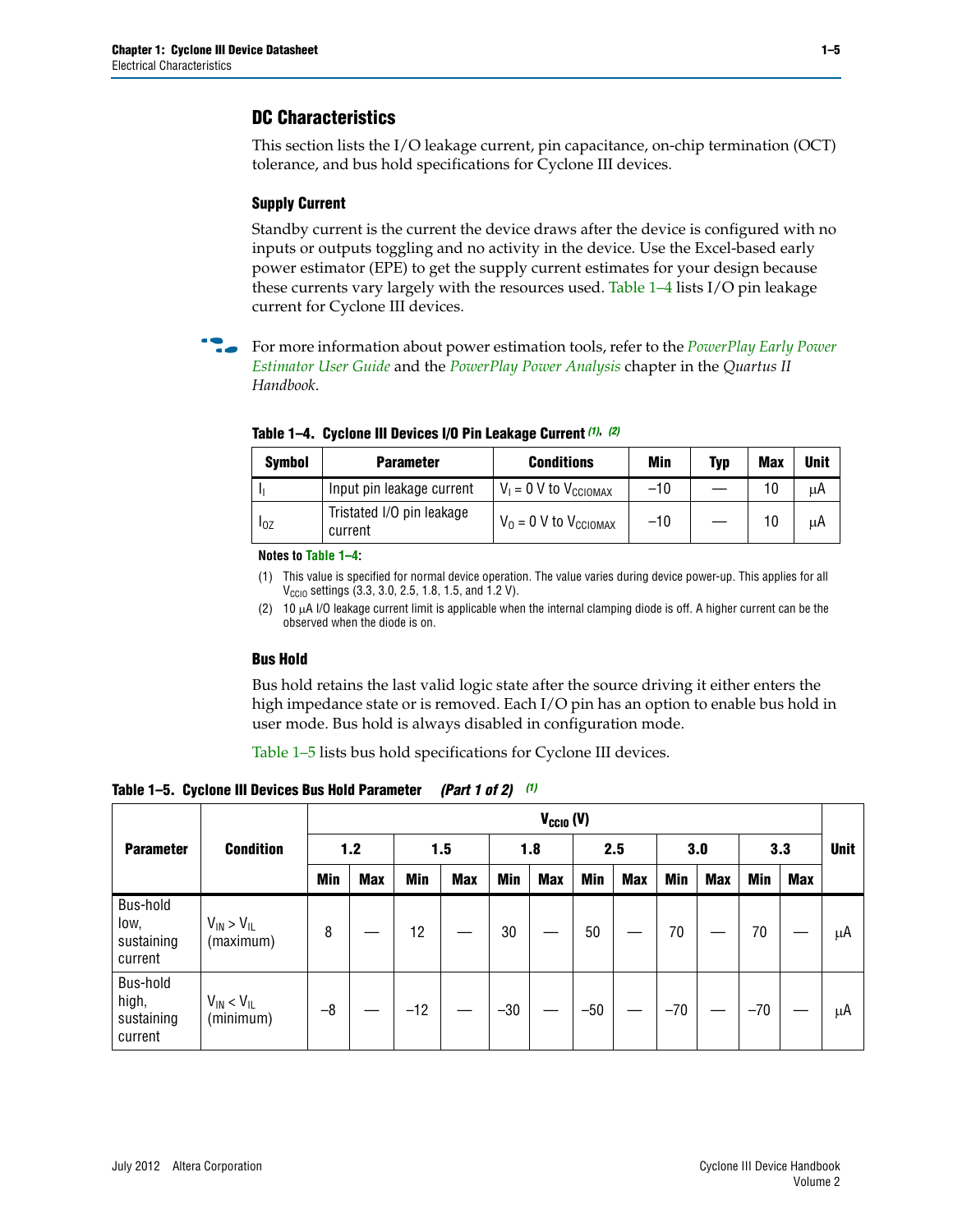| $V_{CGI0} (V)$                            |                           |            |            |            |            |            |            |            |            |            |            |            |            |             |
|-------------------------------------------|---------------------------|------------|------------|------------|------------|------------|------------|------------|------------|------------|------------|------------|------------|-------------|
| <b>Parameter</b>                          | <b>Condition</b>          |            | 1.2        |            | 1.5        |            | 1.8        |            | 2.5        |            | 3.0        |            | 3.3        | <b>Unit</b> |
|                                           |                           | <b>Min</b> | <b>Max</b> | <b>Min</b> | <b>Max</b> | <b>Min</b> | <b>Max</b> | <b>Min</b> | <b>Max</b> | <b>Min</b> | <b>Max</b> | <b>Min</b> | <b>Max</b> |             |
| Bus-hold<br>low,<br>overdrive<br>current  | $0 V < V_{IN} < V_{CGIO}$ |            | 125        |            | 175        |            | 200        |            | 300        |            | 500        |            | 500        | μA          |
| Bus-hold<br>high,<br>overdrive<br>current | $0 V < V_{IN} < V_{CGIO}$ |            | $-125$     |            | $-175$     |            | $-200$     |            | $-300$     |            | $-500$     |            | $-500$     | μA          |
| Bus-hold trip<br>point                    |                           | 0.3        | 0.9        | 0.375      | 1.125      | 0.68       | 1.07       | 0.7        | 1.7        | 0.8        | 2          | 0.8        | 2          | V           |

## **Table 1–5. Cyclone III Devices Bus Hold Parameter** *(Part 2 of 2) (1)*

**Note to [Table 1–5](#page-4-3):**

<span id="page-5-0"></span>(1) The bus-hold trip points are based on calculated input voltages from the JEDEC standard.

### **OCT Specifications**

[Table 1–6](#page-5-1) lists the variation of OCT without calibration across process, temperature, and voltage.

|                                   |                | <b>Resistance Tolerance</b>     |                                                |               |  |
|-----------------------------------|----------------|---------------------------------|------------------------------------------------|---------------|--|
| <b>Description</b>                | $V_{CGI0} (V)$ | <b>Commercial</b><br><b>Max</b> | <b>Industrial and Automotive</b><br><b>Max</b> | <b>Unit</b>   |  |
|                                   | 3.0            | ±30                             | ±40                                            | $\%$          |  |
|                                   | 2.5            | ±30                             | ±40                                            | $\%$          |  |
| Series OCT without<br>calibration | 1.8            | $+40$                           | ±50                                            | $\frac{0}{0}$ |  |
|                                   | 1.5            | $+50$                           | ±50                                            | $\frac{0}{0}$ |  |
|                                   | 1.2            | $+50$                           | ±50                                            | $\%$          |  |

<span id="page-5-1"></span>**Table 1–6. Cyclone III Devices Series OCT without Calibration Specifications**

OCT calibration is automatically performed at device power-up for OCT enabled I/Os.

[Table 1–7](#page-5-2) lists the OCT calibration accuracy at device power-up.

<span id="page-5-2"></span>

|  |  |  |  | Table 1–7. Cyclone III Devices Series OCT with Calibration at Device Power-Up Specifications |
|--|--|--|--|----------------------------------------------------------------------------------------------|
|--|--|--|--|----------------------------------------------------------------------------------------------|

|                       |                | <b>Calibration Accuracy</b> |                                         |               |
|-----------------------|----------------|-----------------------------|-----------------------------------------|---------------|
| <b>Description</b>    | $V_{CGI0} (V)$ | <b>Commercial Max</b>       | <b>Industrial and Automotive</b><br>Max |               |
|                       | 3.0            | ±10                         | ±10                                     | $\%$          |
| Series OCT with       | 2.5            | ±10                         | ±10                                     | $\frac{0}{0}$ |
| calibration at device | 1.8            | ±10                         | ±10                                     | $\frac{0}{0}$ |
| power-up              | 1.5            | ±10                         | ±10                                     | $\frac{0}{0}$ |
|                       | 1.2            | ±10                         | ±10                                     | $\frac{0}{0}$ |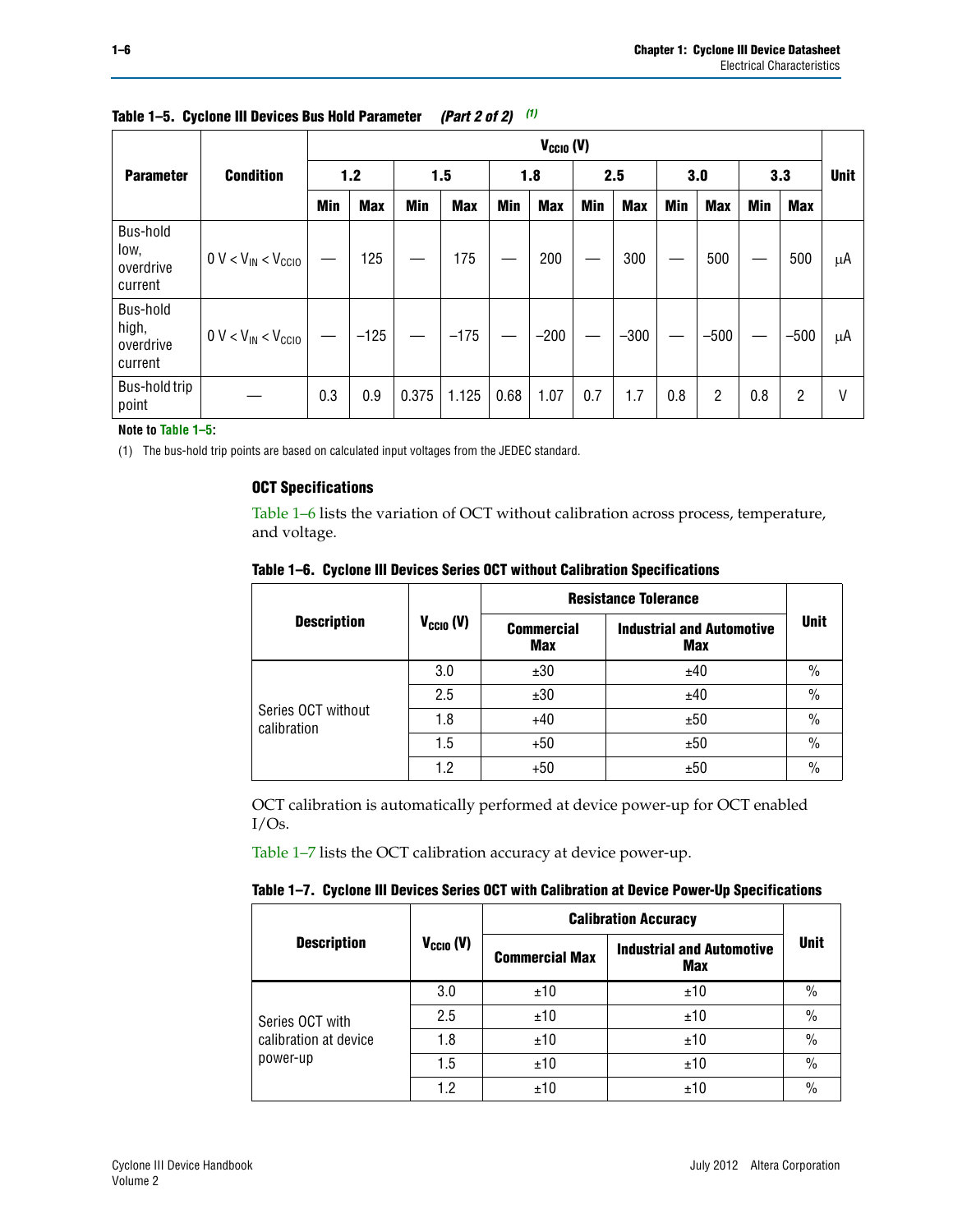The OCT resistance may vary with the variation of temperature and voltage after calibration at device power-up. Use [Table 1–8](#page-6-7) and [Equation 1–1](#page-6-0) to determine the final OCT resistance considering the variations after calibration at device power-up. [Table 1–8](#page-6-7) lists the change percentage of the OCT resistance with voltage and temperature.

<span id="page-6-7"></span>

|  | Table 1–8. Cyclone III Devices OCT Variation After Calibration at Device Power-Up |  |  |
|--|-----------------------------------------------------------------------------------|--|--|
|  |                                                                                   |  |  |

| <b>Nominal Voltage</b> | $dR/dT$ (%/°C) | $dR/dV$ (%/mV) |
|------------------------|----------------|----------------|
| 3.0                    | 0.262          | $-0.026$       |
| 2.5                    | 0.234          | $-0.039$       |
| 1.8                    | 0.219          | $-0.086$       |
| 1.5                    | 0.199          | $-0.136$       |
| 1.2                    | 0.161          | $-0.288$       |

<span id="page-6-0"></span>**Equation 1–1.** *[\(1\)](#page-6-8)***,** *[\(2\)](#page-6-9)***,** *[\(3\)](#page-6-10)***,** *[\(4\)](#page-6-11)***,** *[\(5\)](#page-6-12)***,** *[\(6\)](#page-6-13)*

 $\Delta R_V = (V_2 - V_1) \times 1000 \times dR/dV$ <sup>[\(7\)](#page-6-1)</sup>  $\Delta R_T = (T_2 - T_1) \times dR/dT$  [\(8\)](#page-6-2) For  $\Delta R_x < 0$ ; MF<sub>x</sub> = 1/ ( $|\Delta R_x|/100 + 1$ ) <sup>[\(9\)](#page-6-3)</sup> For  $\Delta R_x > 0$ ;  $\text{MF}_x = \Delta R_x / 100 + 1$  [\(10\)](#page-6-4)  $MF = MF_V \times MF_T$  [\(11\)](#page-6-5)  $R_{final} = R_{initial} \times MF$  [\(12\)](#page-6-6)

#### **Notes to [Equation 1–1:](#page-6-0)**

- <span id="page-6-8"></span>(1)  $T_2$  is the final temperature.
- <span id="page-6-9"></span>(2)  $T_1$  is the initial temperature.
- <span id="page-6-10"></span>(3) MF is multiplication factor.
- <span id="page-6-11"></span>(4)  $R_{final}$  is final resistance.
- <span id="page-6-12"></span>(5) Rinitial is initial resistance.
- <span id="page-6-13"></span>(6) Subscript  $\times$  refers to both  $\sqrt{v}$  and  $\pi$ .
- <span id="page-6-1"></span>(7)  $\Delta R_V$  is variation of resistance with voltage.
- <span id="page-6-2"></span>(8)  $\Delta R_T$  is variation of resistance with temperature.
- <span id="page-6-3"></span>(9) dR/dT is the change percentage of resistance with temperature after calibration at device power-up.
- <span id="page-6-4"></span>(10) dR/dV is the change percentage of resistance with voltage after calibration at device power-up.
- <span id="page-6-5"></span>(11)  $V_2$  is final voltage.
- <span id="page-6-6"></span>(12)  $V_1$  is the initial voltage.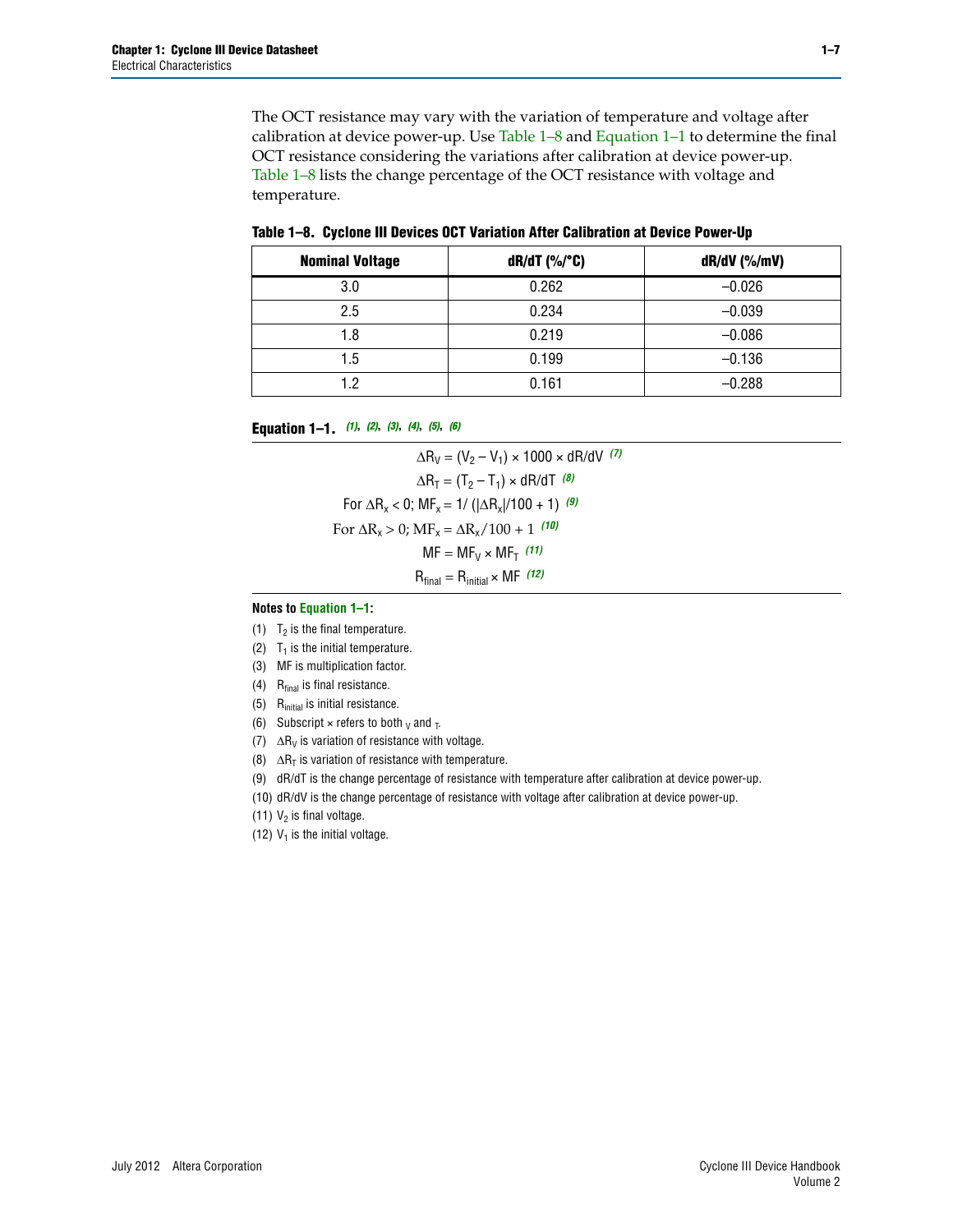Example 1-1 shows you the example to calculate the change of  $50 \Omega$  I/O impedance from 25°C at 3.0 V to 85°C at 3.15 V:

#### <span id="page-7-2"></span>**Example 1–1.**

 $\Delta R_V = (3.15 - 3) \times 1000 \times -0.026 = -3.83$  $\Delta R_T = (85 - 25) \times 0.262 = 15.72$ Because  $\Delta R_V$  is negative,  $MF_V = 1 / (3.83/100 + 1) = 0.963$ Because  $\Delta R_T$  is positive,  $MF_T = 15.72/100 + 1 = 1.157$  $MF = 0.963 \times 1.157 = 1.114$  $R_{final} = 50 \times 1.114 = 55.71 \Omega$ 

## **Pin Capacitance**

[Table 1–9](#page-7-1) lists the pin capacitance for Cyclone III devices.

<span id="page-7-1"></span>

| Table 1–9. Cyclone III Devices Pin Capacitance |  |  |  |  |
|------------------------------------------------|--|--|--|--|
|------------------------------------------------|--|--|--|--|

| <b>Symbol</b>       | <b>Parameter</b>                                                                                       | Typical –<br><b>OFP</b> | Typical –<br><b>FBGA</b> | <b>Unit</b> |
|---------------------|--------------------------------------------------------------------------------------------------------|-------------------------|--------------------------|-------------|
| C <sub>IOTB</sub>   | Input capacitance on top/bottom I/O pins                                                               | 7                       | 6                        | рF          |
| $C_{\text{IOLR}}$   | Input capacitance on left/right I/O pins                                                               | 7                       | 5                        | рF          |
| $C_{LVDSLR}$        | Input capacitance on left/right I/O pins with dedicated<br>LVDS output                                 | 8                       | 7                        | рF          |
| $C_{VREFLR}$<br>(1) | Input capacitance on left/right dual-purpose VREF pin<br>when used as $V_{\text{RFF}}$ or user I/O pin | 21                      | 21                       | рF          |
| $C_{VREFTB}$<br>(1) | Input capacitance on top/bottom dual-purpose VREF pin<br>when used as $V_{\text{RFF}}$ or user I/O pin | 23(2)                   | 23(2)                    | рF          |
| $C_{CLKTB}$         | Input capacitance on top/bottom dedicated clock input<br>pins                                          | 7                       | 6                        | рF          |
| $C_{CLKLR}$         | Input capacitance on left/right dedicated clock input pins                                             | 6                       | 5                        | рF          |

**Notes to [Table 1–9](#page-7-1):**

<span id="page-7-0"></span>(1) When VREF pin is used as regular input or output, a reduced performance of toggle rate and  $t_{CO}$  is expected due to higher pin capacitance.

<span id="page-7-3"></span>(2) CVREFTB for EP3C25 is 30 pF.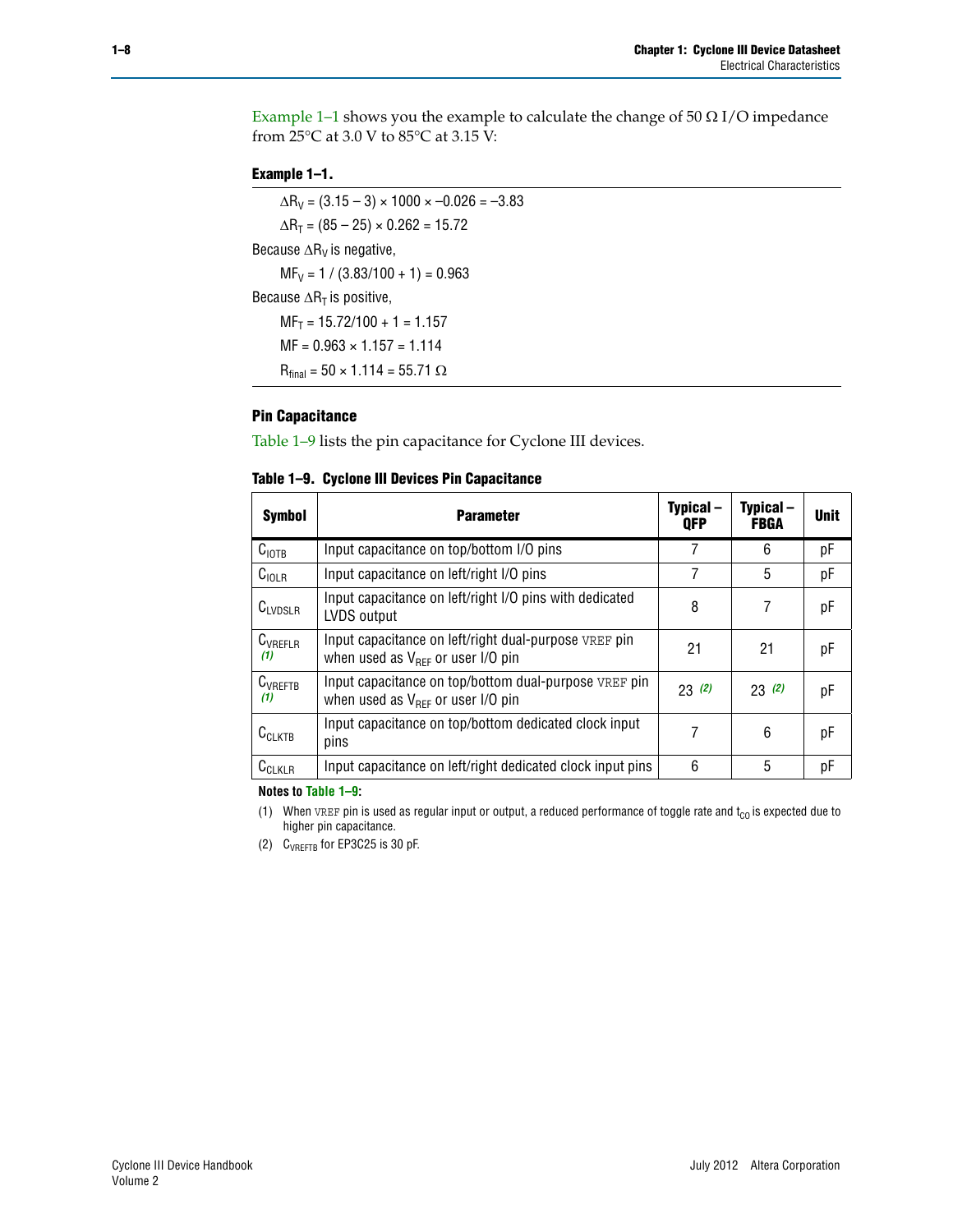#### **Internal Weak Pull-Up and Weak Pull-Down Resistor**

[Table 1–10](#page-8-6) lists the weak pull-up and pull-down resistor values for Cyclone III devices.

<span id="page-8-6"></span>**Table 1–10. Cyclone III Devices Internal Weak Pull-Up and Weak Pull-Down Resistor** *[\(1\)](#page-8-5)*

| <b>Symbol</b> | <b>Parameter</b>                                                                                            | <b>Conditions</b>                                  | Min | <b>Typ</b> | <b>Max</b> | <b>Unit</b> |
|---------------|-------------------------------------------------------------------------------------------------------------|----------------------------------------------------|-----|------------|------------|-------------|
|               |                                                                                                             | $V_{\text{CC10}} = 3.3 \text{ V} \pm 5\%$ (2), (3) | 7   | 25         | 41         | kΩ          |
|               | Value of I/O pin pull-up resistor before                                                                    | $V_{\text{CC10}} = 3.0 \text{ V} \pm 5\%$ (2), (3) | 7   | 28         | 47         | kΩ          |
| $R_{PU}$      | and during configuration, as well as<br>user mode if the programmable<br>pull-up resistor option is enabled | $V_{\text{CC10}} = 2.5 V \pm 5\%$ (2), (3)         | 8   | 35         | 61         | kΩ          |
|               |                                                                                                             | $V_{\text{CC10}} = 1.8 V \pm 5\%$ (2), (3)         | 10  | 57         | 108        | kΩ          |
|               |                                                                                                             | $V_{\text{CC10}} = 1.5 \text{ V} \pm 5\%$ (2), (3) | 13  | 82         | 163        | $k\Omega$   |
|               |                                                                                                             | $V_{\text{CC10}} = 1.2 V \pm 5\%$ (2), (3)         | 19  | 143        | 351        | kΩ          |
|               |                                                                                                             | $V_{\text{CC10}} = 3.3 V \pm 5\%$ (4)              | 6   | 19         | 30         | $k\Omega$   |
|               |                                                                                                             | $V_{\text{CC10}} = 3.0 V \pm 5\%$ (4)              | 6   | 22         | 36         | kΩ          |
| $R_{PD}$      | Value of I/O pin pull-down resistor<br>before and during configuration                                      | $V_{\text{CC10}} = 2.5 V \pm 5\%$ (4)              | 6   | 25         | 43         | kΩ          |
|               |                                                                                                             | $V_{\text{CC10}} = 1.8 V \pm 5\%$ (4)              | 7   | 35         | 71         | kΩ          |
|               |                                                                                                             | $V_{\text{CC10}} = 1.5 V \pm 5\%$ (4)              | 8   | 50         | 112        | $k\Omega$   |

#### **Notes to [Table 1–10:](#page-8-6)**

- <span id="page-8-5"></span>(1) All I/O pins have an option to enable weak pull-up except configuration, test, and JTAG pin. Weak pull-down feature is only available for JTAG TCK.
- <span id="page-8-1"></span>(2) Pin pull-up resistance values may be lower if an external source drives the pin higher than  $V_{CCIO}$ .
- <span id="page-8-2"></span>(3)  $R_{PU} = (V_{CC10} - V_1)/I_{R_PU}$ Minimum condition: –40°C; V<sub>CCIO</sub> = V<sub>CC</sub> + 5%, V<sub>I</sub> = V<sub>CC</sub> + 5% – 50 mV; Typical condition: 25°C; V<sub>CCIO</sub> = V<sub>CC</sub>, V<sub>I</sub> = 0 V; Maximum condition: 125°C; V<sub>CCIO</sub> = V<sub>CC</sub> – 5%, V<sub>I</sub> = 0 V; in which V<sub>I</sub> refers to the input voltage at the I/O pin.
- <span id="page-8-0"></span>(4)  $R_{PD} = V_I/I_{R_PD}$ Minimum condition: –40°C; V $_{\rm CCIO}$  = V $_{\rm CC}$  + 5%, V<sub>I</sub> = 50 mV; Typical condition: 25°C; V<sub>CCIO</sub> = V<sub>CC</sub>, V<sub>I</sub> = V<sub>CC</sub> – 5%; Maximum condition: 125°C; V<sub>CClO</sub> = V<sub>CC</sub> – 5%, V<sub>I</sub> = V<sub>CC</sub> – 5%; in which V<sub>I</sub> refers to the input voltage at the I/O pin.

#### **Hot Socketing**

[Table 1–11](#page-8-4) lists the hot-socketing specifications for Cyclone III devices.

<span id="page-8-4"></span>**Table 1–11. Cyclone III Devices Hot-Socketing Specifications**

| <b>Symbol</b> | <b>Parameter</b>       | <b>Maximum</b> |
|---------------|------------------------|----------------|
| $I$ IOPIN(DC) | DC current per I/O pin | 300 uA         |
| $I$ IOPIN(AC) | AC current per I/O pin | 8 mA $(1)$     |

**Note to [Table 1–11:](#page-8-4)**

<span id="page-8-3"></span>(1) The I/O ramp rate is 10 ns or more. For ramp rates faster than 10 ns,  $|IIOPIN| = C$ dv/dt, in which C is I/O pin capacitance and dv/dt is the slew rate.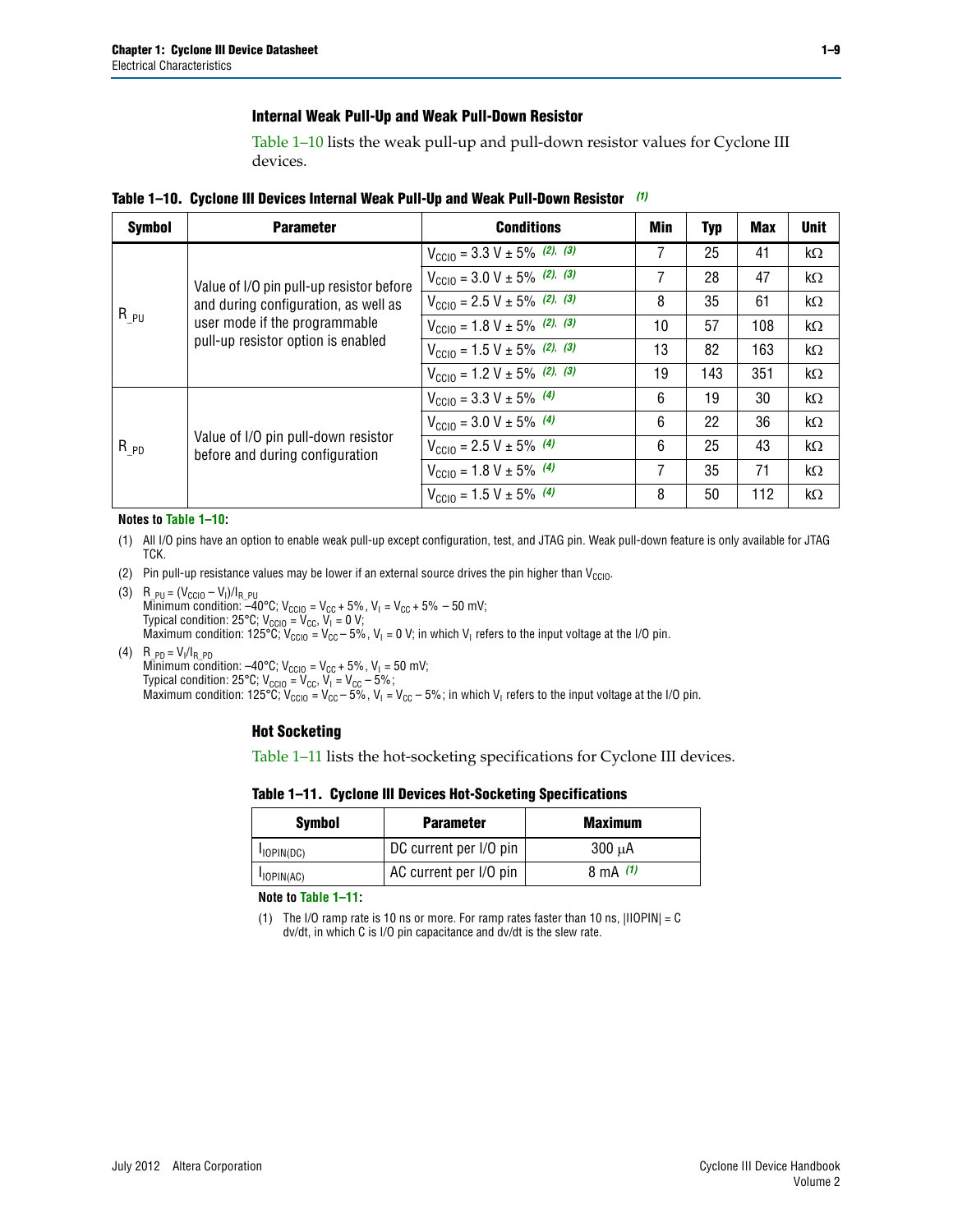## **Schmitt Trigger Input**

Cyclone III devices support Schmitt trigger input on TDI, TMS, TCK, nSTATUS, nCONFIG, nCE, CONF\_DONE, and DCLK pins. A Schmitt trigger feature introduces hysteresis to the input signal for improved noise immunity, especially for signal with slow edge rate. [Table 1–12](#page-9-3) lists the hysteresis specifications across supported  $V_{\text{CCIO}}$  range for Schmitt trigger inputs in Cyclone III devices.

<span id="page-9-3"></span>**Table 1–12. Hysteresis Specifications for Schmitt Trigger Input in Cyclone III Devices**

| <b>Symbol</b>        | <b>Parameter</b>                      | <b>Conditions</b>                 | <b>Minimum</b> | <b>Typical</b> | <b>Maximum</b> | <b>Unit</b> |
|----------------------|---------------------------------------|-----------------------------------|----------------|----------------|----------------|-------------|
| V <sub>SCHMITT</sub> |                                       | $V_{\text{CCIO}} = 3.3 \text{ V}$ | 200            |                |                | mV          |
|                      | <b>Hysteresis for Schmitt trigger</b> | $V_{\text{CC10}} = 2.5 \text{ V}$ | 200            |                |                | mV          |
|                      | input                                 | $V_{\text{CC10}} = 1.8 \text{ V}$ | 140            |                |                | mV          |
|                      |                                       | $V_{\text{CC10}} = 1.5 \text{ V}$ | 110            |                |                | mV          |

## **I/O Standard Specifications**

The following tables list input voltage sensitivities (V $_{\rm IH}$  and V $_{\rm IL}$ ), output voltage (V $_{\rm OH}$ and  $V_{OL}$ ), and current drive characteristics ( $I_{OH}$  and  $I_{OL}$ ) for various I/O standards supported by Cyclone III devices. [Table 1–13](#page-9-2) through [Table 1–18](#page-11-0) provide the I/O standard specifications for Cyclone III devices.

| I/O Standard                     |       | $V_{CCl0} (V)$ |            |        | $V_{IL}(V)$                   |                              | $V_{IH} (V)$            | $V_{OL}(V)$                   | $V_{OH} (V)$                  | l <sub>ol.</sub> | $I_{0H}$ |
|----------------------------------|-------|----------------|------------|--------|-------------------------------|------------------------------|-------------------------|-------------------------------|-------------------------------|------------------|----------|
|                                  | Min   | Typ            | <b>Max</b> | Min    | <b>Max</b>                    | Min                          | <b>Max</b>              | <b>Max</b>                    | Min                           | (mA)             | (mA)     |
| 3.3-V LVTTL $(3)$                | 3.135 | 3.3            | 3.465      |        | 0.8                           | 1.7                          | 3.6                     | 0.45                          | 2.4                           | 4                | $-4$     |
| 3.3-V LVCMOS (3)                 | 3.135 | 3.3            | 3.465      |        | 0.8                           | 1.7                          | 3.6                     | 0.2                           | $V_{\text{CGI0}} - 0.2$       | $\overline{2}$   | $-2$     |
| 3.0-V LVTTL $(3)$                | 2.85  | 3.0            | 3.15       | $-0.3$ | 0.8                           | 1.7                          | $V_{\text{CGI0}} + 0.3$ | 0.45                          | 2.4                           | 4                | $-4$     |
| 3.0-V LVCMOS (3)                 | 2.85  | 3.0            | 3.15       | $-0.3$ | 0.8                           | 1.7                          | $V_{\text{CGI0}} + 0.3$ | 0.2                           | $V_{\text{CCIO}} - 0.2$       | 0.1              | $-0.1$   |
| 2.5-V LVTTL and<br>LVCMOS $(3)$  | 2.375 | 2.5            | 2.625      | $-0.3$ | 0.7                           | 1.7                          | 3.6                     | 0.4                           | 2.0                           | 1                | $-1$     |
| 1.8-V LVTTL and<br><b>LVCMOS</b> | 1.71  | 1.8            | 1.89       | $-0.3$ | $0.35 *$<br>V <sub>CCIO</sub> | $0.65*$<br>V <sub>CCIO</sub> | 2.25                    | 0.45                          | $V_{CGIO}$ –<br>0.45          | 2                | $-2$     |
| 1.5-V LVCMOS                     | 1.425 | 1.5            | 1.575      | $-0.3$ | $0.35 *$<br>V <sub>CCIO</sub> | $0.65*$<br>V <sub>CCIO</sub> | $V_{\text{CC10}} + 0.3$ | $0.25 *$<br>V <sub>CCIO</sub> | $0.75*$<br>V <sub>CCIO</sub>  | $\overline{2}$   | $-2$     |
| 1.2-V LVCMOS                     | 1.14  | 1.2            | 1.26       | $-0.3$ | $0.35 *$<br>V <sub>CCIO</sub> | $0.65*$<br>V <sub>CCIO</sub> | $V_{\text{CC10}} + 0.3$ | $0.25 *$<br>V <sub>CCIO</sub> | $0.75 *$<br>V <sub>CCIO</sub> | $\overline{2}$   | $-2$     |
| 3.0-V PCI                        | 2.85  | 3.0            | 3.15       |        | $0.3 *$<br>V <sub>CCIO</sub>  | $0.5 *$<br>V <sub>CCIO</sub> | $V_{\text{CC10}} + 0.3$ | $0.1 * V_{CC10}$              | $0.9 * V_{CC10}$              | 1.5              | $-0.5$   |
| 3.0-V PCI-X                      | 2.85  | 3.0            | 3.15       |        | $0.35*$<br>V <sub>CCIO</sub>  | $0.5 *$<br>V <sub>CCIO</sub> | $V_{\text{CC10}} + 0.3$ | $0.1 * V_{CC10}$              | $0.9 * V_{\text{CCI0}}$       | 1.5              | $-0.5$   |

<span id="page-9-2"></span>**Table 1–13. Cyclone III Devices Single-Ended I/O Standard Specifications** *[\(1\)](#page-9-4)***,** *[\(2\)](#page-9-0)*

#### **Notes to [Table 1–13:](#page-9-2)**

<span id="page-9-4"></span>(1) For voltage referenced receiver input waveform and explanation of terms used in [Table 1–13](#page-9-2), refer to ["Single-ended Voltage referenced I/O Standard"](#page-28-0) in ["Glossary" on page 1–27.](#page-26-0)

<span id="page-9-0"></span>(2) AC load  $CL = 10$  pF.

<span id="page-9-1"></span>(3) For more detail about interfacing Cyclone III devices with 3.3/3.0/2.5-V LVTTL/LVCMOS I/O standards, refer to *[AN 447: Interfacing Cyclone III](http://www.altera.com/literature/an/an447.pdf)  [Devices with 3.3/3.0/2.5-V LVTTL and LVCMOS I/O Systems](http://www.altera.com/literature/an/an447.pdf)*.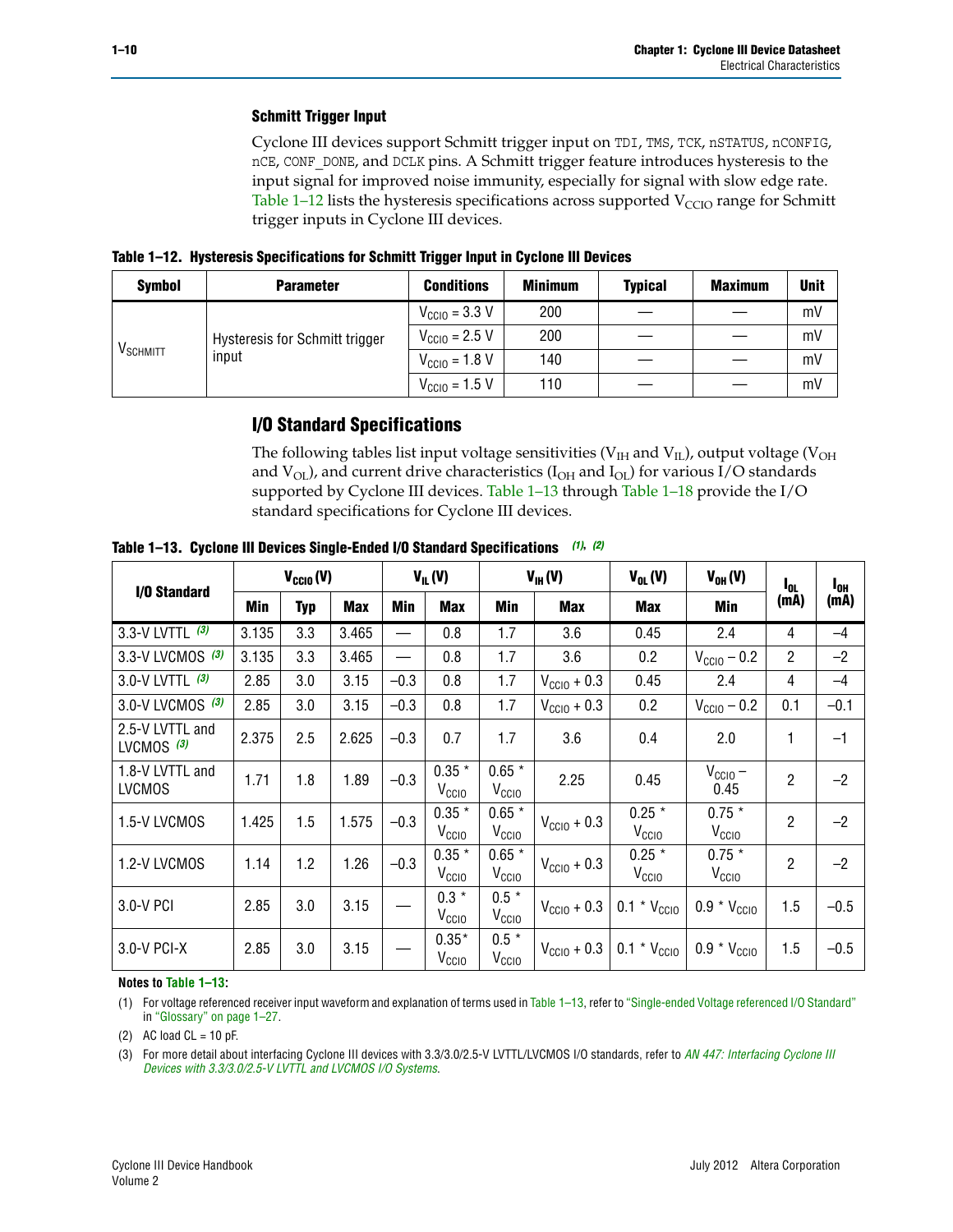| 1/0                           |       | $V_{\text{CCIO}}(V)$ |            |                              | $V_{REF}(V)$                |                              | $V_{TT} (V)$ (2)    |                   |                     |  |
|-------------------------------|-------|----------------------|------------|------------------------------|-----------------------------|------------------------------|---------------------|-------------------|---------------------|--|
| <b>Standard</b>               | Min   | <b>Typ</b>           | <b>Max</b> | Min                          | <b>Typ</b>                  | <b>Max</b>                   | Min                 | <b>Typ</b>        | <b>Max</b>          |  |
| SSTL-2<br>Class I, II         | 2.375 | 2.5                  | 2.625      | 1.19                         | 1.25                        | 1.31                         | $V_{REF}$ –<br>0.04 | V <sub>REF</sub>  | $V_{REF}$ +<br>0.04 |  |
| <b>SSTL-18</b><br>Class I, II | 1.7   | 1.8                  | 1.9        | 0.833                        | 0.9                         | 0.969                        | $V_{REF}$ –<br>0.04 | V <sub>REF</sub>  | $V_{REF}$ +<br>0.04 |  |
| HSTL-18<br>Class I, II        | 1.71  | 1.8                  | 1.89       | 0.85                         | 0.9                         | 0.95                         | 0.85                | 0.9               | 0.95                |  |
| <b>HSTL-15</b><br>Class I, II | 1.425 | 1.5                  | 1.575      | 0.71                         | 0.75                        | 0.79                         | 0.71                | 0.75              | 0.79                |  |
| <b>HSTL-12</b>                | 1.14  | 1.2                  | 1.26       | $0.48 * V_{\text{CC10}}$ (3) | $0.5 * V_{\text{CCIO}}$ (3) | $0.52 * V_{\text{CC10}}$ (3) |                     | $0.5 *$           |                     |  |
| Class I, II                   |       |                      |            | $0.47 * V_{\text{CC10}}$ (4) | $0.5 * V_{\text{CCIO}}$ (4) | $0.53 * V_{\text{CCIO}}$ (4) |                     | V <sub>CCIO</sub> |                     |  |

### <span id="page-10-3"></span>**Table 1–14. Cyclone III Devices Single-Ended SSTL and HSTL I/O Reference Voltage Specifications** *[\(1\)](#page-10-4)*

#### **Notes to [Table 1–14:](#page-10-3)**

<span id="page-10-4"></span>(1) For an explanation of terms used in [Table 1–14](#page-10-3), refer to ["Glossary" on page 1–27](#page-26-0).

<span id="page-10-0"></span>(2)  $V_{TT}$  of transmitting device must track  $V_{REF}$  of the receiving device.

<span id="page-10-1"></span>(3) Value shown refers to DC input reference voltage,  $V_{REF(DC)}$ .

<span id="page-10-2"></span>(4) Value shown refers to AC input reference voltage,  $V_{REF(AC)}$ .

|  |  | Table 1–15.  Cyclone III Devices Single-Ended SSTL and HSTL I/O Standards Signal Specifications |  |  |
|--|--|-------------------------------------------------------------------------------------------------|--|--|
|--|--|-------------------------------------------------------------------------------------------------|--|--|

| 1/0                        |            | $V_{IL(DC)}(V)$      |                      | $V_{IH(DC)}(V)$       |         | $V_{IL(AC)}(V)$     |                     | $V_{IH(AC)}(V)$      | $V_{OL}(V)$                        | $V_{OH} (V)$                       | l <sub>ol</sub> | $I_{0H}$ |
|----------------------------|------------|----------------------|----------------------|-----------------------|---------|---------------------|---------------------|----------------------|------------------------------------|------------------------------------|-----------------|----------|
| <b>Standard</b>            | <b>Min</b> | <b>Max</b>           | <b>Min</b>           | <b>Max</b>            | Min     | <b>Max</b>          | Min                 | <b>Max</b>           | <b>Max</b>                         | Min                                | (mA)            | (mA)     |
| SSTL-2<br>Class I          |            | $V_{REF}$ –<br>0.18  | $V_{REF} +$<br>0.18  |                       |         | $V_{REF}$ –<br>0.35 | $V_{REF} +$<br>0.35 |                      | $V_{TT}$ –<br>0.57                 | $V_{TT}$ +<br>0.57                 | 8.1             | $-8.1$   |
| SSTL-2<br>Class II         |            | $V_{REF}$ –<br>0.18  | $V_{REF} +$<br>0.18  |                       |         | $V_{REF}$ –<br>0.35 | $V_{REF} +$<br>0.35 |                      | $V_{TT}$ –<br>0.76                 | $V_{TT}$ +<br>0.76                 | 16.4            | $-16.4$  |
| SSTL-18<br>Class I         |            | $V_{REF}$ –<br>0.125 | $V_{REF} +$<br>0.125 |                       |         | $V_{REF}$ –<br>0.25 | $V_{REF}$ +<br>0.25 |                      | $V_{TT}$ –<br>0.475                | $V_{TT}$ +<br>0.475                | 6.7             | $-6.7$   |
| <b>SSTL-18</b><br>Class II |            | $V_{REF}$ –<br>0.125 | $V_{REF}$ +<br>0.125 |                       |         | $V_{REF}$ –<br>0.25 | $V_{REF}$ +<br>0.25 |                      | 0.28                               | $V_{CC10} -$<br>0.28               | 13.4            | $-13.4$  |
| <b>HSTL-18</b><br>Class I  |            | $V_{REF}$ –<br>0.1   | $V_{REF}$ +<br>0.1   |                       |         | $V_{REF}$ –<br>0.2  | $V_{REF}$ +<br>0.2  |                      | 0.4                                | $V_{CCIO}$ –<br>0.4                | 8               | $-8$     |
| HSTL-18<br>Class II        |            | $V_{REF}$ –<br>0.1   | $V_{REF}$ +<br>0.1   |                       |         | $V_{REF}$ –<br>0.2  | $V_{REF}$ +<br>0.2  |                      | 0.4                                | $V_{CC10} -$<br>0.4                | 16              | $-16$    |
| <b>HSTL-15</b><br>Class I  |            | $V_{REF}$ –<br>0.1   | $V_{REF}$ +<br>0.1   |                       |         | $V_{REF}$ –<br>0.2  | $V_{REF}$ +<br>0.2  |                      | 0.4                                | $V_{CC10} -$<br>0.4                | 8               | $-8$     |
| <b>HSTL-15</b><br>Class II |            | $V_{REF}$ –<br>0.1   | $V_{REF}$ +<br>0.1   |                       |         | $V_{REF}$ –<br>0.2  | $V_{REF}$ +<br>0.2  |                      | 0.4                                | $V_{\text{CC1O}} -$<br>0.4         | 16              | $-16$    |
| <b>HSTL-12</b><br>Class I  | $-0.15$    | $V_{REF}-$<br>0.08   | $V_{REF}$ +<br>0.08  | $V_{\rm CClO} + 0.15$ | $-0.24$ | $V_{REF}$ –<br>0.15 | $V_{REF} +$<br>0.15 | $V_{CCIO} +$<br>0.24 | $0.25 \times$<br>$V_{\rm CClO}$    | $0.75 \times$<br>V <sub>CCIO</sub> | 8               | $-8$     |
| <b>HSTL-12</b><br>Class II | $-0.15$    | $V_{REF}-$<br>0.08   | $V_{REF}$ +<br>0.08  | $V_{\rm CCl0} + 0.15$ | $-0.24$ | $V_{REF}$ –<br>0.15 | $V_{REF} +$<br>0.15 | $V_{CC10}$ +<br>0.24 | $0.25 \times$<br>V <sub>CCIO</sub> | $0.75 \times$<br>V <sub>CCIO</sub> | 14              | $-14$    |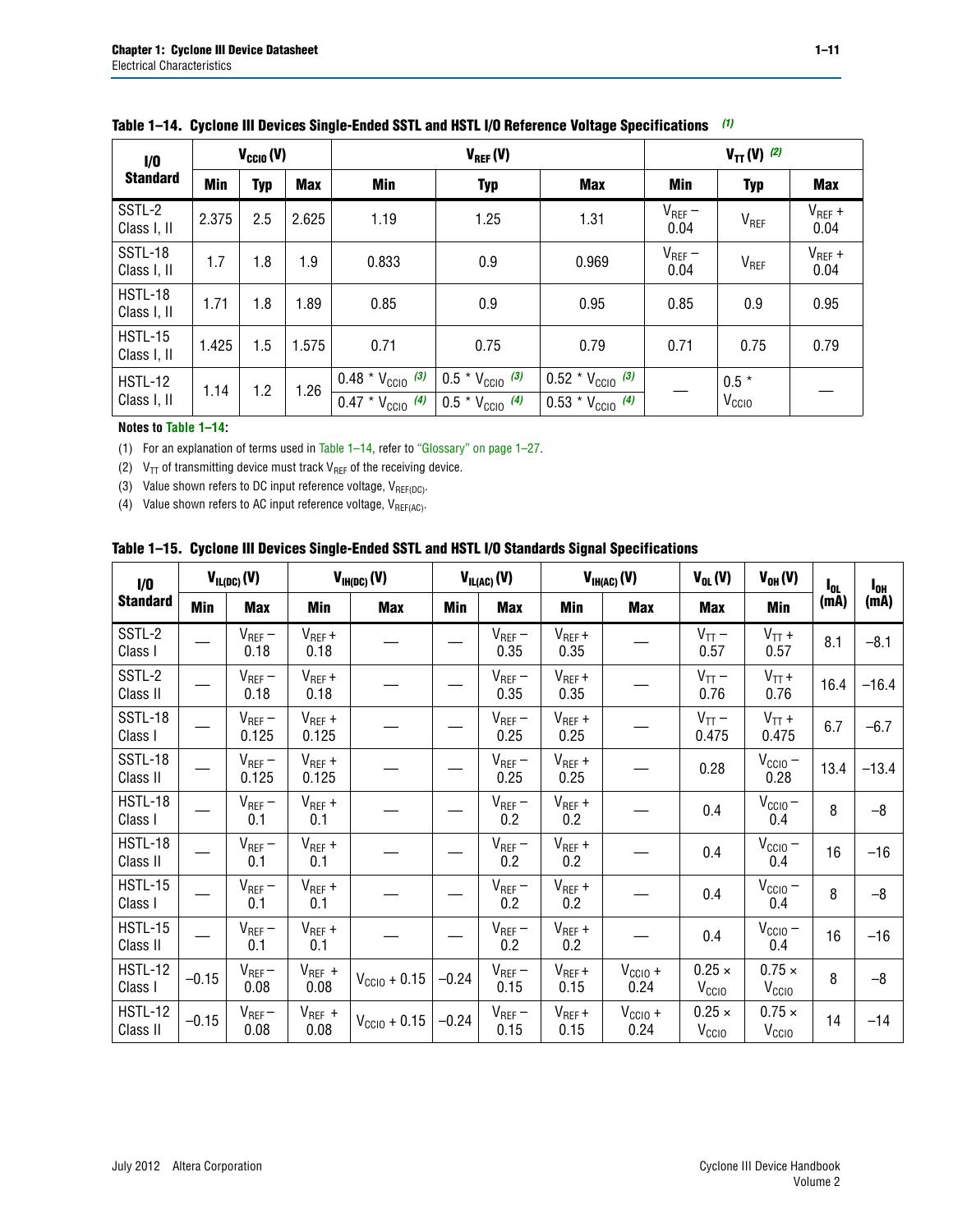**For more illustrations of receiver input and transmitter output waveforms, and for** other differential I/O standards, refer to the *[High-Speed Differential Interfaces in](http://www.altera.com/literature/hb/cyc3/cyc3_ciii51008.pdf)  [Cyclone III Devices](http://www.altera.com/literature/hb/cyc3/cyc3_ciii51008.pdf)* chapter*.*

**I/O Standard**  $V_{\text{CCIO}}(V)$   $V_{\text{Swing(DC)}}(V)$   $V_{\text{X(AC)}}(V)$   $V_{\text{X(AC)}}(V)$   $V_{\text{Swing(AC)}}$ **(V) VOX(AC) (V) Min Typ Max Min Max Min Typ Max Min Max Min Typ Max** SSTL-2  $\text{SSTL-2} \begin{array}{c|c} \text{SSTL-2} \end{array}$  2.375 2.5 2.625 0.36  $\text{V}_{\text{CC10}}\text{V}_{\text{CC10}}/2 - 0.2$   $\text{V}_{\text{CC10}}/2$  $V_{\text{CCIO}}/2$  0.7  $V_{\text{CCII}}$ O  $V_{\text{CC10}}/2$  –  $\begin{array}{cc} \text{ccio/2--} \ 0.125 \end{array} \bigg | - \bigg | \begin{array}{cc} \text{V}_\text{CCIO}/\text{2} \ + 0.125 \end{array}$ SSTL-18 Class I, II | 1.7 | 1.8 | 1.90 | 0.25 |  $V_{\text{CCIO}}$  $V_{\rm CCl0}/2 - \Big| - \Big| \begin{array}{c} V_{\rm CCl0}/2 \ + 0.175 \end{array}$  $V_{\text{CC10}}/2$  0.5  $V_{\text{CC1}}$ <br>+ 0.175 0.5  $V_{\text{CC1}}$ O  $V_{\text{CC10}}/2$  –  $\begin{array}{cc} \text{ccio/2--} \ 0.125 \end{array} \bigg | - \bigg | \begin{array}{cc} \text{V}_\text{CCIO}/\text{2} \ + 0.125 \end{array}$ 

<span id="page-11-1"></span>**Table 1–16. Cyclone III Devices Differential SSTL I/O Standard Specifications** *[\(1\)](#page-11-2)*

**Note to [Table 1–16:](#page-11-1)**

<span id="page-11-2"></span>(1) Differential SSTL requires a  $V_{REF}$  input.

<span id="page-11-3"></span>**Table 1–17. Cyclone III Devices Differential HSTL I/O Standard Specifications** *[\(1\)](#page-11-4)*

|                               | $V_{CCl0} (V)$ |     |            | $V_{\text{DIF(DC)}}(V)$ |                   | $V_{X(AC)}(V)$           |            |                              | $V_{CM(DC)}(V)$               |     |                              |         | $V_{DIF(AC)}(V)$             |  |
|-------------------------------|----------------|-----|------------|-------------------------|-------------------|--------------------------|------------|------------------------------|-------------------------------|-----|------------------------------|---------|------------------------------|--|
| I/O Standard                  | <b>Min</b>     | Typ | <b>Max</b> | <b>Min</b>              | <b>Max</b>        | Min                      | <b>Typ</b> | <b>Max</b>                   | Min                           | Typ | <b>Max</b>                   | Mi<br>n | <b>Max</b>                   |  |
| <b>HSTL-18</b><br>Class I, II | 1.71           | 1.8 | .89        | 0.2                     |                   | 0.85                     |            | 0.95                         | 0.85                          |     | 0.95                         | 0.4     |                              |  |
| <b>HSTL-15</b><br>Class I, II | 1.425          | 1.5 | 1.575      | 0.2                     |                   | 0.71                     |            | 0.79                         | 0.71                          |     | 0.79                         | 0.4     |                              |  |
| <b>HSTL-12</b><br>Class I, II | 1.14           | 1.2 | .26        | 0.16                    | V <sub>CCIO</sub> | $0.48 * V_{\text{CCIO}}$ |            | $0.52*$<br>V <sub>CCIO</sub> | $0.48 *$<br>V <sub>CCIO</sub> |     | $0.52*$<br>V <sub>CCIO</sub> | 0.3     | $0.48*$<br>V <sub>CCIO</sub> |  |

**Note to [Table 1–17:](#page-11-3)**

<span id="page-11-4"></span>(1) Differential HSTL requires a  $V_{REF}$  input.

<span id="page-11-0"></span>

|  |  | Table 1–18.  Cyclone III Devices Differential I/O Standard Specifications <sup>(1)</sup> (Part 1 of 2) |  |  |
|--|--|--------------------------------------------------------------------------------------------------------|--|--|
|--|--|--------------------------------------------------------------------------------------------------------|--|--|

| 1/0                                     |       | $V_{CGI0} (V)$ |            |            | $V_{ID}$ (mV) |      | $V_{\text{lcm}}(V)$ (2)                    |            |     | $V_{0D}$ (mV) $(3)$ |            |            | $V_{0S} (V)$ (3) |            |  |
|-----------------------------------------|-------|----------------|------------|------------|---------------|------|--------------------------------------------|------------|-----|---------------------|------------|------------|------------------|------------|--|
| <b>Standard</b>                         | Min   | <b>Typ</b>     | <b>Max</b> | <b>Min</b> | <b>Max</b>    | Min  | <b>Condition</b>                           | <b>Max</b> | Min | <b>Typ</b>          | <b>Max</b> | <b>Min</b> | <b>Typ</b>       | <b>Max</b> |  |
|                                         |       |                |            |            |               | 0.05 | $D_{MAX} \leq 500$ Mbps                    | 1.80       |     |                     |            |            |                  |            |  |
| <b>LVPECL</b><br>(Row I/Os)<br>(4)      | 2.375 | 2.5            | 2.625      | 100        |               | 0.55 | 500 Mbps $\leq D_{MAX}$<br>$\leq$ 700 Mbps | 1.80       |     |                     |            |            |                  |            |  |
|                                         |       |                |            |            |               | 1.05 | $D_{MAX}$ > 700 Mbps                       | 1.55       |     |                     |            |            |                  |            |  |
|                                         |       |                |            |            |               | 0.05 | $D_{MAX} \leq 500$ Mbps                    | 1.80       |     |                     |            |            |                  |            |  |
| <b>LVPECL</b><br>(Column<br>$1/0s)$ (4) | 2.375 | 2.5            | 2.625      | 100        |               | 0.55 | 500 Mbps $\leq D_{MAX}$<br>$\leq$ 700 Mbps | 1.80       |     |                     |            |            |                  |            |  |
|                                         |       |                |            |            |               | 1.05 | $D_{MAX}$ > 700 Mbps                       | 1.55       |     |                     |            |            |                  |            |  |
|                                         |       |                |            |            |               | 0.05 | $D_{MAX} \leq 500$ Mbps                    | 1.80       |     |                     |            |            |                  |            |  |
| LVDS (Row<br>$1/0s$ )                   | 2.375 | 2.5            | 2.625      | 100        |               | 0.55 | 500 Mbps $\leq D_{MAX}$<br>$\leq 700$ Mbps | 1.80       | 247 |                     | 600        | 1.125      | 1.25             | 1.375      |  |
|                                         |       |                |            |            |               | 1.05 | $D_{MAX}$ > 700 Mbps                       | 1.55       |     |                     |            |            |                  |            |  |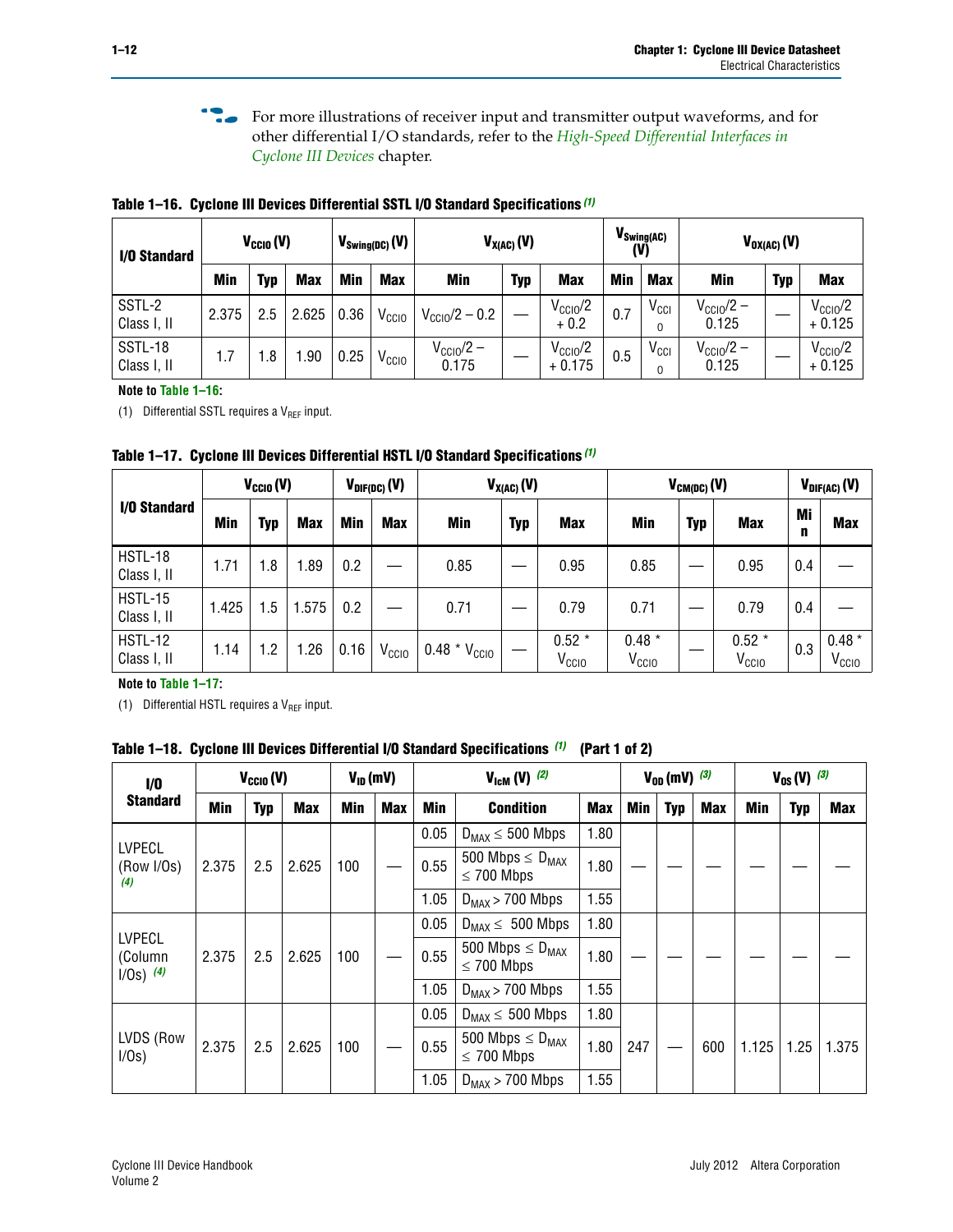| 1/0                                    |            | $V_{CClO}(V)$ |            | $V_{ID}$ (mV) |            |            | $V_{\text{lcm}}(V)$ (2)                    |            |            | $V_{0D}$ (mV) $(3)$ |            |            | $V_{0S} (V)$ (3) |       |  |
|----------------------------------------|------------|---------------|------------|---------------|------------|------------|--------------------------------------------|------------|------------|---------------------|------------|------------|------------------|-------|--|
| <b>Standard</b>                        | <b>Min</b> | <b>Typ</b>    | <b>Max</b> | <b>Min</b>    | <b>Max</b> | <b>Min</b> | <b>Condition</b>                           | <b>Max</b> | <b>Min</b> | <b>Typ</b>          | <b>Max</b> | <b>Min</b> | <b>Typ</b>       | Max   |  |
| <b>LVDS</b>                            |            |               |            |               |            | 0.05       | $D_{MAX} \leq 500$ Mbps                    | 1.80       |            |                     |            |            |                  |       |  |
| (Column<br>$I/Os$ )                    | 2.375      | 2.5           | 2.625      | 100           |            | 0.55       | 500 Mbps $\leq D_{MAX}$<br>$\leq 700$ Mbps | 1.80       | 247        |                     | 600        | 1.125      | 1.25             | 1.375 |  |
|                                        |            |               |            |               |            | 1.05       | $D_{MAX}$ > 700 Mbps                       | 1.55       |            |                     |            |            |                  |       |  |
| <b>BLVDS</b><br>(Row I/Os)<br>(5)      | 2.375      | 2.5           | 2.625      | 100           |            |            |                                            |            |            |                     |            |            |                  |       |  |
| <b>BLVDS</b><br>(Column<br>$I/Os)$ (5) | 2.375      | 2.5           | 2.625      | 100           |            |            |                                            |            |            |                     |            |            |                  |       |  |
| mini-LVDS<br>(Row I/Os)<br>(6)         | 2.375      | 2.5           | 2.625      |               |            |            |                                            |            | 300        |                     | 600        | 1.0        | 1.2              | 1.4   |  |
| mini-LVDS<br>(Column<br>$1/Os)$ (6)    | 2.375      | 2.5           | 2.625      |               |            |            |                                            |            | 300        |                     | 600        | 1.0        | 1.2              | 1.4   |  |
| <b>RSDS®</b><br>(Row<br>$1/0s$ ) $(6)$ | 2.375      | 2.5           | 2.625      |               |            |            |                                            |            | 100        | 200                 | 600        | 0.5        | 1.2              | 1.5   |  |
| <b>RSDS</b><br>(Column<br>$1/Os)$ (6)  | 2.375      | 2.5           | 2.625      |               |            |            |                                            |            | 100        | 200                 | 600        | 0.5        | 1.2              | 1.5   |  |
| <b>PPDS®</b><br>(Row I/Os)<br>(6)      | 2.375      | 2.5           | 2.625      |               |            |            |                                            |            | 100        | 200                 | 600        | 0.5        | 1.2              | 1.4   |  |
| <b>PPDS</b><br>(Column<br>$1/Os)$ (6)  | 2.375      | 2.5           | 2.625      |               |            |            |                                            |            | 100        | 200                 | 600        | 0.5        | 1.2              | 1.4   |  |

|  |  | Table 1–18. Cyclone III Devices Differential I/O Standard Specifications (1) (Part 2 of 2) |  |
|--|--|--------------------------------------------------------------------------------------------|--|
|--|--|--------------------------------------------------------------------------------------------|--|

#### **Notes to [Table 1–18:](#page-11-0)**

<span id="page-12-2"></span>(1) For an explanation of terms used in [Table 1–18](#page-11-0), refer to ["Transmitter Output Waveform"](#page-29-0) in ["Glossary" on page 1–27.](#page-26-0)

<span id="page-12-1"></span>(2)  $V_{IN}$  range: 0  $V \le V_{IN} \le 1.85$  V.

<span id="page-12-3"></span>(3) R<sub>L</sub> range:  $90 \le R_L \le 110 \Omega$ .

<span id="page-12-0"></span>(4) LVPECL input standard is only supported at clock input. Output standard is not supported.

<span id="page-12-4"></span>(5) No fixed  $V_{IN}$ ,  $V_{OD}$ , and  $V_{OS}$  specifications for BLVDS. They are dependent on the system topology.

<span id="page-12-5"></span>(6) Mini-LVDS, RSDS, and PPDS standards are only supported at the output pins for Cyclone III devices.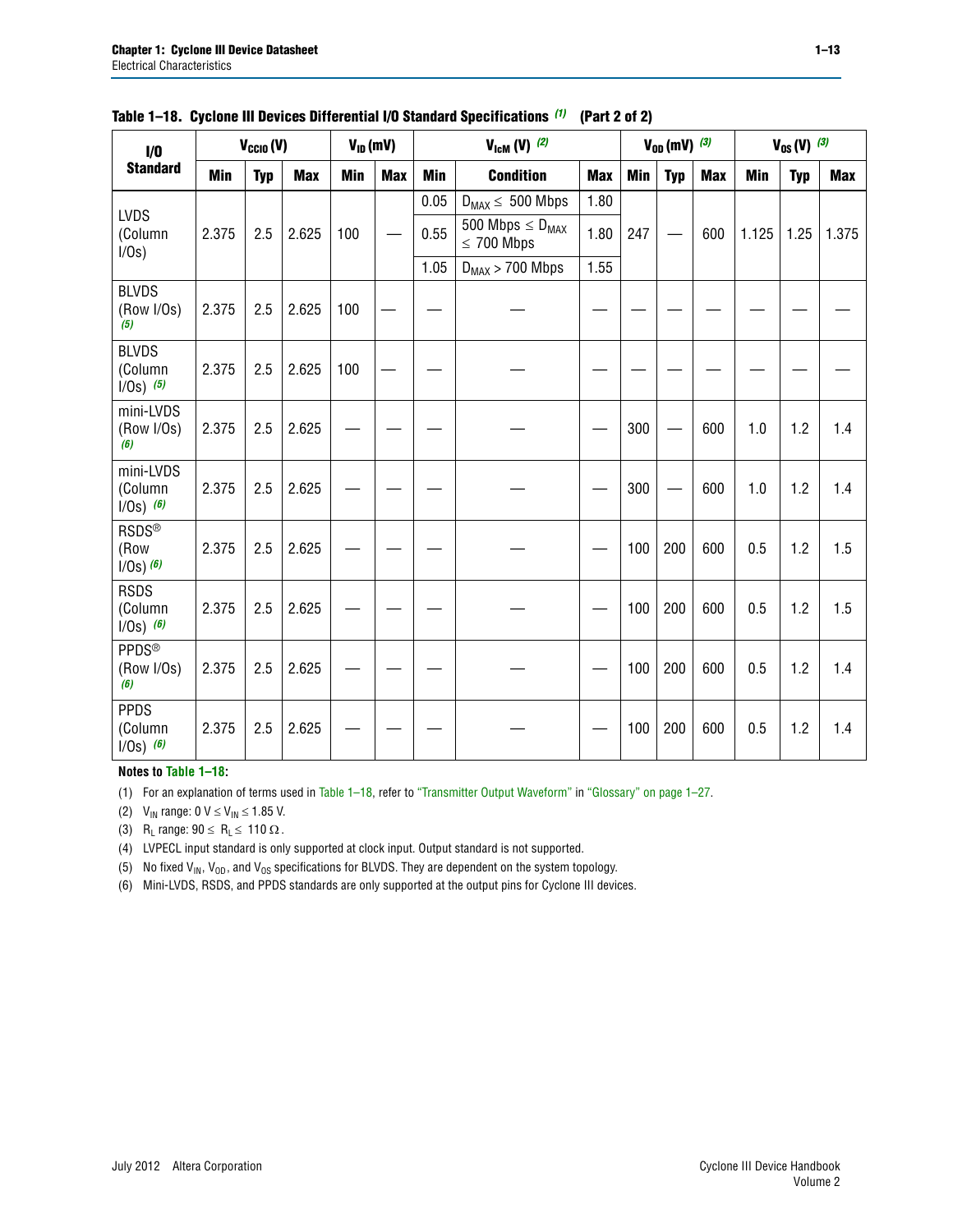## **Power Consumption**

You can use the following methods to estimate power for a design:

- the Excel-based EPE.
- the Quartus II PowerPlay power analyzer feature.

The interactive Excel-based EPE is used prior to designing the device to get a magnitude estimate of the device power. The Quartus II PowerPlay power analyzer provides better quality estimates based on the specifics of the design after place-androute is complete. The PowerPlay power analyzer can apply a combination of userentered, simulation-derived, and estimated signal activities which, combined with detailed circuit models, can yield very accurate power estimates.

**For more information about power estimation tools, refer to the** *Early Power Estimator* **<b>Format** *[User Guide](http://www.altera.com/literature/ug/ug_cyc3_epe.pdf)* and the *[PowerPlay Power Analysis](http://www.altera.com/literature/hb/qts/qts_qii53013.pdf)* chapter in volume 3 of the *Quartus II Handboo*k.

# **Switching Characteristics**

This section provides the performance characteristics of the core and periphery blocks for Cyclone III devices. All data is final and is based on actual silicon characterization and testing. These numbers reflect the actual performance of the device under worst-case silicon process, voltage, and junction temperature conditions.

## **Core Performance Specifications**

## **Clock Tree Specifications**

[Table 1–19](#page-13-1) lists the clock tree specifications for Cyclone III devices.

| <b>Device</b> |     | <b>Unit</b> |     |            |
|---------------|-----|-------------|-----|------------|
|               | C6  | C7          | C8  |            |
| EP3C5         | 500 | 437.5       | 402 | <b>MHz</b> |
| EP3C10        | 500 | 437.5       | 402 | <b>MHz</b> |
| EP3C16        | 500 | 437.5       | 402 | <b>MHz</b> |
| EP3C25        | 500 | 437.5       | 402 | <b>MHz</b> |
| EP3C40        | 500 | 437.5       | 402 | <b>MHz</b> |
| EP3C55        | 500 | 437.5       | 402 | <b>MHz</b> |
| EP3C80        | 500 | 437.5       | 402 | <b>MHz</b> |
| EP3C120       | (1) | 437.5       | 402 | <b>MHz</b> |

<span id="page-13-1"></span>**Table 1–19. Cyclone III Devices Clock Tree Performance**

**Note to [Table 1–19](#page-13-1)***:*

<span id="page-13-0"></span>(1) EP3C120 offered in C7, C8, and I7 grades only.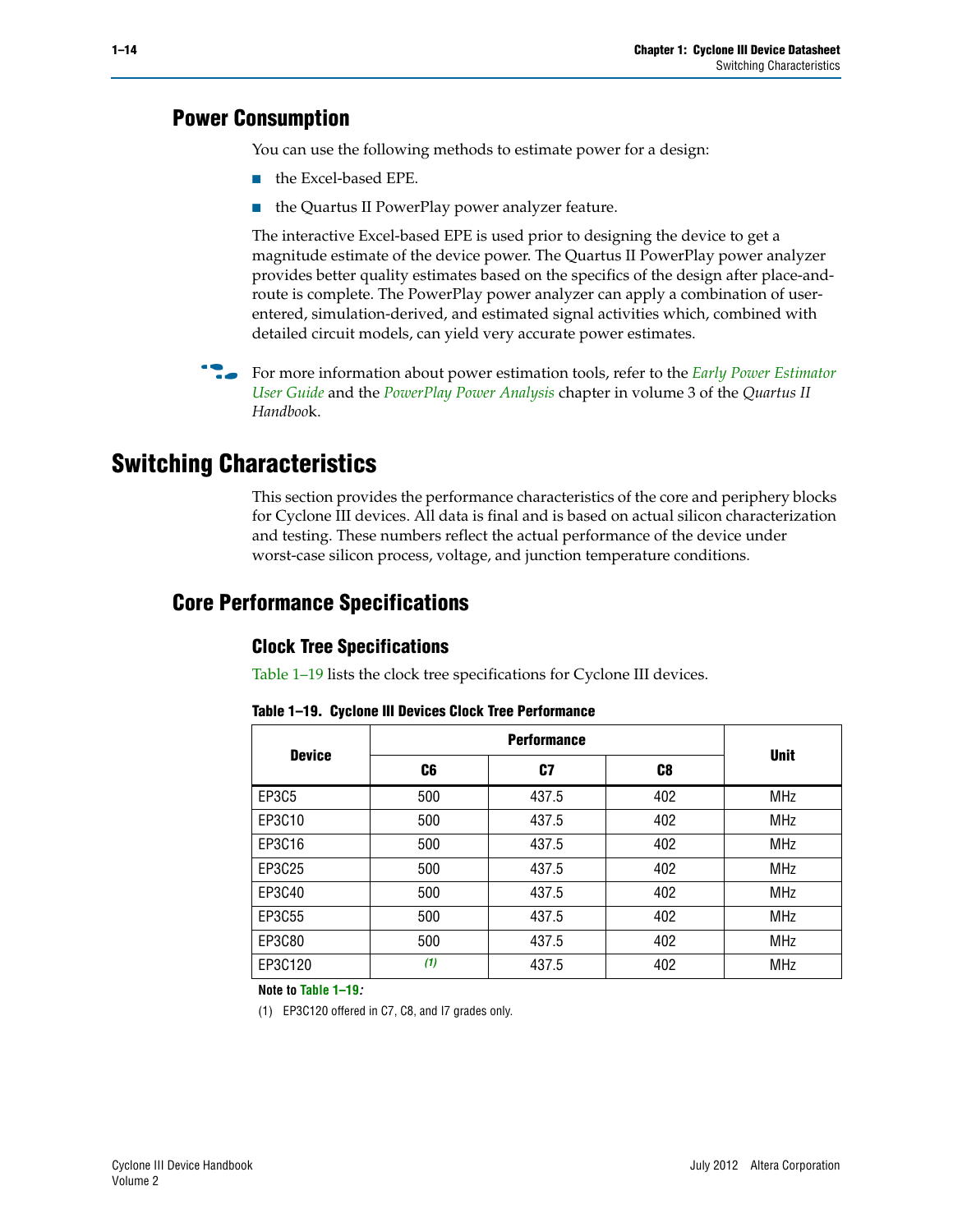## **PLL Specifications**

[Table 1–20](#page-14-0) describes the PLL specifications for Cyclone III devices when operating in the commercial junction temperature range (0°C to 85°C), the industrial junction temperature range (–40°C to 100°C), and the automotive junction temperature range (–40°Cto 125°C). For more information about PLL block, refer to ["PLL Block"](#page-27-0) in ["Glossary" on page 1–27](#page-26-0).

<span id="page-14-0"></span>**Table 1–20. Cyclone III Devices PLL Specifications** *[\(1\)](#page-15-0)* **(Part 1 of 2)**

| <b>Symbol</b>                                    | <b>Parameter</b>                                                                                                                     | Min                      | <b>Typ</b>               | <b>Max</b> | <b>Unit</b>              |
|--------------------------------------------------|--------------------------------------------------------------------------------------------------------------------------------------|--------------------------|--------------------------|------------|--------------------------|
| $f_{IN}$ (2)                                     | Input clock frequency                                                                                                                | 5                        |                          | 472.5      | <b>MHz</b>               |
| f <sub>INPFD</sub>                               | PFD input frequency                                                                                                                  | 5                        |                          | 325        | <b>MHz</b>               |
| $f_{VCO}$ (3)                                    | PLL internal VCO operating range                                                                                                     | 600                      |                          | 1300       | <b>MHz</b>               |
| f <sub>INDUTY</sub>                              | Input clock duty cycle                                                                                                               | 40                       |                          | 60         | $\frac{0}{0}$            |
| $t_{INJITTER\_CCJ}$ (4)                          | Input clock cycle-to-cycle jitter for $F_{\text{INPPD}} \geq 100 \text{ MHz}$                                                        |                          |                          | 0.15       | U                        |
|                                                  | Input clock cycle-to-cycle jitter for FINPFD < 100 MHz                                                                               |                          |                          | ±750       | ps                       |
| f <sub>OUT EXT</sub> (external clock output)     | PLL output frequency                                                                                                                 |                          |                          | 472.5      | <b>MHz</b>               |
|                                                  | PLL output frequency (-6 speed grade)                                                                                                | $\overline{\phantom{a}}$ | $\overline{\phantom{a}}$ | 472.5      | <b>MHz</b>               |
| $f_{\text{OUT}}$ (to global clock)               | PLL output frequency (-7 speed grade)                                                                                                |                          |                          | 450        | <b>MHz</b>               |
|                                                  | PLL output frequency (-8 speed grade)                                                                                                |                          |                          | 402.5      | <b>MHz</b>               |
| t <sub>outputy</sub>                             | Duty cycle for external clock output (when set to 50%)                                                                               | 45                       | 50                       | 55         | $\frac{0}{0}$            |
| $t_{\text{LOCK}}$                                | Time required to lock from end of device configuration                                                                               | $\overline{\phantom{0}}$ |                          | 1          | ms                       |
| t <sub>DLOCK</sub>                               | Time required to lock dynamically (after switchover,<br>reconfiguring any non-post-scale counters/delays or<br>areset is deasserted) |                          |                          | 1          | ms                       |
| t <sub>outjitter_period_dedclk</sub> (5)         | Dedicated clock output period jitter<br>$F_{OUT} \geq 100$ MHz                                                                       |                          |                          | 300        | ps                       |
|                                                  | $F_{OIII}$ < 100 MHz                                                                                                                 |                          |                          | 30         | mUI                      |
| t <sub>outjitter</sub> ccj dedclk <sup>(5)</sup> | Dedicated clock output cycle-to-cycle jitter<br>$F_{\text{OUT}} \geq 100 \text{ MHz}$                                                |                          |                          | 300        | ps                       |
|                                                  | $F_{\text{OUT}}$ < 100 MHz                                                                                                           |                          |                          | 30         | mUI                      |
| t <sub>outjitter_period_10</sub> <sup>(5)</sup>  | Regular I/O period jitter<br>$F_{OUT} \ge 100$ MHz                                                                                   |                          |                          | 650        | ps                       |
|                                                  | $F_{\text{OUT}}$ < 100 MHz                                                                                                           |                          |                          | 75         | mUI                      |
| $t_{\text{OUTJITTER\_CCJ\_IO}}$ (5)              | Regular I/O cycle-to-cycle jitter<br>$F_{\text{OUT}} \geq 100 \text{ MHz}$                                                           |                          |                          | 650        | ps                       |
|                                                  | $F_{OUT}$ < 100 MHz                                                                                                                  |                          |                          | 75         | mUI                      |
| t <sub>PLL_PSERR</sub>                           | Accuracy of PLL phase shift                                                                                                          |                          |                          | ±50        | ps                       |
| t <sub>ARESET</sub>                              | Minimum pulse width on areset signal.                                                                                                | 10                       |                          |            | ns                       |
| t <sub>configpll</sub>                           | Time required to reconfigure scan chains for PLLs                                                                                    |                          | 3.5(6)                   |            | <b>SCANCLK</b><br>cycles |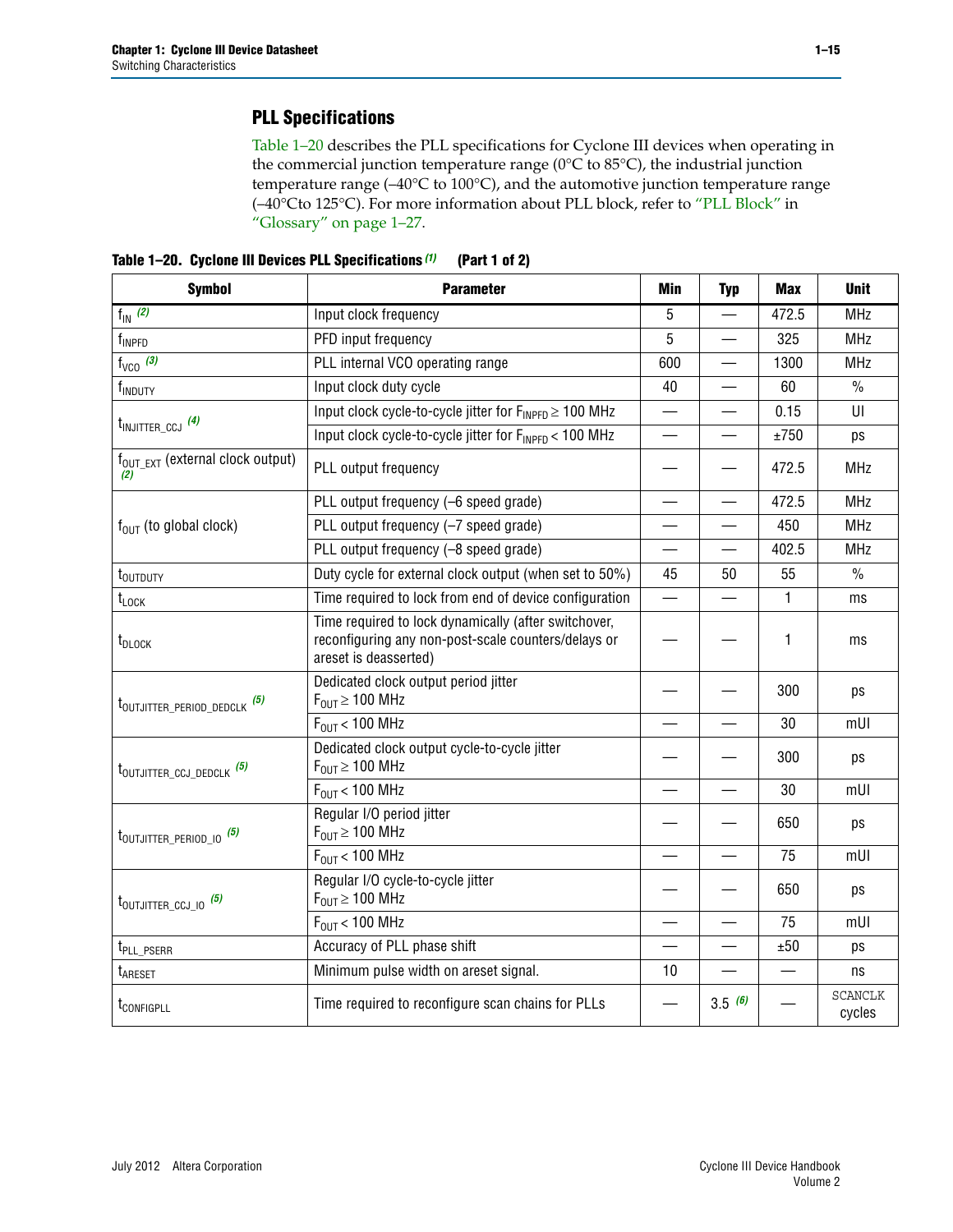|  | Table 1–20. Cyclone III Devices PLL Specifications (1) | (Part 2 of 2) |
|--|--------------------------------------------------------|---------------|
|--|--------------------------------------------------------|---------------|

| <b>Symbol</b>   | <b>Parameter</b>       | <b>Min</b> | Tvr          | <b>Max</b> | <b>Unit</b> |
|-----------------|------------------------|------------|--------------|------------|-------------|
| <b>ISCANCLK</b> | . treauencv<br>scanclk | _______    | __<br>______ | 100        | MHz         |

**Notes to [Table 1–20:](#page-14-0)**

<span id="page-15-0"></span>(1)  $V_{CCD-PLL}$  should always be connected to  $V_{CCINT}$  through decoupling capacitor and ferrite bead.

<span id="page-15-1"></span>(2) This parameter is limited in the Quartus II software by the I/O maximum frequency. The maximum I/O frequency is different for each I/O standard.

<span id="page-15-5"></span>(3) The V<sub>co</sub> frequency reported by the Quartus II software in the PLL summary section of the compilation report takes into consideration the V<sub>co</sub> post-scale counter K value. Therefore, if the counter K has a value of 2, the frequency reported can be lower than the f<sub>VCO</sub> specification.

<span id="page-15-2"></span>(4) A high input jitter directly affects the PLL output jitter. To have low PLL output clock jitter, you must provide a clean clock source, which is less than 200 ps.

<span id="page-15-3"></span>(5) Peak-to-peak jitter with a probability level of 10–12 (14 sigma, 99.99999999974404% confidence level). The output jitter specification applies to the intrinsic jitter of the PLL, when an input jitter of 30 ps is applied.

<span id="page-15-4"></span>(6) With 100 MHz scanclk frequency.

## **Embedded Multiplier Specifications**

[Table 1–21](#page-15-8) describes the embedded multiplier specifications for Cyclone III devices.

<span id="page-15-8"></span>

|  | Table 1–21. Cyclone III Devices Embedded Multiplier Specifications |  |  |
|--|--------------------------------------------------------------------|--|--|
|--|--------------------------------------------------------------------|--|--|

|                                   | <b>Resources Used</b>        |                        |     |     |             |
|-----------------------------------|------------------------------|------------------------|-----|-----|-------------|
| Mode                              | <b>Number of Multipliers</b> | C7, I7, A7<br>C8<br>C6 |     |     | <b>Unit</b> |
| $9 \times 9$ -bit<br>multiplier   |                              | 340                    | 300 | 260 | MHz         |
| $18 \times 18$ -bit<br>multiplier |                              | 287                    | 250 | 200 | MHz         |

## **Memory Block Specifications**

[Table 1–22](#page-15-9) describes the M9K memory block specifications for Cyclone III devices.

<span id="page-15-9"></span>

|  | Table 1-22. Cyclone III Devices Memory Block Performance Specifications |  |  |
|--|-------------------------------------------------------------------------|--|--|
|--|-------------------------------------------------------------------------|--|--|

|               |                                           | <b>Resources Used</b> |                      | <b>Performance</b> |            |     |             |  |
|---------------|-------------------------------------------|-----------------------|----------------------|--------------------|------------|-----|-------------|--|
| <b>Memory</b> | Mode                                      | <b>LEs</b>            | M9K<br><b>Memory</b> | C6                 | C7, I7, A7 | C8  | <b>Unit</b> |  |
| M9K Block     | FIFO 256 $\times$ 36                      | 47                    |                      | 315                | 274        | 238 | <b>MHz</b>  |  |
|               | Single-port $256 \times 36$               | 0                     |                      | 315                | 274        | 238 | <b>MHz</b>  |  |
|               | Simple dual-port $256 \times 36$ CLK      | 0                     |                      | 315                | 274        | 238 | <b>MHz</b>  |  |
|               | True dual port $512 \times 18$ single CLK | 0                     |                      | 315                | 274        | 238 | <b>MHz</b>  |  |

## **Configuration and JTAG Specifications**

[Table 1–23](#page-15-6) lists the configuration mode specifications for Cyclone III devices.

<span id="page-15-6"></span>**Table 1–23. Cyclone III Devices Configuration Mode Specifications**

| <b>Programming Mode</b>         | DCLK $F_{\text{max}}$ | <b>Unit</b> |
|---------------------------------|-----------------------|-------------|
| Passive Serial (PS)             | 133                   | <b>MHz</b>  |
| Fast Passive Parallel (FPP) (1) | 100                   | MHz         |

#### **Note to [Table 1–23:](#page-15-6)**

<span id="page-15-7"></span>(1) EP3C40 and smaller density members support 133 MHz.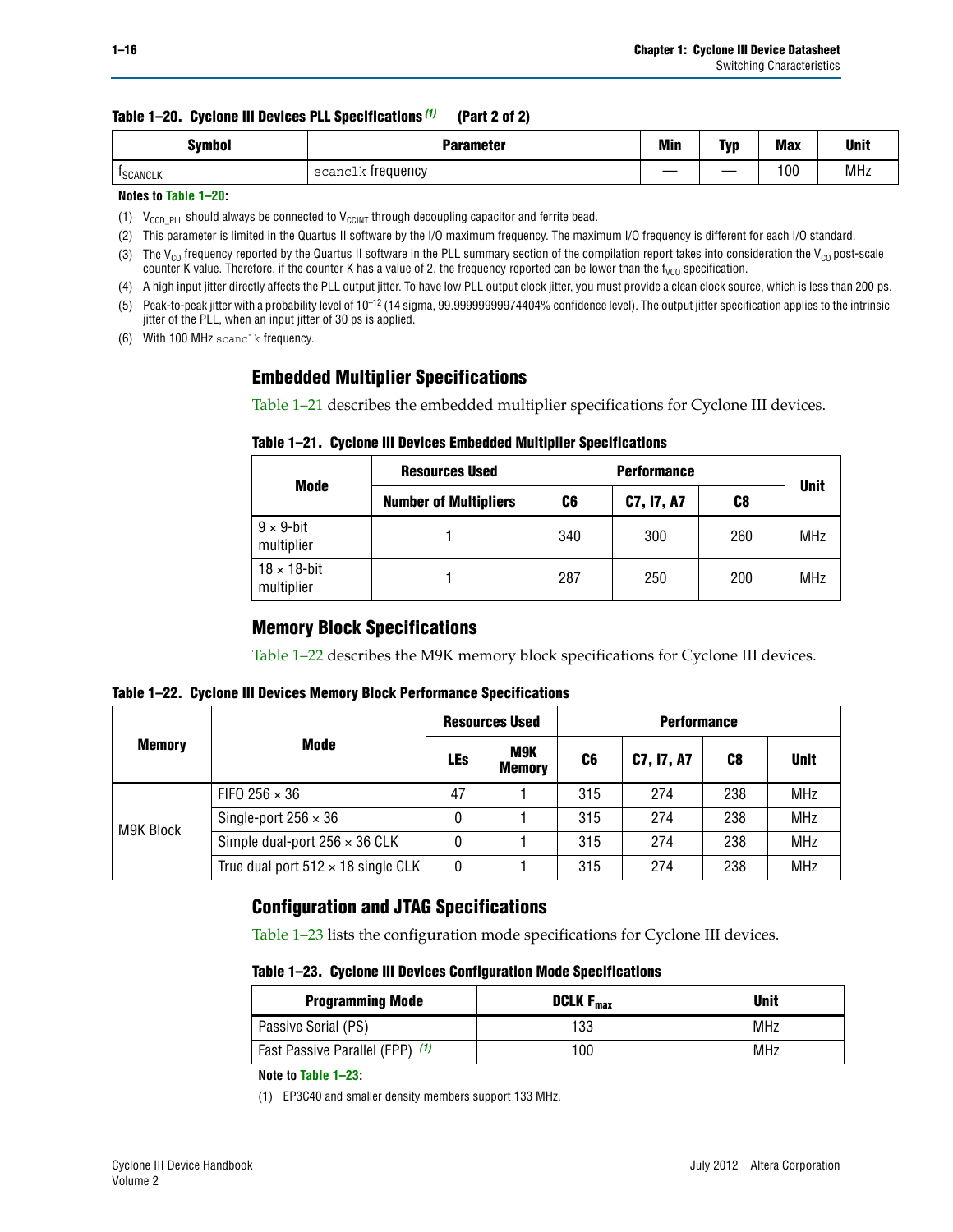[Table 1–24](#page-16-3) lists the active configuration mode specifications for Cyclone III devices.

| <b>Programming Mode</b> | <b>DCLK Range</b> | <b>Unit</b> |
|-------------------------|-------------------|-------------|
| Active Parallel (AP)    | $20 - 40$         | <b>MHz</b>  |
| Active Serial (AS)      | $20 - 40$         | <b>MHz</b>  |

<span id="page-16-3"></span>**Table 1–24. Cyclone III Devices Active Configuration Mode Specifications**

[Table 1–25](#page-16-2) lists the JTAG timing parameters and values for Cyclone III devices.

<span id="page-16-2"></span>**Table 1–25. Cyclone III Devices JTAG Timing Parameters** *[\(1\)](#page-16-1)*

| <b>Symbol</b>                | <b>Parameter</b>                               | Min | <b>Max</b> | <b>Unit</b> |
|------------------------------|------------------------------------------------|-----|------------|-------------|
| $t_{\sf JCP}$                | <b>TCK clock period</b>                        | 40  |            | ns          |
| $t_{JCH}$                    | TCK clock high time                            | 20  |            | ns          |
| $t_{\sf JCL}$                | <b>TCK clock low time</b>                      | 20  |            | ns          |
| $t_{\text{JPSU\_TDI}}$       | JTAG port setup time for TDI                   | 1   |            | ns          |
| $t_{\text{JPSU\_TMS}}$       | JTAG port setup time for TMS                   | 3   |            | ns          |
| t <sub>JPH</sub>             | JTAG port hold time                            | 10  |            | ns          |
| $t_{\text{JPCO}}$            | JTAG port clock to output (2)                  |     | 15         | ns          |
| t <sub>JPZX</sub>            | JTAG port high impedance to valid output $(2)$ |     | 15         | ns          |
| t <sub>JPXZ</sub>            | JTAG port valid output to high impedance $(2)$ |     | 15         | ns          |
| $t_{\rm JSSU}$               | Capture register setup time                    | 5   |            | ns          |
| $t_{JSH}$                    | Capture register hold time                     | 10  |            | ns          |
| $t_{\rm JSCO}$               | Update register clock to output                |     | 25         | ns          |
| t <sub>JSZX</sub>            | Update register high impedance to valid output |     | 25         | ns          |
| $t_{\footnotesize \rm JSXZ}$ | Update register valid output to high impedance |     | 25         | ns          |

**Notes to [Table 1–25:](#page-16-2)**

<span id="page-16-1"></span>(1) For more information about JTAG waveforms, refer to ["JTAG Waveform"](#page-26-1) in ["Glossary" on page 1–27](#page-26-0).

<span id="page-16-0"></span>(2) The specification is shown for 3.3-, 3.0-, and 2.5-V LVTTL/LVCMOS operation of JTAG pins. For 1.8-V LVTTL/LVCMOS and 1.5-V LVCMOS, the JTAG port clock to output time is 16 ns.

## **Periphery Performance**

This section describes periphery performance, including high-speed I/O, external memory interface, and IOE programmable delay.

I/O performance supports several system interfacing, for example, the high-speed I/O interface, external memory interface, and the PCI/PCI-X bus interface. I/O using the SSTL-18 Class I termination standard can achieve up to the stated DDR2 SDRAM interfacing speeds with typical DDR SDRAM memory interface setup. I/O using general-purpose I/O standards such as 3.0-, 2.5-, 1.8-, or 1.5-LVTTL/LVCMOS are capable of a typical 200 MHz interfacing frequency with a 10 pF load.

**1 Actual achievable frequency depends on design- and system-specific factors. Perform** HSPICE/IBIS simulations based on your specific design and system setup to determine the maximum achievable frequency in your system.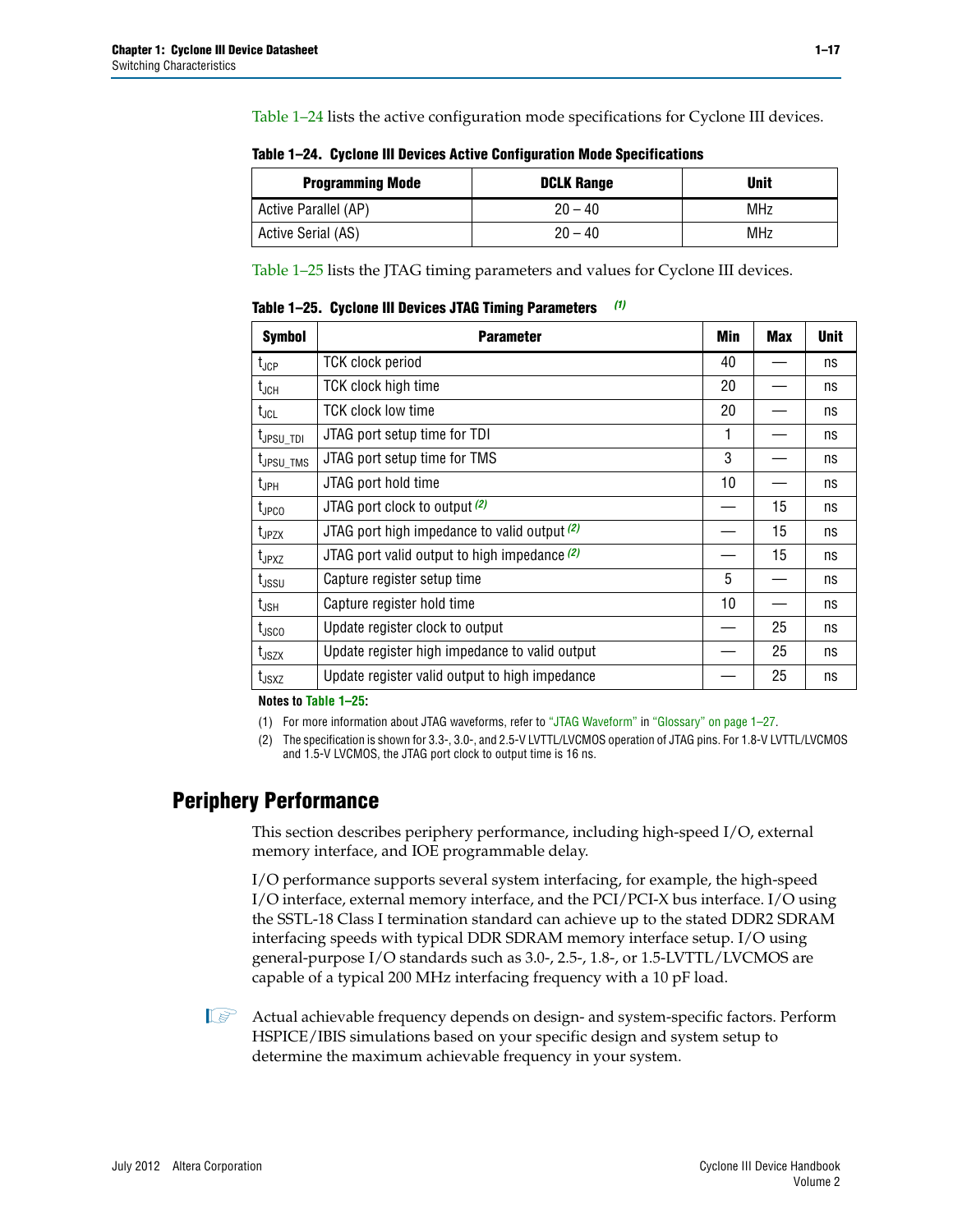## **High-Speed I/O Specifications**

[Table 1–26](#page-17-0) through [Table 1–31](#page-21-0) list the high-speed I/O timing for Cyclone III devices. For definitions of high-speed timing specifications, refer to ["Glossary" on page 1–27.](#page-26-0)

| <b>Symbol</b>                      |                                    | C <sub>6</sub> |                          | C7, I7     |                          |                          |            | <b>C8, A7</b> | <b>Unit</b>              |            |               |
|------------------------------------|------------------------------------|----------------|--------------------------|------------|--------------------------|--------------------------|------------|---------------|--------------------------|------------|---------------|
|                                    | <b>Modes</b>                       | <b>Min</b>     | <b>Typ</b>               | <b>Max</b> | <b>Min</b>               | <b>Typ</b>               | <b>Max</b> | <b>Min</b>    | <b>Typ</b>               | <b>Max</b> |               |
|                                    | $\times$ 10                        | 5              |                          | 180        | 5                        |                          | 155.5      | 5             |                          | 155.5      | <b>MHz</b>    |
|                                    | $\times 8$                         | 5              | —                        | 180        | 5                        | —                        | 155.5      | 5             | —                        | 155.5      | <b>MHz</b>    |
| f <sub>HSCLK</sub><br>(input clock | $\times 7$                         | 5              | $\overline{\phantom{0}}$ | 180        | 5                        |                          | 155.5      | 5             |                          | 155.5      | <b>MHz</b>    |
| frequency)                         | $\times 4$                         | 5              |                          | 180        | 5                        |                          | 155.5      | 5             | —                        | 155.5      | <b>MHz</b>    |
|                                    | $\times 2$                         | 5              |                          | 180        | 5                        |                          | 155.5      | 5             |                          | 155.5      | <b>MHz</b>    |
|                                    | $\times$ 1                         | 5              | $\overline{\phantom{0}}$ | 360        | 5                        |                          | 311        | 5             | $\overline{\phantom{0}}$ | 311        | <b>MHz</b>    |
|                                    | $\times 10$                        | 100            | $\overline{\phantom{0}}$ | 360        | 100                      |                          | 311        | 100           |                          | 311        | <b>Mbps</b>   |
|                                    | $\times 8$                         | 80             | $\overline{\phantom{0}}$ | 360        | 80                       |                          | 311        | 80            |                          | 311        | <b>Mbps</b>   |
| Device operation in                | $\times 7$                         | 70             | $\overline{\phantom{0}}$ | 360        | 70                       | $\overline{\phantom{0}}$ | 311        | 70            | $\overline{\phantom{0}}$ | 311        | <b>Mbps</b>   |
| <b>Mbps</b>                        | $\times 4$                         | 40             | $\overline{\phantom{0}}$ | 360        | 40                       |                          | 311        | 40            |                          | 311        | <b>Mbps</b>   |
|                                    | $\times 2$                         | 20             | $\overline{\phantom{0}}$ | 360        | 20                       |                          | 311        | 20            |                          | 311        | <b>Mbps</b>   |
|                                    | $\times$ 1                         | 10             |                          | 360        | 10                       |                          | 311        | 10            |                          | 311        | <b>Mbps</b>   |
| $t_{\text{DUTY}}$                  |                                    | 45             |                          | 55         | 45                       |                          | 55         | 45            |                          | 55         | $\frac{0}{0}$ |
| <b>TCCS</b>                        |                                    |                |                          | 200        | $\overline{\phantom{0}}$ |                          | 200        | —             |                          | 200        | ps            |
| Output jitter<br>(peak to peak)    |                                    |                |                          | 500        |                          |                          | 500        |               |                          | 550        | ps            |
| $t_{\text{RISE}}$                  | $20 - 80\%$ , $C_{LOAD} =$<br>5 pF |                | 500                      |            |                          | 500                      |            |               | 500                      |            | ps            |
| $t_{FALL}$                         | $20 - 80\%$ , $C_{LOAD} =$<br>5 pF |                | 500                      |            |                          | 500                      |            |               | 500                      |            | ps            |
| $t_{\text{LOCK}}$ (3)              |                                    |                |                          | 1          |                          |                          | 1          |               |                          | 1          | ms            |

<span id="page-17-0"></span>**Table 1–26. Cyclone III Devices RSDS Transmitter Timing Specifications** *[\(1\)](#page-17-1)***,** *[\(2\)](#page-17-2)*

### **Notes to [Table 1–26:](#page-17-0)**

<span id="page-17-1"></span>(1) Applicable for true RSDS and emulated RSDS\_E\_3R transmitter.

<span id="page-17-2"></span>(2) True RSDS transmitter is only supported at output pin of Row I/O (Banks 1, 2, 5, and 6). Emulated RSDS transmitter is supported at the output pin of all I/O banks.

<span id="page-17-3"></span>(3)  $t_{\text{LOCK}}$  is the time required for the PLL to lock from the end of device configuration.

<span id="page-17-4"></span>

| Table 1–27. Cyclone III Devices Emulated RSDS_E_1R Transmitter Timing Specifications <sup>(1)</sup> (Part 1 of 2) |  |  |  |  |  |
|-------------------------------------------------------------------------------------------------------------------|--|--|--|--|--|
|                                                                                                                   |  |  |  |  |  |

|                                    | <b>Modes</b> | C <sub>6</sub> |     |            | C7, I7 |            |            |            | <b>Unit</b> |            |            |
|------------------------------------|--------------|----------------|-----|------------|--------|------------|------------|------------|-------------|------------|------------|
| <b>Symbol</b>                      |              | Min            | Typ | <b>Max</b> | Min    | <b>Typ</b> | <b>Max</b> | <b>Min</b> | Typ         | <b>Max</b> |            |
|                                    | $\times$ 10  | 5              |     | 85         | 5      |            | 85         | 5          |             | 85         | <b>MHz</b> |
|                                    | ×8           | 5              |     | 85         | 5      |            | 85         | 5          |             | 85         | <b>MHz</b> |
| f <sub>HSCLK</sub> (input<br>clock | $\times 7$   | 5              |     | 85         | 5      |            | 85         | 5          |             | 85         | <b>MHz</b> |
| frequency)                         | $\times$ 4   | 5              |     | 85         | 5      |            | 85         | 5          |             | 85         | <b>MHz</b> |
|                                    | $\times 2$   | 5              |     | 85         | 5      |            | 85         | 5          |             | 85         | <b>MHz</b> |
|                                    | ×1           | 5              |     | 170        | 5      |            | 170        | 5          |             | 170        | <b>MHz</b> |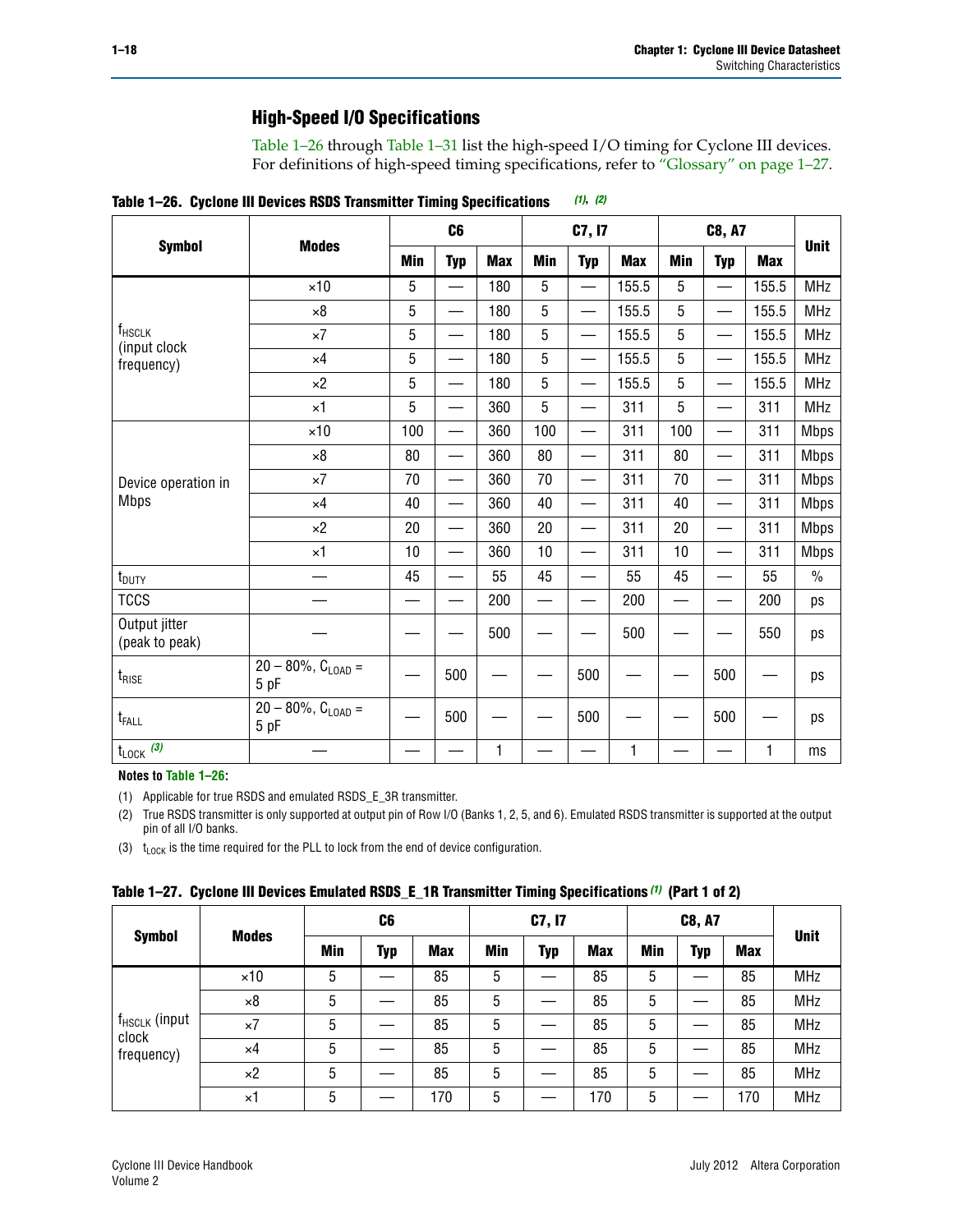|                                    |                                           |     | C <sub>6</sub> |            |     | C7, I7     |            |            | <b>Unit</b> |            |               |
|------------------------------------|-------------------------------------------|-----|----------------|------------|-----|------------|------------|------------|-------------|------------|---------------|
| <b>Symbol</b>                      | <b>Modes</b>                              | Min | <b>Typ</b>     | <b>Max</b> | Min | <b>Typ</b> | <b>Max</b> | <b>Min</b> | <b>Typ</b>  | <b>Max</b> |               |
|                                    | $\times$ 10                               | 100 |                | 170        | 100 |            | 170        | 100        | —           | 170        | <b>Mbps</b>   |
|                                    | $\times 8$                                | 80  |                | 170        | 80  |            | 170        | 80         |             | 170        | <b>Mbps</b>   |
| Device<br>operation in             | $\times 7$                                | 70  |                | 170        | 70  |            | 170        | 70         |             | 170        | <b>Mbps</b>   |
| <b>Mbps</b>                        | $\times 4$                                | 40  |                | 170        | 40  |            | 170        | 40         |             | 170        | <b>Mbps</b>   |
|                                    | $\times 2$                                | 20  |                | 170        | 20  |            | 170        | 20         |             | 170        | <b>Mbps</b>   |
|                                    | $\times 1$                                | 10  |                | 170        | 10  |            | 170        | 10         |             | 170        | <b>Mbps</b>   |
| $t_{\text{DUTY}}$                  |                                           | 45  |                | 55         | 45  |            | 55         | 45         |             | 55         | $\frac{0}{0}$ |
| <b>TCCS</b>                        |                                           |     |                | 200        |     |            | 200        |            |             | 200        | ps            |
| Output jitter<br>(peak to<br>peak) |                                           |     |                | 500        |     |            | 500        |            |             | 550        | ps            |
| $t_{\text{RISE}}$                  | $20 - 80\%$ ,<br>$C_{\text{LOAD}} = 5$ pF |     | 500            |            |     | 500        |            |            | 500         |            | ps            |
| $t_{FALL}$                         | $20 - 80\%$ ,<br>$C_{\text{LOAD}} = 5$ pF |     | 500            |            |     | 500        |            |            | 500         |            | ps            |
| $t_{\text{LOCK}}$ (2)              |                                           |     |                | 1          |     |            | 1          |            |             | 1          | ms            |

## **Table 1–27. Cyclone III Devices Emulated RSDS\_E\_1R Transmitter Timing Specifications** *(1)* **(Part 2 of 2)**

#### **Notes to [Table 1–27:](#page-17-4)**

<span id="page-18-0"></span>(1) Emulated RSDS\_E\_1R transmitter is supported at the output pin of all I/O banks.

<span id="page-18-1"></span>(2)  $t_{\text{LOCK}}$  is the time required for the PLL to lock from the end of device configuration.

|                             |              |     | C <sub>6</sub> |            |     | C7, I7     |            |            | <b>C8, A7</b> |       | <b>Unit</b>   |
|-----------------------------|--------------|-----|----------------|------------|-----|------------|------------|------------|---------------|-------|---------------|
| <b>Symbol</b>               | <b>Modes</b> | Min | Typ            | <b>Max</b> | Min | <b>Typ</b> | <b>Max</b> | <b>Min</b> | <b>Typ</b>    | Max   |               |
|                             | $\times$ 10  | 5   |                | 200        | 5   |            | 155.5      | 5          |               | 155.5 | <b>MHz</b>    |
| $f_{HSCLK}$ (input<br>clock | $\times 8$   | 5   |                | 200        | 5   |            | 155.5      | 5          |               | 155.5 | <b>MHz</b>    |
|                             | $\times 7$   | 5   |                | 200        | 5   |            | 155.5      | 5          | —             | 155.5 | <b>MHz</b>    |
| frequency)                  | $\times 4$   | 5   |                | 200        | 5   |            | 155.5      | 5          |               | 155.5 | MHz           |
|                             | $\times 2$   | 5   |                | 200        | 5   |            | 155.5      | 5          |               | 155.5 | <b>MHz</b>    |
|                             | $\times$ 1   | 5   |                | 400        | 5   |            | 311        | 5          |               | 311   | <b>MHz</b>    |
|                             | $\times$ 10  | 100 |                | 400        | 100 |            | 311        | 100        |               | 311   | <b>Mbps</b>   |
|                             | $\times 8$   | 80  |                | 400        | 80  |            | 311        | 80         |               | 311   | <b>Mbps</b>   |
| Device<br>operation in      | $\times 7$   | 70  |                | 400        | 70  |            | 311        | 70         |               | 311   | <b>Mbps</b>   |
| <b>Mbps</b>                 | $\times 4$   | 40  |                | 400        | 40  |            | 311        | 40         |               | 311   | <b>Mbps</b>   |
|                             | $\times 2$   | 20  |                | 400        | 20  |            | 311        | 20         |               | 311   | <b>Mbps</b>   |
|                             | $\times$ 1   | 10  |                | 400        | 10  |            | 311        | 10         |               | 311   | <b>Mbps</b>   |
| $t_{\text{DUTY}}$           |              | 45  |                | 55         | 45  |            | 55         | 45         |               | 55    | $\frac{0}{0}$ |
| <b>TCCS</b>                 |              |     |                | 200        |     |            | 200        |            |               | 200   | ps            |

<span id="page-18-2"></span>

|  | Table 1–28. Cyclone III Devices Mini-LVDS Transmitter Timing Specifications (1), (2) (Part 1 of 2) |  |
|--|----------------------------------------------------------------------------------------------------|--|
|--|----------------------------------------------------------------------------------------------------|--|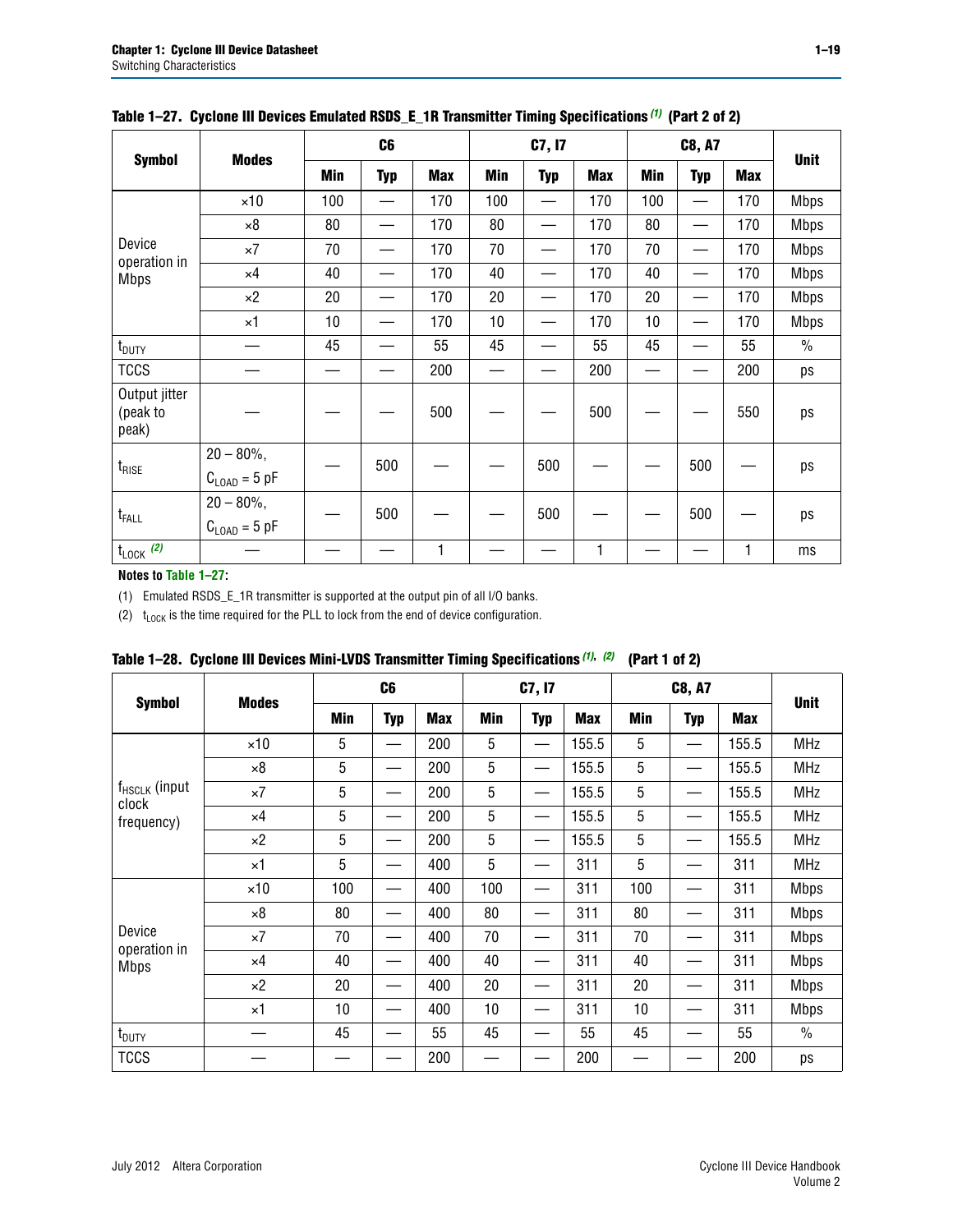|                                    | <b>Modes</b>                              | C <sub>6</sub> |     |            | C7, I7 |     |            |     | <b>Unit</b> |            |    |
|------------------------------------|-------------------------------------------|----------------|-----|------------|--------|-----|------------|-----|-------------|------------|----|
| <b>Symbol</b>                      |                                           | Min            | Typ | <b>Max</b> | Min    | Typ | <b>Max</b> | Min | <b>Typ</b>  | <b>Max</b> |    |
| Output jitter<br>(peak to<br>peak) |                                           |                |     | 500        |        |     | 500        |     |             | 550        | ps |
| $t_{\text{RISE}}$                  | $20 - 80\%$ ,<br>$C_{\text{LOAD}} = 5$ pF |                | 500 |            |        | 500 |            |     | 500         |            | ps |
| t <sub>FALL</sub>                  | $20 - 80\%$ ,<br>$C_{\text{LOAD}} = 5$ pF |                | 500 |            |        | 500 |            |     | 500         |            | ps |
| $t_{\text{LOCK}}$ (3)              |                                           |                |     |            |        |     |            |     |             |            | ms |

## **Table 1–28. Cyclone III Devices Mini-LVDS Transmitter Timing Specifications** *(1)***,** *(2)* **(Part 2 of 2)**

#### **Notes to [Table 1–28:](#page-18-2)**

<span id="page-19-0"></span>(1) Applicable for true and emulated mini-LVDS transmitter.

<span id="page-19-1"></span>(2) True mini-LVDS transmitter is only supported at the output pin of Row I/O (Banks 1, 2, 5, and 6). Emulated mini-LVDS transmitter is supported at the output pin of all I/O banks.

<span id="page-19-2"></span>(3)  $t_{\text{LOCK}}$  is the time required for the PLL to lock from the end of device configuration.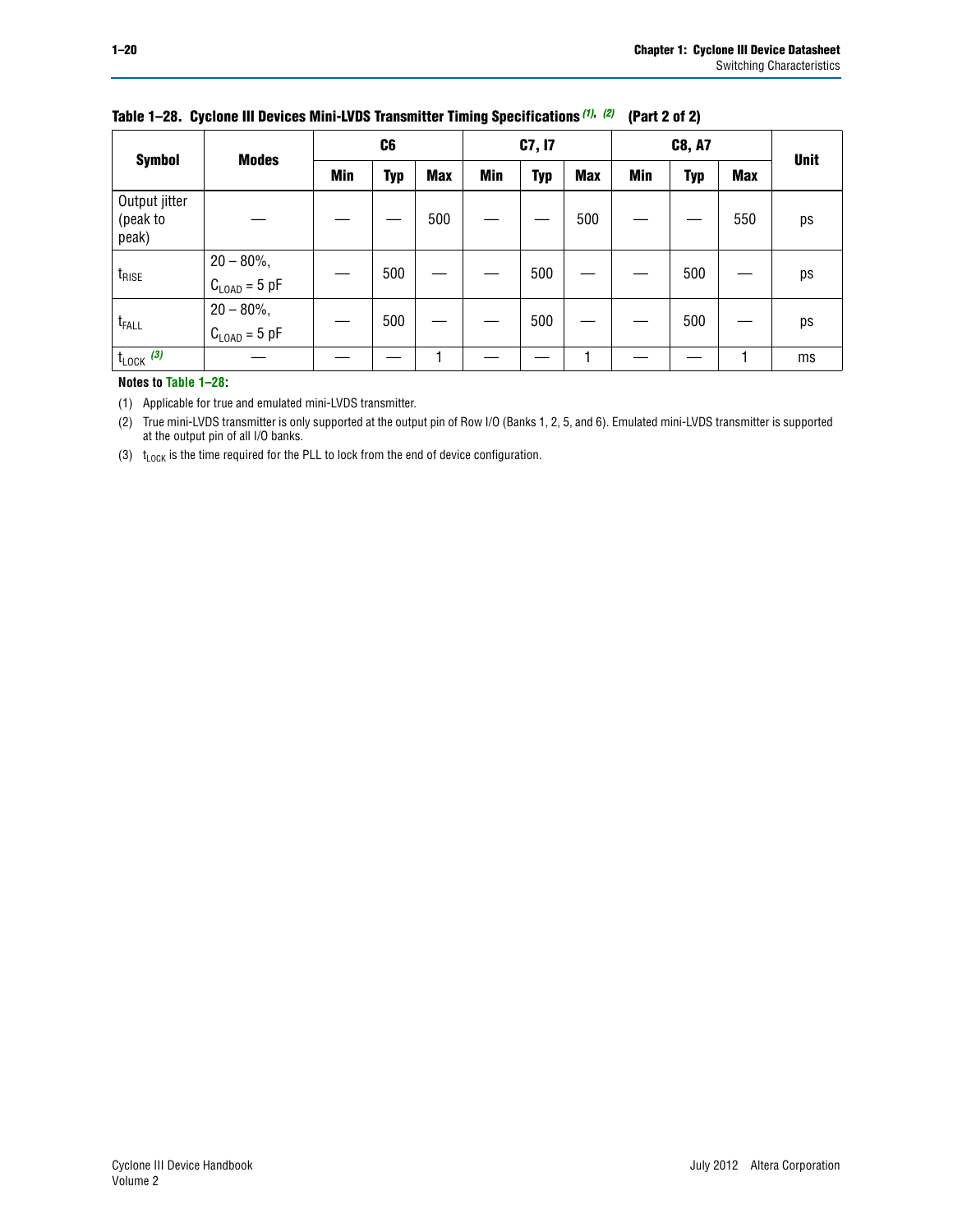|                                                | <b>Modes</b> |     | C <sub>6</sub> |     | C7, I7     |     | C8, A7     | <b>Unit</b> |
|------------------------------------------------|--------------|-----|----------------|-----|------------|-----|------------|-------------|
| <b>Symbol</b>                                  |              | Min | <b>Max</b>     | Min | <b>Max</b> | Min | <b>Max</b> |             |
|                                                | $\times$ 10  | 5   | 420            | 5   | 370        | 5   | 320        | <b>MHz</b>  |
|                                                | $\times 8$   | 5   | 420            | 5   | 370        | 5   | 320        | MHz         |
| f <sub>HSCLK</sub> (input<br>clock frequency)  | $\times 7$   | 5   | 420            | 5   | 370        | 5   | 320        | MHz         |
|                                                | $\times 4$   | 5   | 420            | 5   | 370        | 5   | 320        | <b>MHz</b>  |
|                                                | $\times 2$   | 5   | 420            | 5   | 370        | 5   | 320        | <b>MHz</b>  |
|                                                | ×1           | 5   | 420            | 5   | 402.5      | 5   | 402.5      | MHz         |
|                                                | $\times 10$  | 100 | 840            | 100 | 740        | 100 | 640        | <b>Mbps</b> |
|                                                | $\times 8$   | 80  | 840            | 80  | 740        | 80  | 640        | <b>Mbps</b> |
|                                                | $\times 7$   | 70  | 840            | 70  | 740        | 70  | 640        | <b>Mbps</b> |
| <b>HSIODR</b>                                  | $\times 4$   | 40  | 840            | 40  | 740        | 40  | 640        | <b>Mbps</b> |
|                                                | $\times 2$   | 20  | 840            | 20  | 740        | 20  | 640        | <b>Mbps</b> |
|                                                | $\times 1$   | 10  | 420            | 10  | 402.5      | 10  | 402.5      | <b>Mbps</b> |
| t <sub>DUTY</sub>                              |              | 45  | 55             | 45  | 55         | 45  | 55         | $\%$        |
| <b>TCCS</b>                                    |              |     | 200            |     | 200        |     | 200        | ps          |
| Output jitter<br>(peak to peak)                |              |     | 500            |     | 500        |     | 550        | ps          |
| $t_{\text{LOCK}}$ (2)<br>Notes to Table 1, 00- |              |     | 1              |     | 1          |     | 1          | ms          |

<span id="page-20-2"></span>**Table 1–29. Cyclone III Devices True LVDS Transmitter Timing Specifications** *[\(1\)](#page-20-0)*

**Notes to [Table 1–29:](#page-20-2)**

<span id="page-20-0"></span>(1) True LVDS transmitter is only supported at the output pin of Row I/O (Banks 1, 2, 5, and 6).

<span id="page-20-1"></span>(2)  $t_{\text{LOCK}}$  is the time required for the PLL to lock from the end of device configuration.

|                                        |              |     | C <sub>6</sub> |     | C7, I7     | <b>C8, A7</b> | <b>Unit</b> |             |
|----------------------------------------|--------------|-----|----------------|-----|------------|---------------|-------------|-------------|
| <b>Symbol</b>                          | <b>Modes</b> | Min | <b>Max</b>     | Min | <b>Max</b> | Min           | <b>Max</b>  |             |
|                                        | $\times$ 10  | 5   | 320            | 5   | 320        | 5             | 275         | <b>MHz</b>  |
| $f_{HSCLK}$ (input<br>clock frequency) | $\times 8$   | 5   | 320            | 5   | 320        | 5             | 275         | MHz         |
|                                        | ×7           | 5   | 320            | 5   | 320        | 5             | 275         | <b>MHz</b>  |
|                                        | $\times 4$   | 5   | 320            | 5   | 320        | 5             | 275         | <b>MHz</b>  |
|                                        | ×2           | 5   | 320            | 5   | 320        | 5             | 275         | <b>MHz</b>  |
|                                        | $\times 1$   | 5   | 402.5          | 5   | 402.5      | 5             | 402.5       | MHz         |
|                                        | $\times$ 10  | 100 | 640            | 100 | 640        | 100           | 550         | <b>Mbps</b> |
|                                        | ×8           | 80  | 640            | 80  | 640        | 80            | 550         | <b>Mbps</b> |
| <b>HSIODR</b>                          | $\times 7$   | 70  | 640            | 70  | 640        | 70            | 550         | <b>Mbps</b> |
|                                        | $\times$ 4   | 40  | 640            | 40  | 640        | 40            | 550         | <b>Mbps</b> |
|                                        | ×2           | 20  | 640            | 20  | 640        | 20            | 550         | <b>Mbps</b> |
|                                        | ×1           | 10  | 402.5          | 10  | 402.5      | 10            | 402.5       | <b>Mbps</b> |
| $t_{\text{DUTY}}$                      |              | 45  | 55             | 45  | 55         | 45            | 55          | $\%$        |
| <b>TCCS</b>                            |              |     | 200            |     | 200        |               | 200         | ps          |

<span id="page-20-3"></span>

|  | Table 1–30. Cyclone III Devices Emulated LVDS Transmitter Timing Specifications <sup>(1)</sup> (Part 1 of 2) |  |  |  |  |  |  |
|--|--------------------------------------------------------------------------------------------------------------|--|--|--|--|--|--|
|--|--------------------------------------------------------------------------------------------------------------|--|--|--|--|--|--|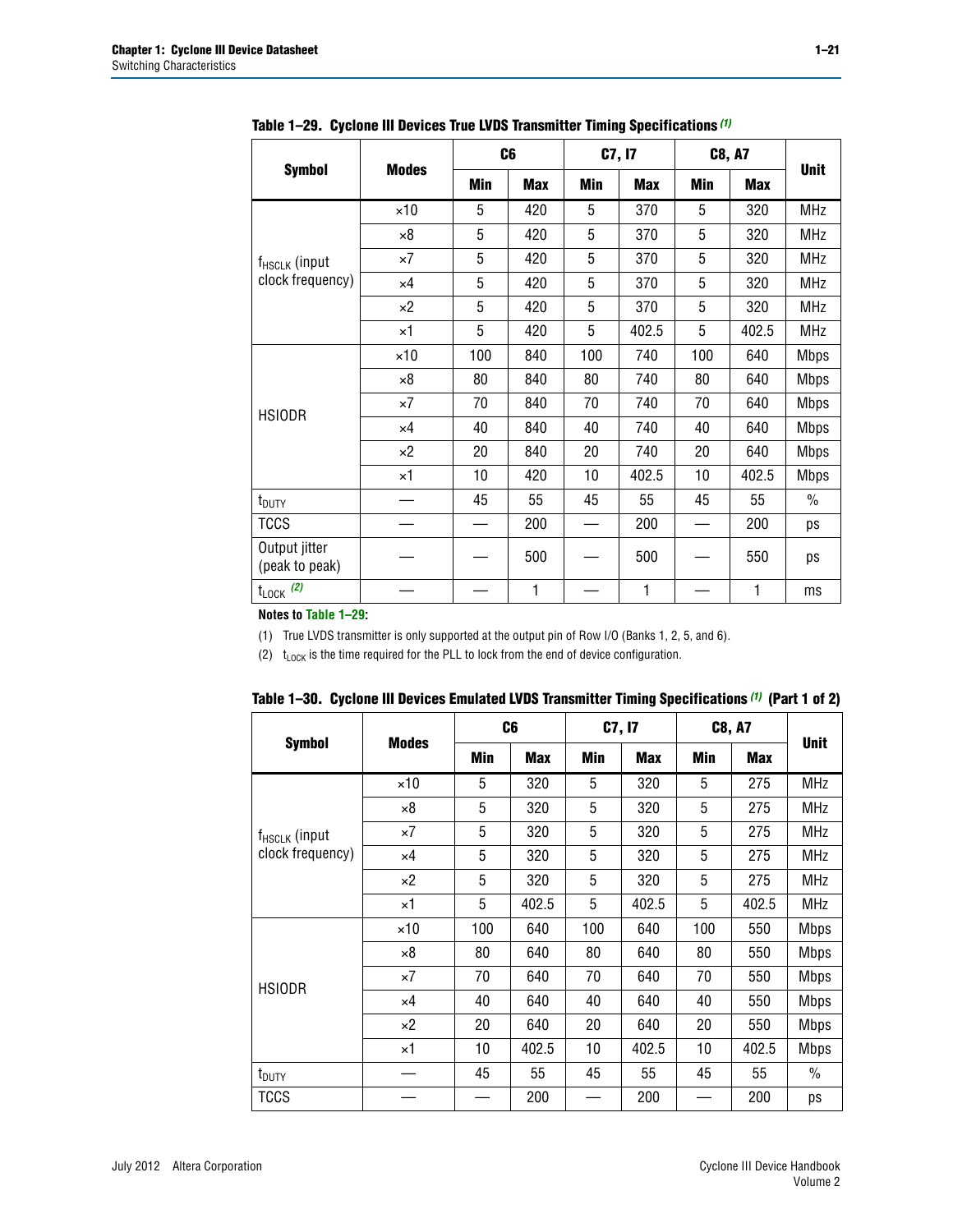|                                 |              | C6  |            | C7, I7 |            | <b>C8, A7</b> |            |             |
|---------------------------------|--------------|-----|------------|--------|------------|---------------|------------|-------------|
| <b>Symbol</b>                   | <b>Modes</b> | Min | <b>Max</b> | Min    | <b>Max</b> | Min           | <b>Max</b> | <b>Unit</b> |
| Output jitter<br>(peak to peak) |              |     | 500        |        | 500        |               | 550        | ps          |
| $t_{\text{LOCK}}$ (2)           |              |     |            |        |            |               |            | ms          |

| Table 1–30.  Cyclone III Devices Emulated LVDS Transmitter Timing Specifications <sup>(1)</sup> (Part 2 of 2) |  |
|---------------------------------------------------------------------------------------------------------------|--|

**Notes to [Table 1–30:](#page-20-3)**

<span id="page-21-1"></span>(1) Emulated LVDS transmitter is supported at the output pin of all I/O banks.

<span id="page-21-2"></span>(2)  $t_{\text{LOCK}}$  is the time required for the PLL to lock from the end of device configuration.

|                                               |              |     | C <sub>6</sub> |     | C7, I7     |     | <b>C8, A7</b> |             |
|-----------------------------------------------|--------------|-----|----------------|-----|------------|-----|---------------|-------------|
| <b>Symbol</b>                                 | <b>Modes</b> | Min | <b>Max</b>     | Min | <b>Max</b> | Min | <b>Max</b>    | <b>Unit</b> |
|                                               | $\times$ 10  | 5   | 437.5          | 5   | 370        | 5   | 320           | <b>MHz</b>  |
| f <sub>HSCLK</sub> (input<br>clock frequency) | $\times 8$   | 5   | 437.5          | 5   | 370        | 5   | 320           | <b>MHz</b>  |
|                                               | $\times 7$   | 5   | 437.5          | 5   | 370        | 5   | 320           | <b>MHz</b>  |
|                                               | ×4           | 5   | 437.5          | 5   | 370        | 5   | 320           | <b>MHz</b>  |
|                                               | $\times 2$   | 5   | 437.5          | 5   | 370        | 5   | 320           | <b>MHz</b>  |
|                                               | $\times$ 1   | 5   | 437.5          | 5   | 402.5      | 5   | 402.5         | <b>MHz</b>  |
|                                               | $\times$ 10  | 100 | 875            | 100 | 740        | 100 | 640           | <b>Mbps</b> |
|                                               | $\times 8$   | 80  | 875            | 80  | 740        | 80  | 640           | <b>Mbps</b> |
| <b>HSIODR</b>                                 | $\times 7$   | 70  | 875            | 70  | 740        | 70  | 640           | <b>Mbps</b> |
|                                               | ×4           | 40  | 875            | 40  | 740        | 40  | 640           | <b>Mbps</b> |
|                                               | $\times 2$   | 20  | 875            | 20  | 740        | 20  | 640           | <b>Mbps</b> |
|                                               | $\times 1$   | 10  | 437.5          | 10  | 402.5      | 10  | 402.5         | <b>Mbps</b> |
| <b>SW</b>                                     |              |     | 400            |     | 400        |     | 400           | ps          |
| Input jitter<br>tolerance                     |              |     | 500            |     | 500        |     | 550           | ps          |
| $t_{\text{LOCK}}$ (2)                         |              |     | 1              |     | 1          |     | 1             | ms          |

<span id="page-21-0"></span>**Table 1–31. Cyclone III Devices LVDS Receiver Timing Specifications** *[\(1\)](#page-21-3)*

**Notes to [Table 1–31:](#page-21-0)**

<span id="page-21-3"></span>(1) LVDS receiver is supported at all banks.

<span id="page-21-4"></span>(2)  $t_{\text{LOCK}}$  is the time required for the PLL to lock from the end of device configuration.

## **External Memory Interface Specifications**

Cyclone III devices support external memory interfaces up to 200 MHz. The external memory interfaces for Cyclone III devices are auto-calibrating and easy to implement.

For more information about external memory system performance specifications, board design guidelines, timing analysis, simulation, and debugging information, refer to *[Literature: External Memory Interfaces](http://www.altera.com/literature/lit-external-memory-interface.jsp?GSA_pos=1&WT.oss_r=1&WT.oss=external memory interface)*.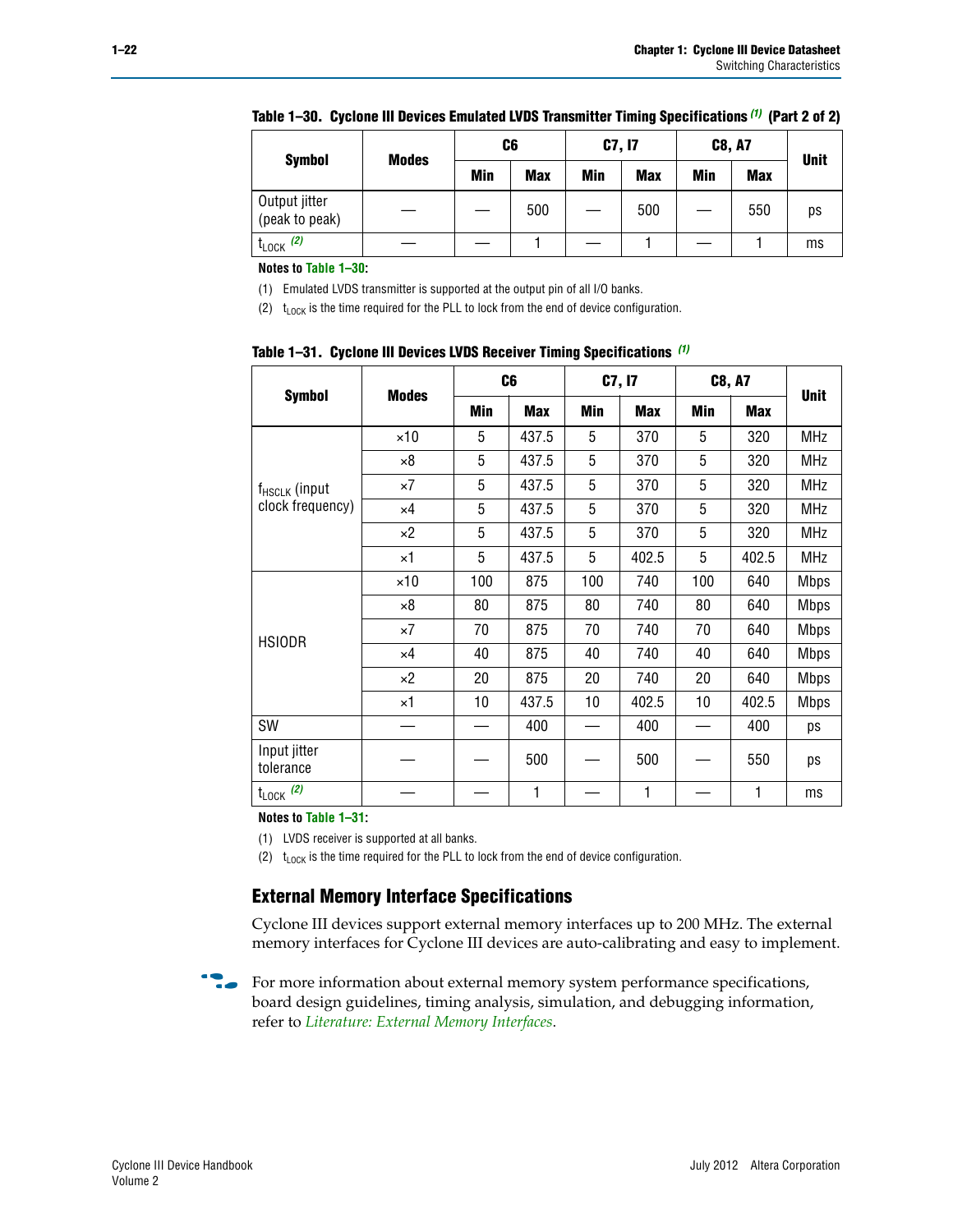[Table 1–32](#page-22-1) lists the FPGA sampling window specifications for Cyclone III devices.

|                        |                | <b>Column I/Os</b> |                | <b>Row I/Os</b> |              | <b>Wraparound Mode</b> |  |  |  |
|------------------------|----------------|--------------------|----------------|-----------------|--------------|------------------------|--|--|--|
| <b>Memory Standard</b> | <b>Setup</b>   | <b>Hold</b>        | <b>Setup</b>   | <b>Hold</b>     | <b>Setup</b> | <b>Hold</b>            |  |  |  |
|                        | C <sub>6</sub> |                    |                |                 |              |                        |  |  |  |
| <b>DDR2 SDRAM</b>      | 580            | 550                | 690            | 640             | 850          | 800                    |  |  |  |
| <b>DDR SDRAM</b>       | 585            | 535                | 700            | 650             | 870          | 820                    |  |  |  |
| <b>QDRII SRAM</b>      | 785            | 735                | 805            | 755             | 905          | 855                    |  |  |  |
|                        |                |                    | C <sub>7</sub> |                 |              |                        |  |  |  |
| <b>DDR2 SDRAM</b>      | 705            | 650                | 770            | 715             | 985          | 930                    |  |  |  |
| <b>DDR SDRAM</b>       | 675            | 620                | 795            | 740             | 970          | 915                    |  |  |  |
| <b>QDRII SRAM</b>      | 900            | 845                | 910            | 855             | 1085         | 1030                   |  |  |  |
|                        |                |                    | C8             |                 |              |                        |  |  |  |
| DDR2 SDRAM             | 785            | 720                | 930            | 870             | 1115         | 1055                   |  |  |  |
| <b>DDR SDRAM</b>       | 800            | 740                | 915            | 855             | 1185         | 1125                   |  |  |  |
| <b>QDRII SRAM</b>      | 1050           | 990                | 1065           | 1005            | 1210         | 1150                   |  |  |  |
|                        |                |                    | 17             |                 |              |                        |  |  |  |
| <b>DDR2 SDRAM</b>      | 765            | 710                | 855            | 800             | 1040         | 985                    |  |  |  |
| <b>DDR SDRAM</b>       | 745            | 690                | 880            | 825             | 1000         | 945                    |  |  |  |
| <b>QDRII SRAM</b>      | 945            | 890                | 955            | 900             | 1130         | 1075                   |  |  |  |
|                        |                |                    | A7             |                 |              |                        |  |  |  |
| <b>DDR2 SDRAM</b>      | 805            | 745                | 1020           | 960             | 1145         | 1085                   |  |  |  |
| <b>DDR SDRAM</b>       | 880            | 820                | 955            | 935             | 1220         | 1160                   |  |  |  |
| <b>QDRII SRAM</b>      | 1090           | 1030               | 1105           | 1045            | 1250         | 1190                   |  |  |  |

<span id="page-22-1"></span>**Table 1–32. Cyclone III Devices FPGA Sampling Window (SW) Requirement – Read Side** *[\(1\)](#page-22-2)*

**Note to [Table 1–32:](#page-22-1)**

<span id="page-22-2"></span>(1) Column I/Os refer to top and bottom I/Os. Row I/Os refer to right and left I/Os. Wraparound mode refers to the combination of column and row I/Os.

> [Table 1–33](#page-22-0) lists the transmitter channel-to-channel skew specifications for Cyclone III devices.

<span id="page-22-0"></span>**Table 1–33. Cyclone III Devices Transmitter Channel-to-Channel Skew (TCCS) – Write Side** *[\(1\)](#page-23-0)* **(Part 1 of 2)**

| <b>Memory</b>     |                     | Column I/Os (ps)<br>Row I/Os (ps) |     |             | <b>Wraparound Mode (ps)</b> |             |            |  |  |
|-------------------|---------------------|-----------------------------------|-----|-------------|-----------------------------|-------------|------------|--|--|
| <b>Standard</b>   | <b>I/O Standard</b> | Lead                              | Lag | <b>Lead</b> | Lag                         | <b>Lead</b> | <b>Lag</b> |  |  |
|                   | C6                  |                                   |     |             |                             |             |            |  |  |
| DDR2 SDRAM        | SSTL-18 Class I     | 790                               | 380 | 790         | 380                         | 890         | 480        |  |  |
|                   | SSTL-18 Class II    | 870                               | 490 | 870         | 490                         | 970         | 590        |  |  |
| DDR SDRAM         | SSTL-2 Class I      | 750                               | 320 | 750         | 320                         | 850         | 420        |  |  |
|                   | SSTL-2 Class II     | 860                               | 350 | 860         | 350                         | 960         | 450        |  |  |
| <b>QDRII SRAM</b> | 1.8 V HSTL Class I  | 780                               | 410 | 780         | 410                         | 880         | 510        |  |  |
|                   | 1.8 V HSTL Class II | 830                               | 510 | 830         | 510                         | 930         | 610        |  |  |
|                   | C7                  |                                   |     |             |                             |             |            |  |  |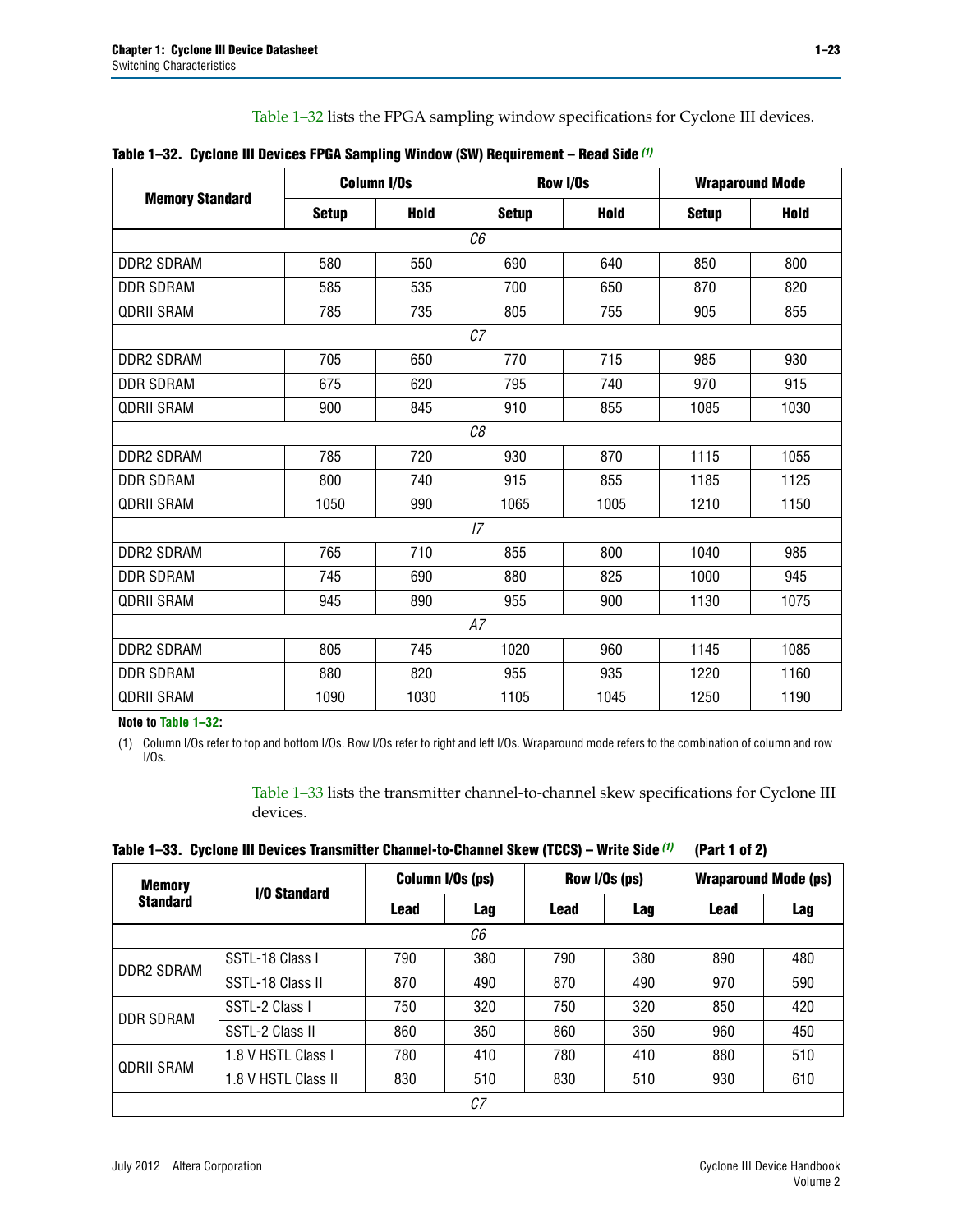| <b>Memory</b>     |                     |             | Column I/Os (ps) |             | Row I/Os (ps) |             | <b>Wraparound Mode (ps)</b> |
|-------------------|---------------------|-------------|------------------|-------------|---------------|-------------|-----------------------------|
| <b>Standard</b>   | I/O Standard        | <b>Lead</b> | Lag              | <b>Lead</b> | Lag           | <b>Lead</b> | Lag                         |
|                   | SSTL-18 Class I     | 915         | 410              | 915         | 410           | 1015        | 510                         |
| DDR2 SDRAM        | SSTL-18 Class II    | 1025        | 545              | 1025        | 545           | 1125        | 645                         |
| <b>DDR SDRAM</b>  | SSTL-2 Class I      | 880         | 340              | 880         | 340           | 980         | 440                         |
|                   | SSTL-2 Class II     | 1010        | 380              | 1010        | 380           | 1110        | 480                         |
| <b>QDRII SRAM</b> | 1.8 V HSTL Class I  | 910         | 450              | 910         | 450           | 1010        | 550                         |
|                   | 1.8 V HSTL Class II | 1010        | 570              | 1010        | 570           | 1110        | 670                         |
|                   |                     |             | C8               |             |               |             |                             |
|                   | SSTL-18 Class I     | 1040        | 440              | 1040        | 440           | 1140        | 540                         |
| DDR2 SDRAM        | SSTL-18 Class II    | 1180        | 600              | 1180        | 600           | 1280        | 700                         |
| <b>DDR SDRAM</b>  | SSTL-2 Class I      | 1010        | 360              | 1010        | 360           | 1110        | 460                         |
|                   | SSTL-2 Class II     | 1160        | 410              | 1160        | 410           | 1260        | 510                         |
|                   | 1.8 V HSTL Class I  | 1040        | 490              | 1040        | 490           | 1140        | 590                         |
| <b>QDRII SRAM</b> | 1.8 V HSTL Class II | 1190        | 630              | 1190        | 630           | 1290        | 730                         |
|                   |                     |             | 17 <sup>2</sup>  |             |               |             |                             |
| DDR2 SDRAM        | SSTL-18 Class I     | 961         | 431              | 961         | 431           | 1061        | 531                         |
|                   | SSTL-18 Class II    | 1076        | 572              | 1076        | 572           | 1176        | 672                         |
| <b>DDR SDRAM</b>  | SSTL-2 Class I      | 924         | 357              | 924         | 357           | 1024        | 457                         |
|                   | SSTL-2 Class II     | 1061        | 399              | 1061        | 399           | 1161        | 499                         |
| <b>QDRII SRAM</b> | 1.8 V HSTL Class I  | 956         | 473              | 956         | 473           | 1056        | 573                         |
|                   | 1.8 V HSTL Class II | 1061        | 599              | 1061        | 599           | 1161        | 699                         |
|                   |                     |             | A7               |             |               |             |                             |
| DDR2 SDRAM        | SSTL-18 Class I     | 1092        | 462              | 1092        | 462           | 1192        | 562                         |
| (2)               | SSTL-18 Class II    | 1239        | 630              | 1239        | 630           | 1339        | 730                         |
| <b>DDR SDRAM</b>  | SSTL-2 Class I      | 1061        | 378              | 1061        | 378           | 1161        | 478                         |
|                   | SSTL-2 Class II     | 1218        | 431              | 1218        | 431           | 1318        | 531                         |
| QDRII SRAM        | 1.8 V HSTL Class I  | 1092        | 515              | 1092        | 515           | 1192        | 615                         |
|                   | 1.8 V HSTL Class II | 1250        | 662              | 1250        | 662           | 1350        | 762                         |

|  | Table 1–33. Cyclone III Devices Transmitter Channel-to-Channel Skew (TCCS) – Write Side (1) (Part 2 of 2) |  |  |
|--|-----------------------------------------------------------------------------------------------------------|--|--|
|  |                                                                                                           |  |  |

#### **Notes to [Table 1–33:](#page-22-0)**

<span id="page-23-0"></span>(1) Column I/O banks refer to top and bottom I/Os. Row I/O banks refer to right and left I/Os. Wraparound mode refers to the combination of column and row I/Os.

<span id="page-23-2"></span>(2) For DDR2 SDRAM write timing performance on Columns I/O for C8 and A7 devices, 97.5 degree phase offset is required.

[Table 1–34](#page-23-1) lists the memory output clock jitter specifications for Cyclone III devices.

<span id="page-23-1"></span>

|  | Table 1-34. Cyclone III Devices Memory Output Clock Jitter Specifications (1), (2) (Part 1 of 2) |  |  |  |
|--|--------------------------------------------------------------------------------------------------|--|--|--|
|--|--------------------------------------------------------------------------------------------------|--|--|--|

| <b>Parameter</b>             | <b>Symbol</b> | Min    | <b>Max</b> | <b>Unit</b> |
|------------------------------|---------------|--------|------------|-------------|
| Clock period jitter          | UIT(per)      | -125   | 125        | рs          |
| Cycle-to-cycle period jitter | JIT(cc)       | $-200$ | 200        | ps          |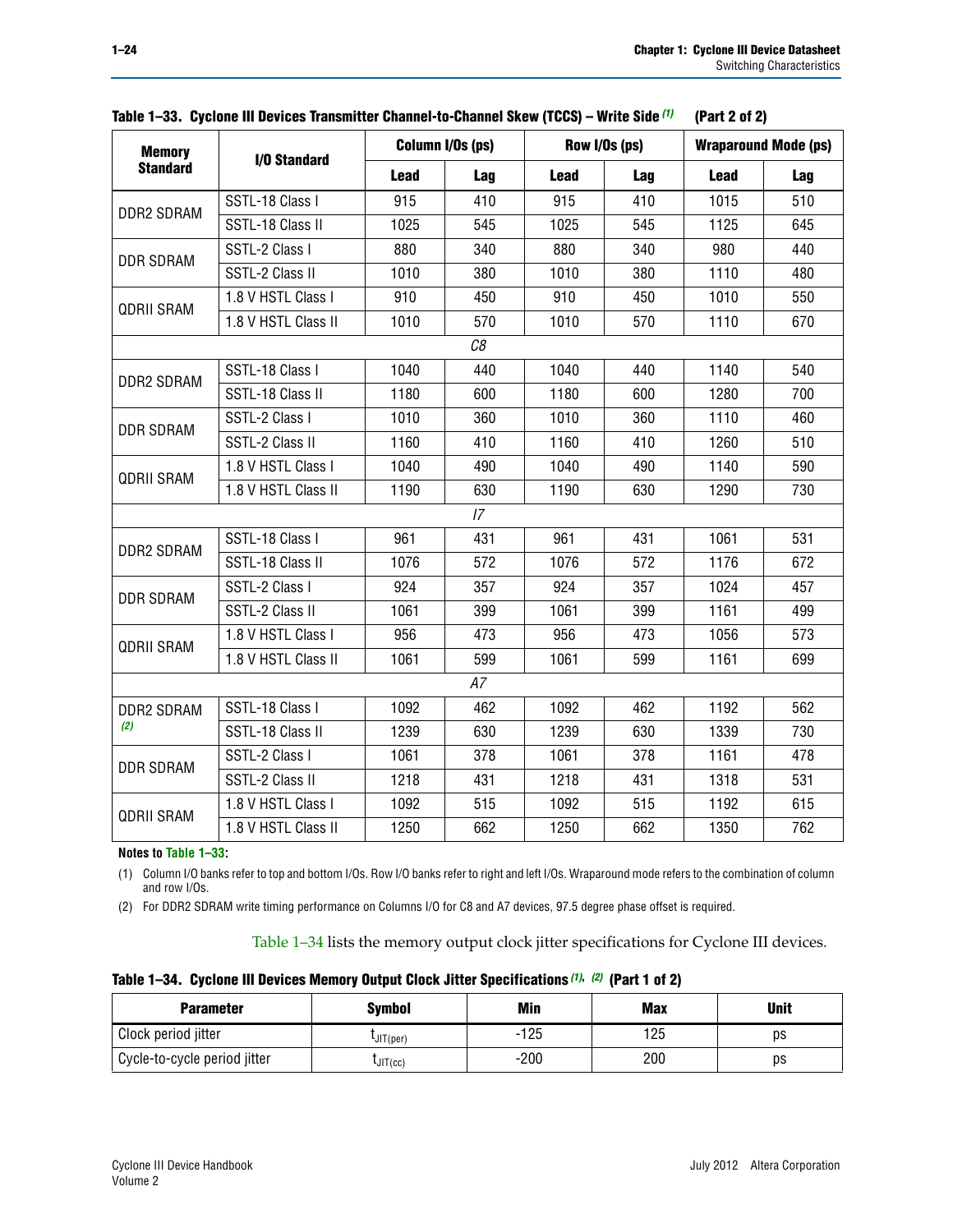|  | Table 1-34. Cyclone III Devices Memory Output Clock Jitter Specifications (1), (2) (Part 2 of 2) |  |  |  |
|--|--------------------------------------------------------------------------------------------------|--|--|--|
|--|--------------------------------------------------------------------------------------------------|--|--|--|

| <b>Parameter</b>     | Symbol  | Min        | <b>Max</b> | <b>Unit</b> |
|----------------------|---------|------------|------------|-------------|
| cycle jitter<br>Duty | T(duty) | 150<br>- 1 | I50        | ps          |

#### **Notes to [Table 1–34:](#page-23-1)**

<span id="page-24-0"></span>(1) The memory output clock jitter measurements are for 200 consecutive clock cycles, as specified in the JEDEC DDR2 standard.

<span id="page-24-1"></span>(2) The clock jitter specification applies to memory output clock pins generated using DDIO circuits clocked by a PLL output routed on a global clock network.

## **Duty Cycle Distortion Specifications**

[Table 1–35](#page-24-3) lists the worst case duty cycle distortion for Cyclone III devices.

<span id="page-24-3"></span>**Table 1–35. Duty Cycle Distortion on Cyclone III Devices I/O Pins** *[\(1\)](#page-24-2)***,** *[\(2\)](#page-24-5)*

|                   | C6         |            | C7, I7     |            | <b>C8, A7</b> |            | <b>Unit</b>   |  |
|-------------------|------------|------------|------------|------------|---------------|------------|---------------|--|
| <b>Symbol</b>     | <b>Min</b> | <b>Max</b> | <b>Min</b> | <b>Max</b> | Min           | <b>Max</b> |               |  |
| Output Duty Cycle | 45         | 55         | 45         | 55         | 45            | 55         | $\frac{0}{0}$ |  |

#### **Notes to [Table 1–35:](#page-24-3)**

<span id="page-24-2"></span>(1) Duty cycle distortion specification applies to clock outputs from PLLs, global clock tree, and IOE driving dedicated and general purpose I/O pins.

<span id="page-24-5"></span>(2) Cyclone III devices meet specified duty cycle distortion at maximum output toggle rate for each combination of I/O standard and current strength.

## **OCT Calibration Timing Specification**

[Table 1–36](#page-24-6) lists the duration of calibration for series OCT with calibration at device power-up for Cyclone III devices.

#### <span id="page-24-6"></span>**Table 1–36. Cyclone III Devices Timing Specification for Series OCT with Calibration at Device Power-Up** *[\(1\)](#page-24-7)*

| Svmbol  | <b>Description</b>                                            | <b>Maximum</b> | Unit |
|---------|---------------------------------------------------------------|----------------|------|
| LOCTCAL | Duration of series OCT with<br>calibration at device power-up | 20             | иs   |

**Notes to [Table 1–36](#page-24-6)***:*

<span id="page-24-7"></span>(1) OCT calibration takes place after device configuration, before entering user mode.

## **IOE Programmable Delay**

[Table 1–37](#page-24-4) and [Table 1–38](#page-25-0) list IOE programmable delay for Cyclone III devices.

<span id="page-24-4"></span>**Table 1–37. Cyclone III Devices IOE Programmable Delay on Column Pins** *[\(1\)](#page-25-1)***,** *[\(2\)](#page-25-2)* **(Part 1 of 2)**

| <b>Parameter</b>                          |                                  | <b>Number</b>   |                      |        |                    |       | <b>Max Offset</b> |                    |       |           |             |  |
|-------------------------------------------|----------------------------------|-----------------|----------------------|--------|--------------------|-------|-------------------|--------------------|-------|-----------|-------------|--|
|                                           | <b>Paths</b><br><b>Affected</b>  | 0f              | Min<br><b>Offset</b> |        | <b>Fast Corner</b> |       |                   | <b>Slow Corner</b> |       |           | <b>Unit</b> |  |
|                                           |                                  | <b>Settings</b> |                      | A7, I7 | C6                 | C6    | C7                | C <sub>8</sub>     | 17    | <b>A7</b> |             |  |
| Input delay from pin to<br>internal cells | Pad to I/O<br>dataout to<br>core |                 | 0                    | 1.211  | 1.314              | 2.175 | 2.32              | 2.386              | 2.366 | 2.49      | ns          |  |
| Input delay from pin to<br>input register | Pad to I/O<br>input register     | 8               | 0                    | 1.203  | 1.307              | 2.19  | 2.387             | 2.54               | 2.43  | 2.545     | ns          |  |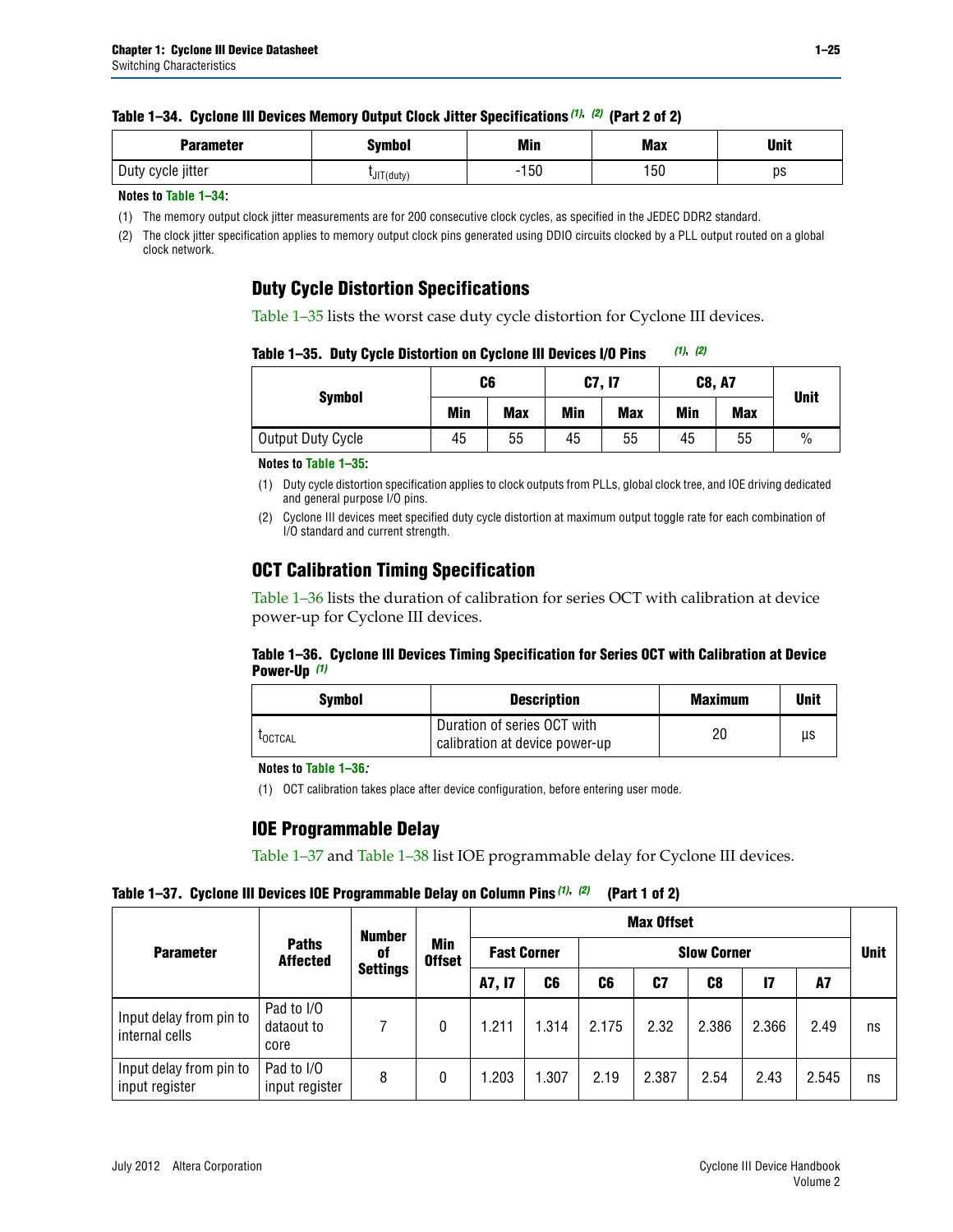|                                                                       | <b>Number</b>                     |                 |                      | <b>Max Offset</b>  |       |                    |       |       |       |       |             |
|-----------------------------------------------------------------------|-----------------------------------|-----------------|----------------------|--------------------|-------|--------------------|-------|-------|-------|-------|-------------|
| <b>Parameter</b>                                                      | <b>Paths</b><br><b>Affected</b>   | 0f              | Min<br><b>Offset</b> | <b>Fast Corner</b> |       | <b>Slow Corner</b> |       |       |       |       | <b>Unit</b> |
|                                                                       |                                   | <b>Settings</b> |                      | A7, I7             | C6    | C6                 | C7    | C8    | 17    | A7    |             |
| Delay from output<br>register to output pin                           | I/O output<br>register to<br>pad  | 2               | 0                    | 0.479              | 0.504 | 0.915              | 1.011 | 1.107 | 1.018 | 1.048 | ns          |
| Input delay from<br>dual-purpose clock pin<br>to fan-out destinations | Pad to global<br>clock<br>network | 12              | 0                    | 0.664              | 0.694 | 1.199              | 1.378 | .532  | 1.392 | 1.441 | ns          |

### **Table 1–37. Cyclone III Devices IOE Programmable Delay on Column Pins** *(1)***,** *(2)* **(Part 2 of 2)**

**Notes to [Table 1–37:](#page-24-4)**

<span id="page-25-1"></span>(1) The incremental values for the settings are generally linear. For exact values of each setting, use the latest version of the Quartus II software.

<span id="page-25-2"></span>(2) The minimum and maximum offset timing numbers are in reference to setting '0' as available in the Quartus II software.

<span id="page-25-0"></span>**Table 1–38. Cyclone III Devices IOE Programmable Delay on Row Pins** *[\(1\)](#page-25-3)***,** *[\(2\)](#page-25-4)*

|                                                                       |                                  | <b>Number</b>         | Min<br><b>Offset</b> | <b>Max Offset</b>  |       |                    |       |       |       |             |    |
|-----------------------------------------------------------------------|----------------------------------|-----------------------|----------------------|--------------------|-------|--------------------|-------|-------|-------|-------------|----|
| <b>Parameter</b>                                                      | <b>Paths</b><br><b>Affected</b>  | 0f<br><b>Settings</b> |                      | <b>Fast Corner</b> |       | <b>Slow Corner</b> |       |       |       | <b>Unit</b> |    |
|                                                                       |                                  |                       |                      | A7, I7             | C6    | C6                 | C7    | C8    | 17    | <b>A7</b>   |    |
| Input delay from pin to<br>internal cells                             | Pad to I/O<br>dataout to<br>core | 7                     | 0                    | 1.209              | 1.314 | 2.174              | 2.335 | 2.406 | 2.381 | 2.505       | ns |
| Input delay from pin to<br>input register                             | Pad to I/O<br>input register     | 8                     | $\mathbf{0}$         | 1.207              | 1.312 | 2.202              | 2.402 | 2.558 | 2.447 | 2.557       | ns |
| Delay from output<br>register to output pin                           | I/O output<br>register to<br>pad | 2                     | 0                    | 0.51               | 0.537 | 0.962              | 1.072 | 1.167 | 1.074 | 1.101       | ns |
| Input delay from<br>dual-purpose clock pin<br>to fan-out destinations | Pad to global<br>clock network   | 12                    | 0                    | 0.669              | 0.698 | 1.207              | 1.388 | 1.542 | 1.403 | 1.45        | ns |

**Notes to [Table 1–38:](#page-25-0)**

<span id="page-25-3"></span>(1) The incremental values for the settings are generally linear. For exact values of each setting, use the latest version of Quartus II software.

<span id="page-25-4"></span>(2) The minimum and maximum offset timing numbers are in reference to setting '0' as available in the Quartus II software

# **I/O Timing**

You can use the following methods to determine the I/O timing:

- the Excel-based I/O Timing.
- the Quartus II timing analyzer.

The Excel-based I/O Timing provides pin timing performance for each device density and speed grade. The data is typically used prior to designing the FPGA to get a timing budget estimation as part of the link timing analysis. The Quartus II timing analyzer provides a more accurate and precise I/O timing data based on the specifics of the design after place-and-route is complete.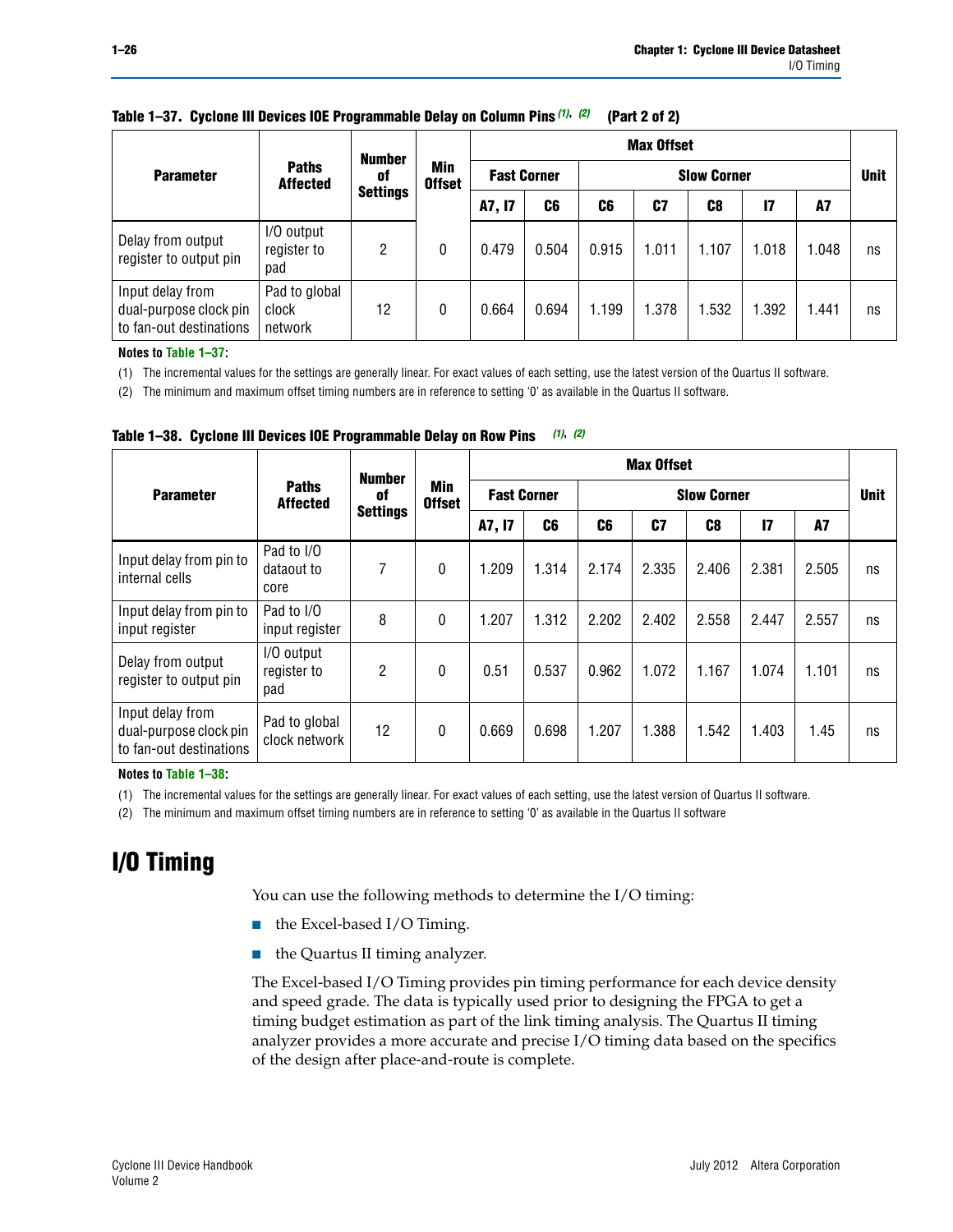**f The Excel-based I/O Timing spreadsheet is downloadable from Cyclone III Devices** [Literature](http://www.altera.com/literature/lit-cyc3.jsp) website.

# <span id="page-26-0"></span>**Glossary**

[Table 1–39](#page-26-2) lists the glossary for this chapter.

<span id="page-26-1"></span>

| <b>Letter</b> | <b>Term</b>                                                     | <b>Definitions</b>                                                                                                                                                                                                                                                                                                                                                                                                                                                                                            |
|---------------|-----------------------------------------------------------------|---------------------------------------------------------------------------------------------------------------------------------------------------------------------------------------------------------------------------------------------------------------------------------------------------------------------------------------------------------------------------------------------------------------------------------------------------------------------------------------------------------------|
| A             |                                                                 |                                                                                                                                                                                                                                                                                                                                                                                                                                                                                                               |
| B             |                                                                 |                                                                                                                                                                                                                                                                                                                                                                                                                                                                                                               |
| C             |                                                                 |                                                                                                                                                                                                                                                                                                                                                                                                                                                                                                               |
| D             |                                                                 |                                                                                                                                                                                                                                                                                                                                                                                                                                                                                                               |
| E             |                                                                 |                                                                                                                                                                                                                                                                                                                                                                                                                                                                                                               |
| F             | $\mathsf{f}_{\mathsf{HSCLK}}$                                   | HIGH-SPEED I/O Block: High-speed receiver/transmitter input and output clock frequency.                                                                                                                                                                                                                                                                                                                                                                                                                       |
|               | GCLK                                                            | Input pin directly to Global Clock network.                                                                                                                                                                                                                                                                                                                                                                                                                                                                   |
| G             | <b>GCLK PLL</b>                                                 | Input pin to Global Clock network through PLL.                                                                                                                                                                                                                                                                                                                                                                                                                                                                |
| Н             | <b>HSIODR</b>                                                   | HIGH-SPEED I/O Block: Maximum/minimum LVDS data transfer rate (HSIODR = 1/TUI).                                                                                                                                                                                                                                                                                                                                                                                                                               |
|               | Input Waveforms<br>for the SSTL<br>Differential I/O<br>Standard | $\frac{1}{1 + \frac{1}{1 + \frac{1}{1 + \frac{1}{1 + \frac{1}{1 + \frac{1}{1 + \frac{1}{1 + \frac{1}{1 + \frac{1}{1 + \frac{1}{1 + \frac{1}{1 + \frac{1}{1 + \frac{1}{1 + \frac{1}{1 + \frac{1}{1 + \frac{1}{1 + \frac{1}{1 + \frac{1}{1 + \frac{1}{1 + \frac{1}{1 + \frac{1}{1 + \frac{1}{1 + \frac{1}{1 + \frac{1}{1 + \frac{1}{1 + \frac{1}{1 + \frac{1}{1 + \frac{1}{1 + \frac{1}{1 + \frac{1}{1 + \frac{1}{1 + \frac{$<br><b>V</b> swing<br>$V_{REF}$                                                    |
| J             | JTAG Waveform                                                   | TMS <sup></sup><br>TDI<br>- t <sub>JCP</sub> –<br>t <sub>JPSU_TDI</sub> +<br>$-t_{\mathsf{JCH}\longrightarrow\leftarrow}t_{\mathsf{JCL}\longrightarrow}$<br>$t_{\text{JPSU\_TMS}} \longleftarrow$<br>$ t_{\sf JPH}$<br><b>TCK</b><br>t <sub>JPZX</sub><br>$\star$ t <sub>JPXZ</sub><br>$t_{\text{JPCO}}$<br><b>TDO</b><br>$\overline{t_{JSH}}$<br>t <sub>JSSU</sub><br>Signal<br>to be<br>Captured<br>ų<br>$t_{\text{JSZX}}$<br>$t_{\rm JSCO} \longleftrightarrow$<br>$t_{JSXZ}$<br>Signal<br>to be<br>Driven |
| K             |                                                                 |                                                                                                                                                                                                                                                                                                                                                                                                                                                                                                               |
| L             |                                                                 |                                                                                                                                                                                                                                                                                                                                                                                                                                                                                                               |
| M             | —                                                               |                                                                                                                                                                                                                                                                                                                                                                                                                                                                                                               |

<span id="page-26-2"></span>**Table 1–39. Glossary (Part 1 of 5)**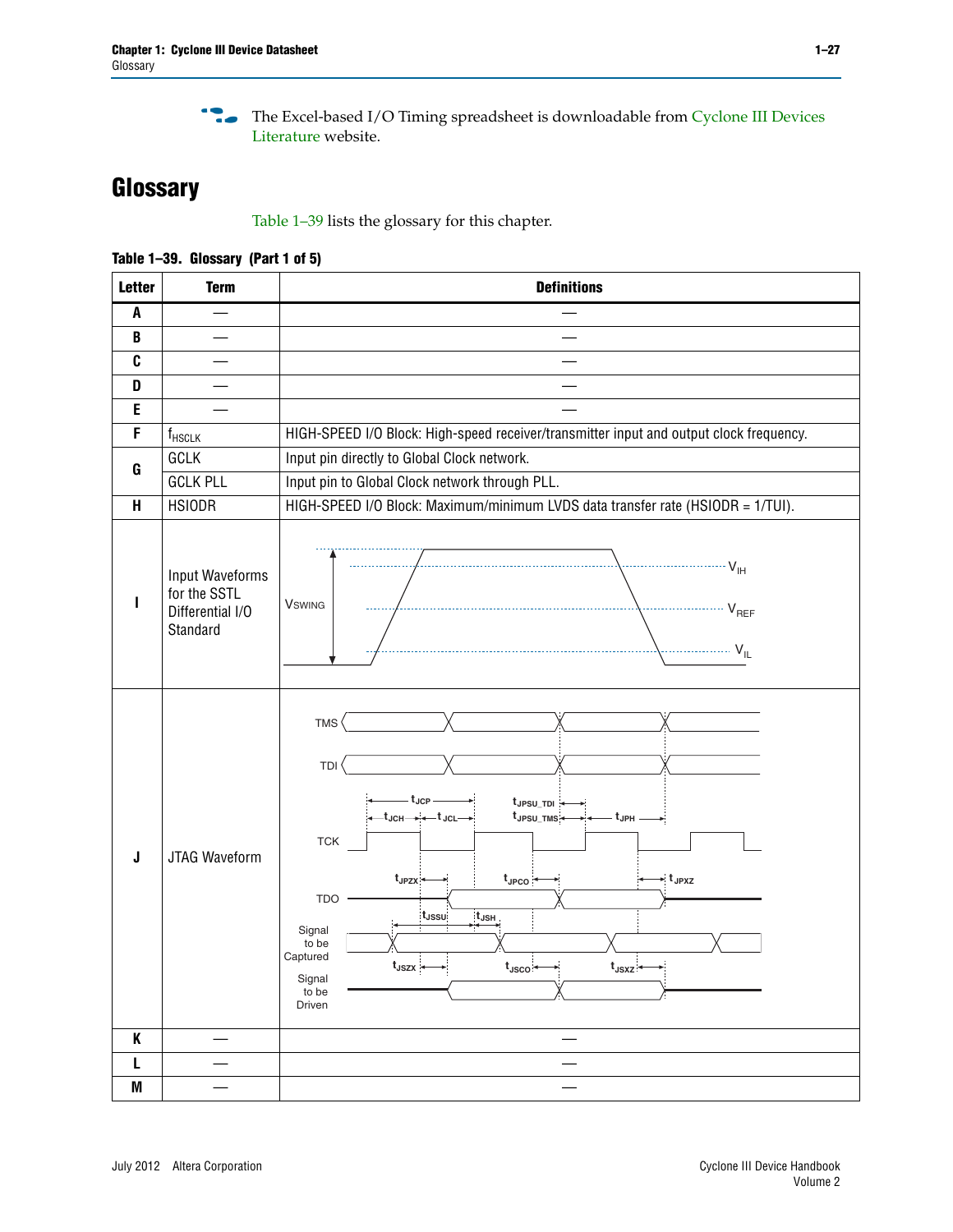<span id="page-27-0"></span>

**Table 1–39. Glossary (Part 2 of 5)**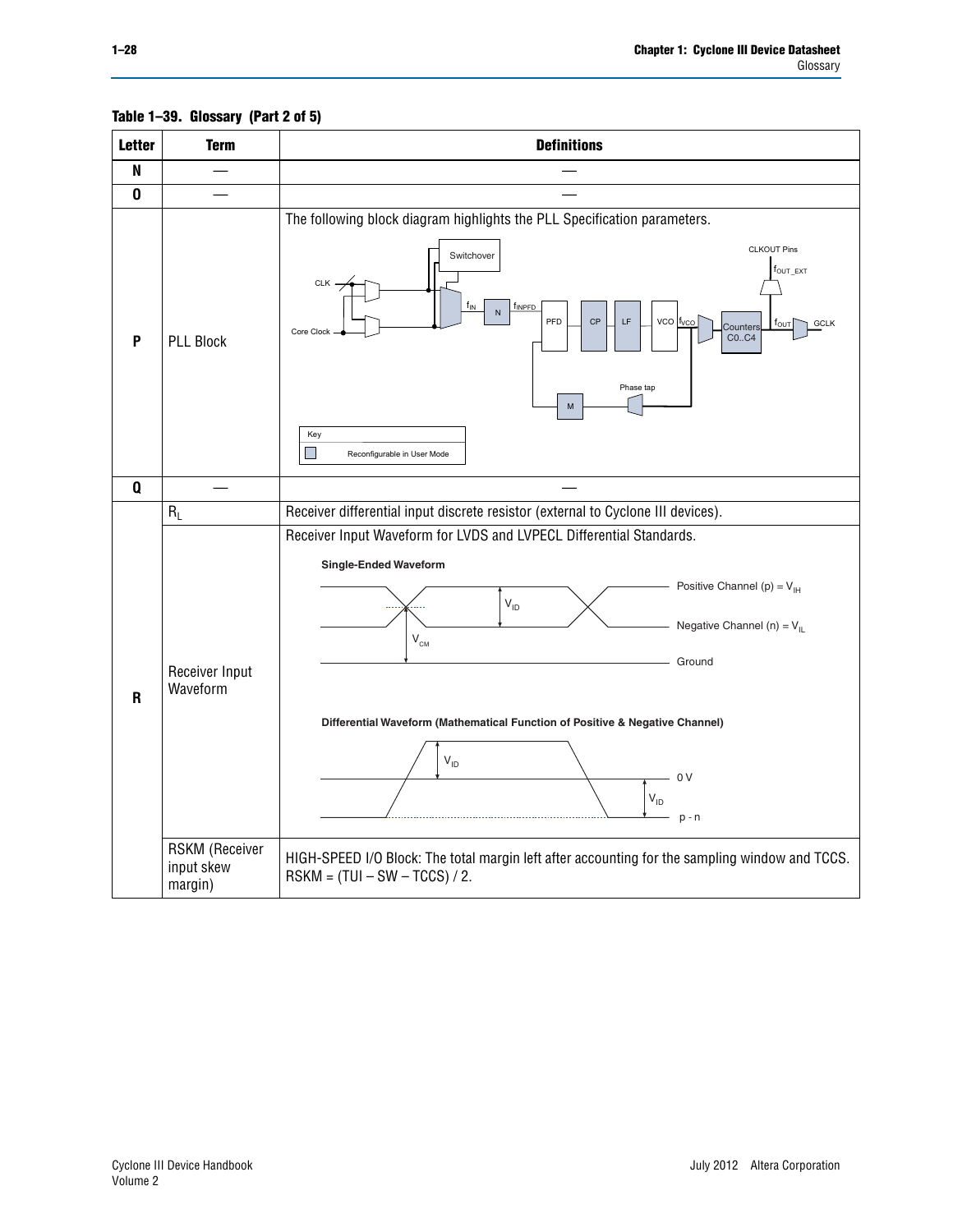## **Table 1–39. Glossary (Part 3 of 5)**

<span id="page-28-0"></span>

| <b>Letter</b> | <b>Term</b>                                           | <b>Definitions</b>                                                                                                                                                                                                                                                                                                                                                                                                                                                                                                                                                                                                                                                                                                                                                                                               |  |  |  |  |  |
|---------------|-------------------------------------------------------|------------------------------------------------------------------------------------------------------------------------------------------------------------------------------------------------------------------------------------------------------------------------------------------------------------------------------------------------------------------------------------------------------------------------------------------------------------------------------------------------------------------------------------------------------------------------------------------------------------------------------------------------------------------------------------------------------------------------------------------------------------------------------------------------------------------|--|--|--|--|--|
| S             | Single-ended<br>Voltage<br>referenced I/O<br>Standard | V <sub>CCIO</sub><br>$V_{OH}$<br>V <sub>IH(AC)</sub><br>$\rm V_{IH(DC)}$<br>$\overline{V}_{REF}$<br>$V_{ILOC}$<br>VIL(AC)<br>$\rm V_{oL}^-$<br>$\rm V_{ss}^-$<br>The JEDEC standard for SSTI and HSTL I/O standards defines both the AC and DC input signal<br>values. The AC values indicate the voltage levels at which the receiver must meet its timing<br>specifications. The DC values indicate the voltage levels at which the final logic state of the<br>receiver is unambiguously defined. After the receiver input crosses the AC value, the receiver<br>changes to the new logic state. The new logic state is then maintained as long as the input stays<br>beyond the DC threshold. This approach is intended to provide predictable receiver timing in the<br>presence of input waveform ringing. |  |  |  |  |  |
|               | SW (Sampling<br>Window)                               | HIGH-SPEED I/O Block: The period of time during which the data must be valid to capture it<br>correctly. The setup and hold times determine the ideal strobe position in the sampling window.                                                                                                                                                                                                                                                                                                                                                                                                                                                                                                                                                                                                                    |  |  |  |  |  |
|               | $t_c$                                                 | High-speed receiver/transmitter input and output clock period.                                                                                                                                                                                                                                                                                                                                                                                                                                                                                                                                                                                                                                                                                                                                                   |  |  |  |  |  |
|               | <b>TCCS (Channel-</b><br>to-channel-skew)             | HIGH-SPEED I/O Block: The timing difference between the fastest and slowest output edges,<br>including t <sub>co</sub> variation and clock skew. The clock is included in the TCCS measurement.                                                                                                                                                                                                                                                                                                                                                                                                                                                                                                                                                                                                                  |  |  |  |  |  |
|               | tcin                                                  | Delay from clock pad to I/O input register.                                                                                                                                                                                                                                                                                                                                                                                                                                                                                                                                                                                                                                                                                                                                                                      |  |  |  |  |  |
|               | $t_{\rm CO}$                                          | Delay from clock pad to I/O output.                                                                                                                                                                                                                                                                                                                                                                                                                                                                                                                                                                                                                                                                                                                                                                              |  |  |  |  |  |
|               | tcout                                                 | Delay from clock pad to I/O output register.                                                                                                                                                                                                                                                                                                                                                                                                                                                                                                                                                                                                                                                                                                                                                                     |  |  |  |  |  |
|               | t <sub>DUTY</sub>                                     | HIGH-SPEED I/O Block: Duty cycle on high-speed transmitter output clock.                                                                                                                                                                                                                                                                                                                                                                                                                                                                                                                                                                                                                                                                                                                                         |  |  |  |  |  |
| Τ             | $t_{\text{FALL}}$                                     | Signal High-to-low transition time (80-20%).                                                                                                                                                                                                                                                                                                                                                                                                                                                                                                                                                                                                                                                                                                                                                                     |  |  |  |  |  |
|               | t <sub>Η</sub>                                        | Input register hold time.                                                                                                                                                                                                                                                                                                                                                                                                                                                                                                                                                                                                                                                                                                                                                                                        |  |  |  |  |  |
|               | Timing Unit<br>Interval (TUI)                         | HIGH-SPEED I/O block: The timing budget allowed for skew, propagation delays, and data<br>sampling window. (TUI = $1/($ Receiver Input Clock Frequency Multiplication Factor) = $t_c/w$ ).                                                                                                                                                                                                                                                                                                                                                                                                                                                                                                                                                                                                                       |  |  |  |  |  |
|               | t <sub>INJITTER</sub>                                 | Period jitter on PLL clock input.                                                                                                                                                                                                                                                                                                                                                                                                                                                                                                                                                                                                                                                                                                                                                                                |  |  |  |  |  |
|               | t <sub>outjitter_dedclk</sub>                         | Period jitter on dedicated clock output driven by a PLL.                                                                                                                                                                                                                                                                                                                                                                                                                                                                                                                                                                                                                                                                                                                                                         |  |  |  |  |  |
|               | t <sub>outjitter_io</sub>                             | Period jitter on general purpose I/O driven by a PLL.                                                                                                                                                                                                                                                                                                                                                                                                                                                                                                                                                                                                                                                                                                                                                            |  |  |  |  |  |
|               | tpllcin                                               | Delay from PLL inclk pad to I/O input register.                                                                                                                                                                                                                                                                                                                                                                                                                                                                                                                                                                                                                                                                                                                                                                  |  |  |  |  |  |
|               | tpllcout                                              | Delay from PLL inclk pad to I/O output register.                                                                                                                                                                                                                                                                                                                                                                                                                                                                                                                                                                                                                                                                                                                                                                 |  |  |  |  |  |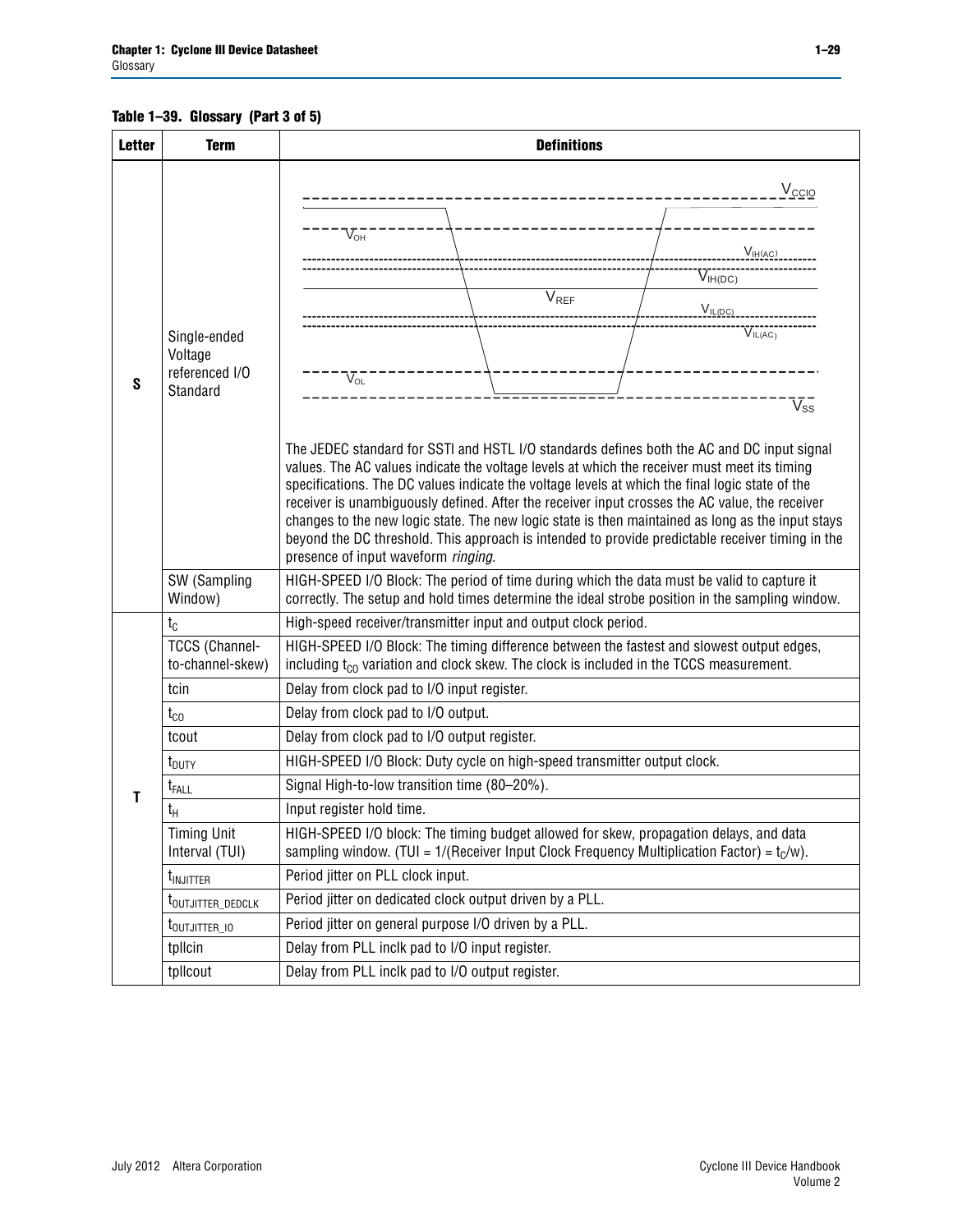<span id="page-29-0"></span>

| <b>Letter</b> | <b>Term</b>                    | <b>Definitions</b>                                                                                                                |
|---------------|--------------------------------|-----------------------------------------------------------------------------------------------------------------------------------|
|               |                                | Transmitter Output Waveforms for the LVDS, mini-LVDS, PPDS and RSDS Differential I/O<br>Standards<br><b>Single-Ended Waveform</b> |
|               |                                | Positive Channel (p) = $V_{OH}$<br>$V_{OD}$                                                                                       |
|               |                                | Negative Channel (n) = $V_{OL}$<br>$V_{OS}$                                                                                       |
|               | Transmitter<br>Output Waveform | Ground                                                                                                                            |
|               |                                | Differential Waveform (Mathematical Function of Positive & Negative Channel)                                                      |
|               |                                | $V_{OD}$<br>0 <sub>V</sub>                                                                                                        |
|               |                                | $\mathsf{V}_{\mathsf{OD}}$<br>$p - n$                                                                                             |
|               | $t_{\text{RISE}}$              | Signal Low-to-high transition time (20-80%).                                                                                      |
|               | $t_{\text{SU}}$                | Input register setup time.                                                                                                        |
| U             |                                |                                                                                                                                   |

## **Table 1–39. Glossary (Part 4 of 5)**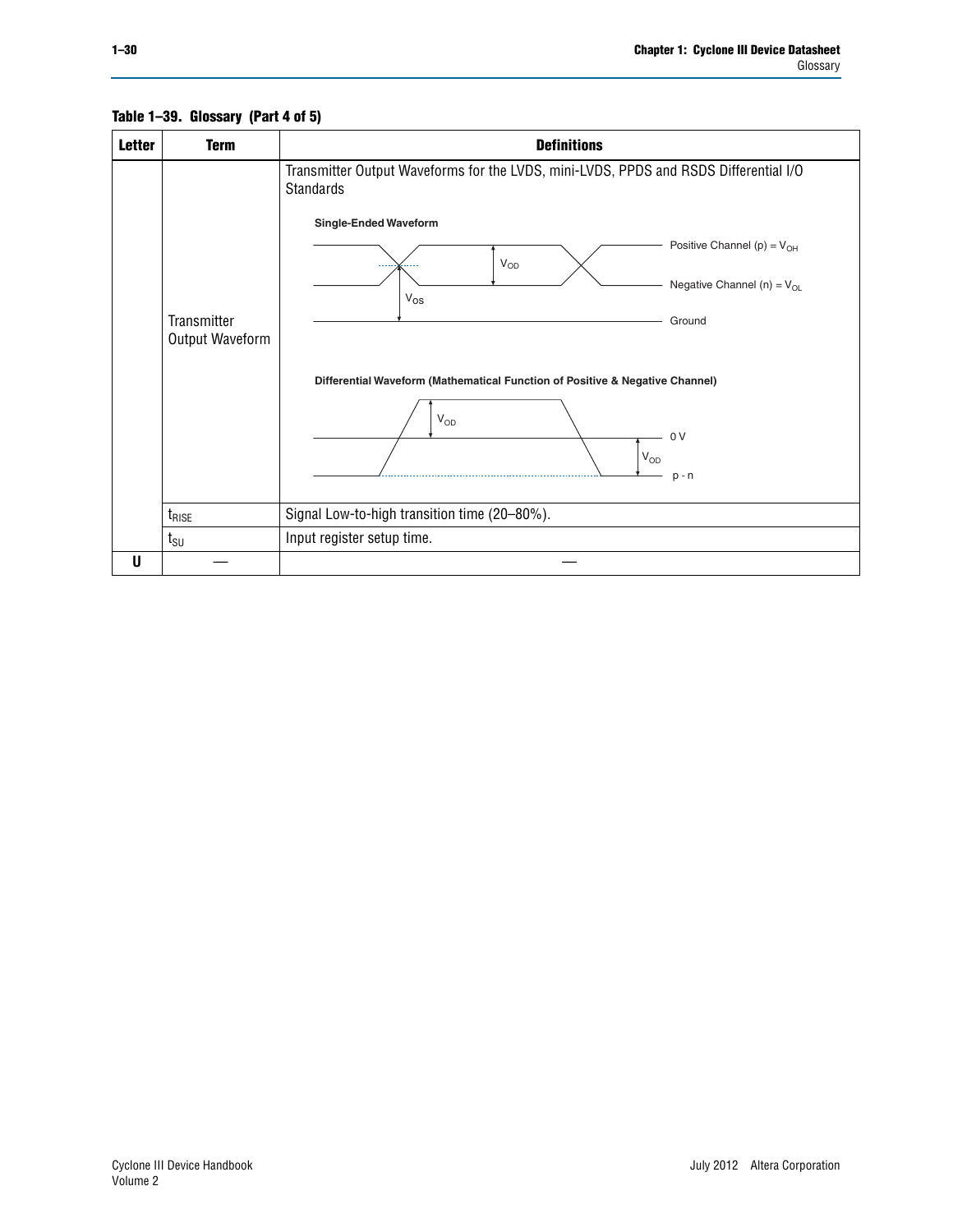## **Table 1–39. Glossary (Part 5 of 5)**

| <b>Letter</b>    | <b>Term</b>               | <b>Definitions</b>                                                                                                                                                                                |
|------------------|---------------------------|---------------------------------------------------------------------------------------------------------------------------------------------------------------------------------------------------|
|                  | $V_{CM(DC)}$              | DC Common Mode Input Voltage.                                                                                                                                                                     |
|                  | $V_{DIF(AC)}$             | AC differential Input Voltage: The minimum AC input differential voltage required for switching.                                                                                                  |
|                  | $V_{DIF(DC)}$             | DC differential Input Voltage: The minimum DC input differential voltage required for switching.                                                                                                  |
|                  | V <sub>ICM</sub>          | Input Common Mode Voltage: The common mode of the differential signal at the receiver.                                                                                                            |
|                  | $V_{ID}$                  | Input differential Voltage Swing: The difference in voltage between the positive and<br>complementary conductors of a differential transmission at the receiver.                                  |
|                  | $V_{\text{IH}}$           | Voltage Input High: The minimum positive voltage applied to the input which is accepted by the<br>device as a logic high.                                                                         |
|                  | $V_{IH(AC)}$              | High-level AC input voltage.                                                                                                                                                                      |
|                  | $V_{IH(DC)}$              | High-level DC input voltage.                                                                                                                                                                      |
|                  | $V_{IL}$                  | Voltage Input Low: The maximum positive voltage applied to the input which is accepted by the<br>device as a logic low.                                                                           |
|                  | $V_{IL(AC)}$              | Low-level AC input voltage.                                                                                                                                                                       |
|                  | $V_{IL(DC)}$              | Low-level DC input voltage.                                                                                                                                                                       |
|                  | $V_{\text{IN}}$           | DC input voltage.                                                                                                                                                                                 |
|                  | V <sub>OCM</sub>          | Output Common Mode Voltage: The common mode of the differential signal at the transmitter.                                                                                                        |
| $\mathbf{V}$     | $V_{OD}$                  | Output differential Voltage Swing: The difference in voltage between the positive and<br>complementary conductors of a differential transmission at the transmitter. $V_{OD} = V_{OH} - V_{OL}$ . |
|                  | $V_{OH}$                  | Voltage Output High: The maximum positive voltage from an output which the device considers is<br>accepted as the minimum positive high level.                                                    |
|                  | $V_{OL}$                  | Voltage Output Low: The maximum positive voltage from an output which the device considers is<br>accepted as the maximum positive low level.                                                      |
|                  | $V_{OS}$                  | Output offset voltage: $V_{OS} = (V_{OH} + V_{OL}) / 2$ .                                                                                                                                         |
|                  | $V_{OX(AC)}$              | AC differential Output cross point voltage: The voltage at which the differential output signals must<br>cross.                                                                                   |
|                  | $V_{REF}$                 | Reference voltage for SSTL, HSTL I/O Standards.                                                                                                                                                   |
|                  | $V_{REF\,(AC)}$           | AC input reference voltage for SSTL, HSTL I/O Standards. $V_{REF(AC)} = V_{REF(DC)} + noise$ . The<br>peak-to-peak AC noise on V <sub>REF</sub> should not exceed 2% of V <sub>REF(DC)</sub> .    |
|                  | $V_{REF(DC)}$             | DC input reference voltage for SSTL, HSTL I/O Standards.                                                                                                                                          |
|                  | $V_{\textrm{SWING (AC)}}$ | AC differential Input Voltage: AC Input differential voltage required for switching. For the SSTL<br>Differential I/O Standard, refer to Input Waveforms.                                         |
|                  | $V_{SWING (DC)}$          | DC differential Input Voltage: DC Input differential voltage required for switching. For the SSTL<br>Differential I/O Standard, refer to Input Waveforms.                                         |
|                  | $V_{TT}$                  | Termination voltage for SSTL, HSTL I/O Standards.                                                                                                                                                 |
|                  | $V_{X(AC)}$               | AC differential Input cross point Voltage: The voltage at which the differential input signals must<br>cross.                                                                                     |
| W                |                           |                                                                                                                                                                                                   |
| $\boldsymbol{x}$ |                           |                                                                                                                                                                                                   |
| Y                |                           |                                                                                                                                                                                                   |
| $\mathbf{Z}$     |                           |                                                                                                                                                                                                   |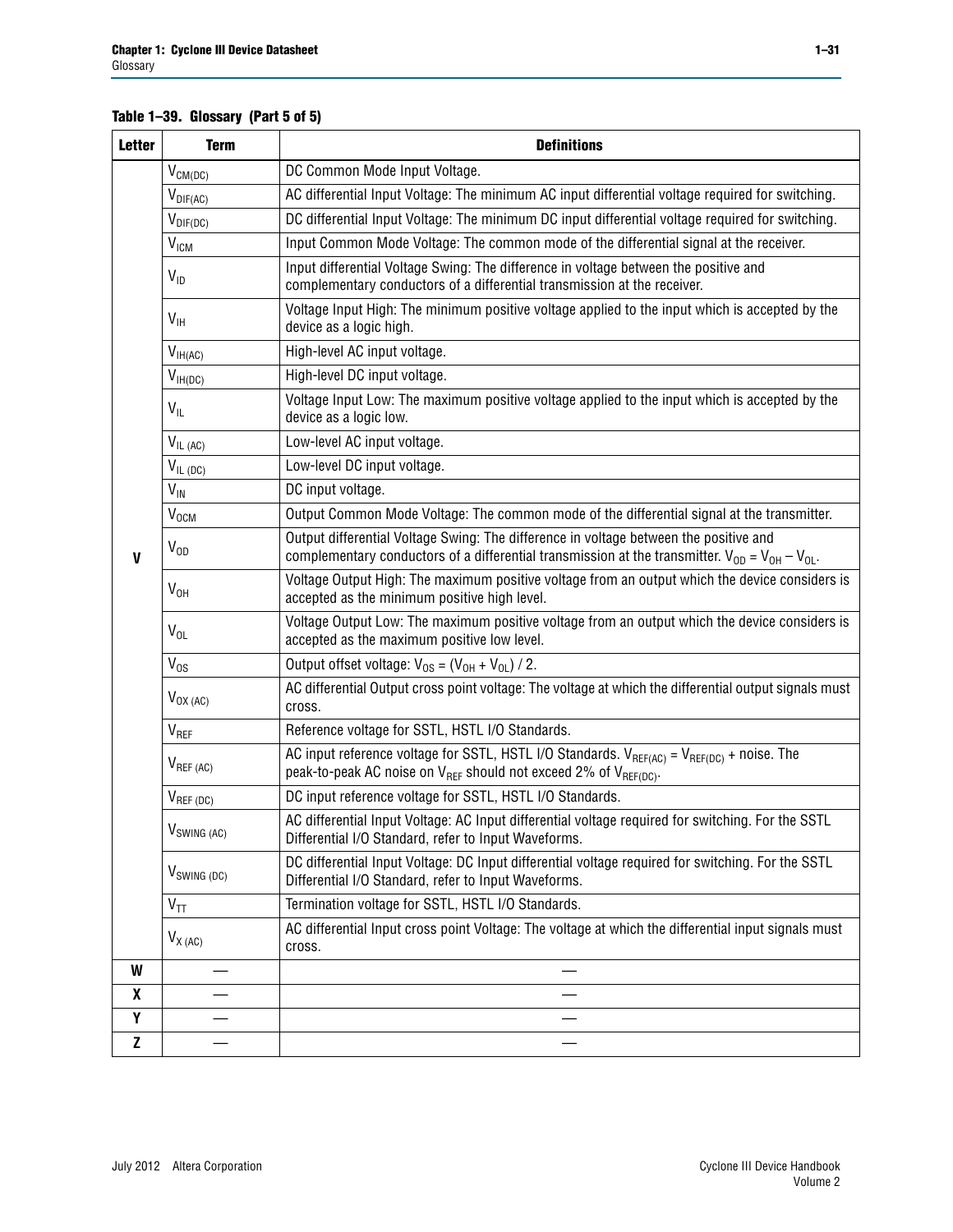# **Document Revision History**

[Table 1–40](#page-31-0) lists the revision history for this document.

<span id="page-31-0"></span>

| <b>Date</b>      | <b>Version</b> | <b>Changes</b>                                                                                                                                                                                                                                                                                                                                                                                                                                                                |
|------------------|----------------|-------------------------------------------------------------------------------------------------------------------------------------------------------------------------------------------------------------------------------------------------------------------------------------------------------------------------------------------------------------------------------------------------------------------------------------------------------------------------------|
| <b>July 2012</b> | 3.5            | Updated minimum $f_{HSCLK}$ value to 5 MHz.                                                                                                                                                                                                                                                                                                                                                                                                                                   |
|                  |                | ■ Updated "Supply Current" on page 1–5 and "Periphery Performance" on page 1–17.                                                                                                                                                                                                                                                                                                                                                                                              |
| December 2011    | 3.4            | $\blacksquare$ Updated Table 1-3, Table 1-4, Table 1-13, Table 1-16, Table 1-17, Table 1-20, and<br>Table 1-25.                                                                                                                                                                                                                                                                                                                                                               |
| January 2010     | 3.3            | Removed Table 1-32 and Table 1-33.                                                                                                                                                                                                                                                                                                                                                                                                                                            |
|                  |                | Added Literature: External Memory Interfaces reference.                                                                                                                                                                                                                                                                                                                                                                                                                       |
| December 2009    | 3.2            | Minor changes to the text.                                                                                                                                                                                                                                                                                                                                                                                                                                                    |
| <b>July 2009</b> | 3.1            | Minor edit to the hyperlinks.                                                                                                                                                                                                                                                                                                                                                                                                                                                 |
|                  |                | • Changed chapter title from DC and Switching Characteristics to "Cyclone III Device Data<br>Sheet" on page 1-1.                                                                                                                                                                                                                                                                                                                                                              |
|                  |                | ■ Updated <i>(Note 1)</i> to Table 1-23 on page 1-17.                                                                                                                                                                                                                                                                                                                                                                                                                         |
|                  |                | ■ Updated "External Memory Interface Specifications" on page 1-23.                                                                                                                                                                                                                                                                                                                                                                                                            |
|                  | 3.0            | Replaced Table $1-32$ on page $1-23$ .                                                                                                                                                                                                                                                                                                                                                                                                                                        |
| <b>June 2009</b> |                | Replaced Table $1-33$ on page $1-23$ .                                                                                                                                                                                                                                                                                                                                                                                                                                        |
|                  |                | $\blacksquare$ Added Table 1-36 on page 1-26.                                                                                                                                                                                                                                                                                                                                                                                                                                 |
|                  |                | Updated "I/O Timing" on page $1-28$ .                                                                                                                                                                                                                                                                                                                                                                                                                                         |
|                  |                | Removed "Typical Design Performance" section.                                                                                                                                                                                                                                                                                                                                                                                                                                 |
|                  |                | Removed "I/O Timing" subsections.                                                                                                                                                                                                                                                                                                                                                                                                                                             |
|                  |                | Updated chapter to new template.                                                                                                                                                                                                                                                                                                                                                                                                                                              |
|                  |                | ■ Updated Table $1-1$ , Table $1-3$ , and Table $1-18$ .                                                                                                                                                                                                                                                                                                                                                                                                                      |
| October 2008     | 2.2            | Added (Note 7) to Table $1-3$ .                                                                                                                                                                                                                                                                                                                                                                                                                                               |
|                  |                | Added the "OCT Calibration Timing Specification" section.                                                                                                                                                                                                                                                                                                                                                                                                                     |
|                  |                | Updated "Glossary" section.                                                                                                                                                                                                                                                                                                                                                                                                                                                   |
|                  |                | $\blacksquare$ Updated Table 1-38.                                                                                                                                                                                                                                                                                                                                                                                                                                            |
|                  |                | Added BLVDS information (I/O standard) into Table 1-39, Table 1-40, Table 1-41,<br>Table 1-42.                                                                                                                                                                                                                                                                                                                                                                                |
| <b>July 2008</b> | 2.1            | <b>Journal</b> Updated Table 1-43, Table 1-46, Table 1-47, Table 1-48, Table 1-49, Table 1-50,<br>Table 1-51, Table 1-52, Table 1-53, Table 1-54, Table 1-55, Table 1-56, Table 1-57,<br>Table 1-58, Table 1-59, Table 1-60, Table 1-61, Table 1-62, Table 1-63, Table 1-68,<br>Table 1-69, Table 1-74, Table 1-75, Table 1-80, Table 1-81, Table 1-86, Table 1-87,<br>Table 1-92, Table 1-93, Table 1-94, Table 1-95, Table 1-96, Table 1-97, Table 1-98, and<br>Table 1-99. |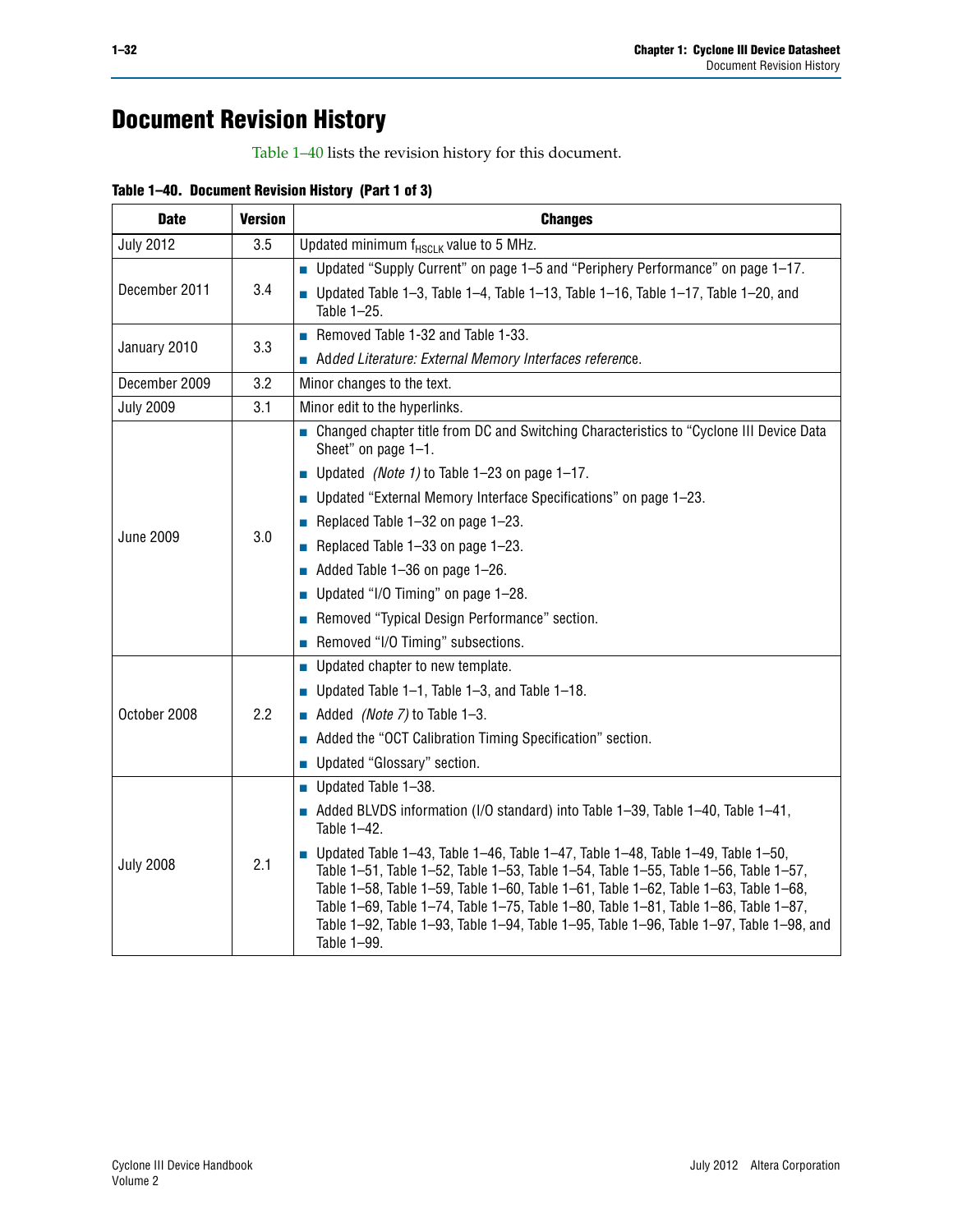## **Table 1–40. Document Revision History (Part 2 of 3)**

| <b>Date</b>      | <b>Version</b> | <b>Changes</b>                                                                                                                                                                                                             |
|------------------|----------------|----------------------------------------------------------------------------------------------------------------------------------------------------------------------------------------------------------------------------|
|                  |                | ■ Updated "Operating Conditions" section and included information on automotive device.                                                                                                                                    |
|                  |                | Updated Table 1–3, Table 1–6, and Table 1–7, and added automotive information.                                                                                                                                             |
|                  |                | Under "Pin Capacitance" section, updated Table 1–9 and Table 1–10.<br>П                                                                                                                                                    |
|                  |                | Added new "Schmitt Trigger Input" section with Table 1-12.                                                                                                                                                                 |
|                  |                | Under "I/O Standard Specifications" section, updated Table 1-13, 1-12 and 1-12.                                                                                                                                            |
| May 2008         | 2.0            | Under "Switching Characteristics" section, updated Table 1-19, 1-15, 1-16, 1-16, 1-17,<br>1-18, 1-19, 1-20, 1-21, 1-21, 1-23, 1-23, 1-23, 1-24, and 1-25.                                                                  |
|                  |                | Updated Figure 1-5 and 1-29.<br>П                                                                                                                                                                                          |
|                  |                | Deleted previous Table 1-35 "DDIO Outputs Half-Period Jitter".<br>П                                                                                                                                                        |
|                  |                | Under "I/O Timing" section, updated Table 1-38, 1-29, 1-32, 1-33, 1-26, and 1-26.                                                                                                                                          |
|                  |                | ■ Under "Typical Design Performance" section updated Table 1-46 through 1-145.                                                                                                                                             |
|                  |                | Under "Core Performance Specifications", updated Tables 1-18 and 1-19.<br>П                                                                                                                                                |
|                  |                | Under "Preliminary, Correlated, and Final Timing", updated Table 1-37.                                                                                                                                                     |
| December 2007    | 1.5            | Under "Typical Design Performance", updated Tables 1-45, 1-46, 1-51, 1-52, 1-57, 1-58,<br>Tables 1-63 through 1-68. 1-69, 1-70, 1-75, 1-76, 1-81, 1-82, Tables 1-87 through 1-92,<br>Tables 1-99, 1-100, 1-107, and 1-108. |
|                  |                | <b>Updated the C</b> <sub>VRFFTB</sub> value in Table 1-9.                                                                                                                                                                 |
|                  |                | Updated Table 1-21.<br>П                                                                                                                                                                                                   |
|                  |                | Under "High-Speed I/O Specification" section, updated Tables 1-25 through 1-30.                                                                                                                                            |
|                  |                | Updated Tables 1-31 through 1-38.<br>П                                                                                                                                                                                     |
|                  |                | Added new Table 1-32.                                                                                                                                                                                                      |
| October 2007     | 1.4            | ■ Under "Maximum Input and Output Clock Toggle Rate" section, updated Tables 1-40<br>through 1-42.                                                                                                                         |
|                  |                | Under "IOE Programmable Delay" section, updated Tables 1-43 through 1-44.                                                                                                                                                  |
|                  |                | Under "User I/O Pin Timing Parameters" section, updated Tables 1-45 through 1-92.<br>П                                                                                                                                     |
|                  |                | Under "Dedicated Clock Pin Timing Parameters" section, updated Tables 1-93 through 1-<br>108.                                                                                                                              |
|                  |                | Updated Table 1-1 with V <sub>ESDHBM</sub> and V <sub>ESDCDM</sub> information.                                                                                                                                            |
|                  |                | <b>Updated R<sub>CONF PD</sub></b> information in Tables 1-10.                                                                                                                                                             |
| <b>July 2007</b> | 1.3            | Added Note (3) to Table 1-12.<br>$\Box$                                                                                                                                                                                    |
|                  |                | Updated $t_{\text{DL0CK}}$ information in Table 1-19.                                                                                                                                                                      |
|                  |                | Updated Table 1-43 and Table 1-44.<br>П                                                                                                                                                                                    |
|                  |                | Added "Document Revision History" section.<br>П                                                                                                                                                                            |
| <b>June 2007</b> | 1.2            | Updated Cyclone III graphic in cover page.                                                                                                                                                                                 |